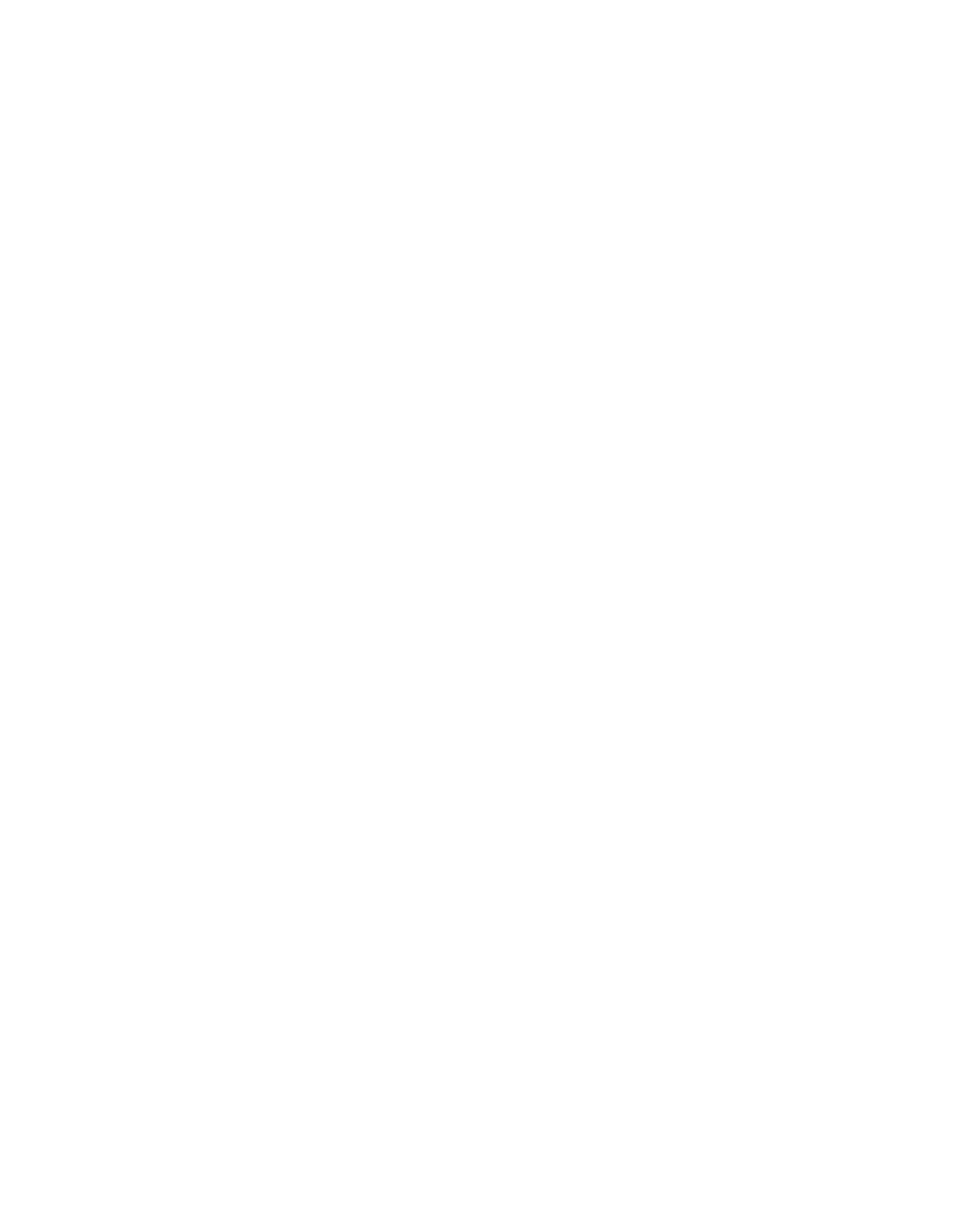## **CONTENTS**

| AGENDA ITEM 5: IMPLEMENTATION OF THE SPAW PROGRAMME WORKPLAN<br>AND BUDGET FOR THE 2006-2007 BIENNIUM, INCLUDING<br>ACTIVITIES OF THE REGIONAL ACTIVITY CENTRE FOR SPAW |  |
|-------------------------------------------------------------------------------------------------------------------------------------------------------------------------|--|
| AGENDA ITEM 6: FINAL GUIDELINES AND CRITERIA FOR THE EVALUATION OF<br>PROTECTED AREAS TO BE LISTED UNDER THE SPAW                                                       |  |
| AGENDA ITEM 7: DRAFT ACTION PLAN FOR THE CONSERVATION OF MARINE<br>MAMMALS (MMAP) IN THE WIDER CARIBBEAN REGION 13                                                      |  |
| AGENDA ITEM 8: DEVELOPMENT OF THE WORKPLAN AND BUDGET OF THE<br>SPAW PROGRAMME FOR THE 2008-2009 BIENNIUM15                                                             |  |
|                                                                                                                                                                         |  |
|                                                                                                                                                                         |  |
|                                                                                                                                                                         |  |

- Annex I: Agenda
- Annex II: Recommendations of the Meeting
- Annex III: List of Documents
- Annex IV: List of Participants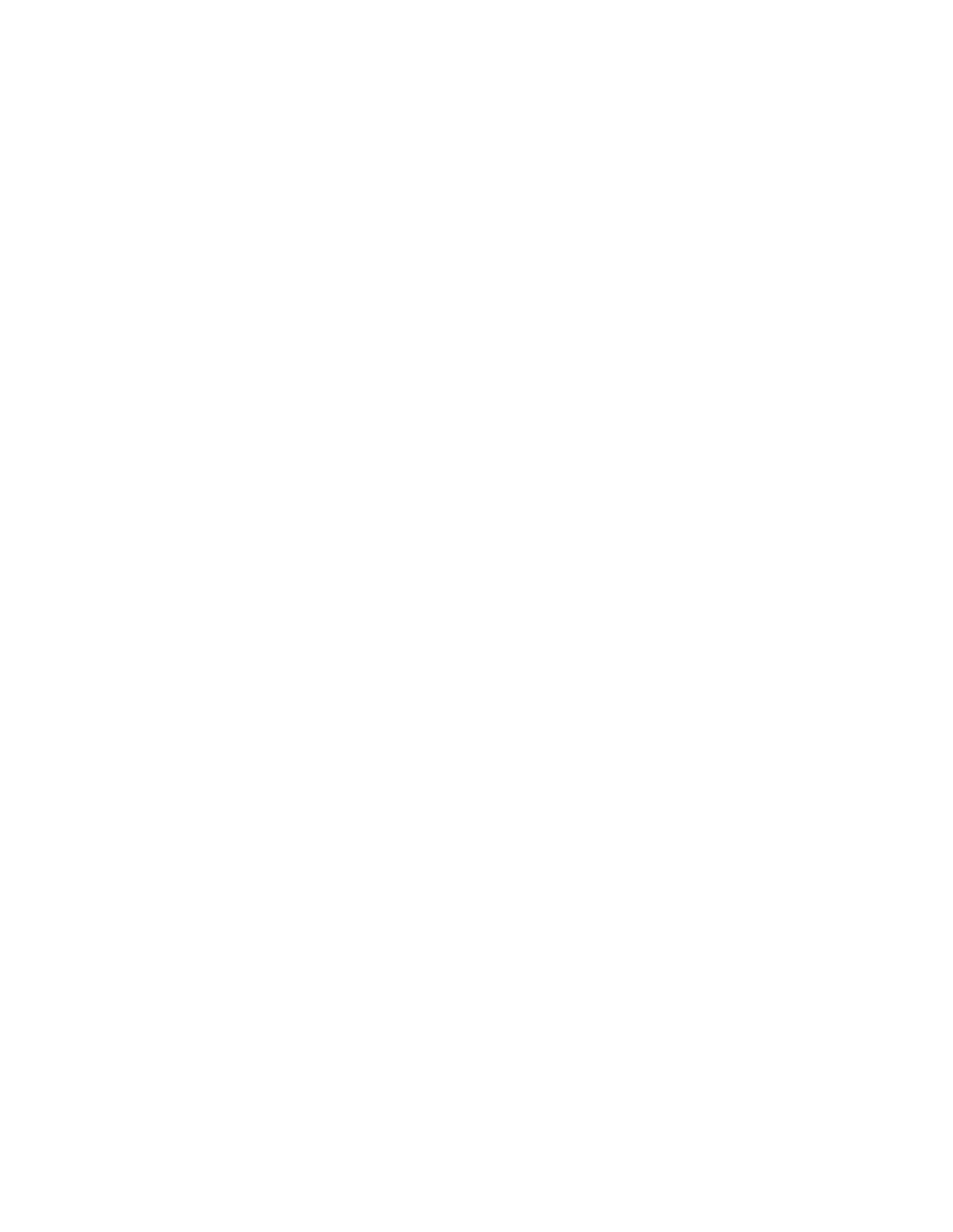## **Acronyms**

| <b>BMP</b>      | <b>Better Management Practices</b>                                             |  |  |
|-----------------|--------------------------------------------------------------------------------|--|--|
| <b>CaMPAM</b>   | Caribbean Marine Protected Area Managers Network and Forum                     |  |  |
| CAST            | Caribbean Alliance for Sustainable Tourism                                     |  |  |
| <b>CBD</b>      | <b>Convention on Biological Diversity</b>                                      |  |  |
| <b>CEP</b>      | Caribbean Environment Programme                                                |  |  |
| <b>CITES</b>    | Convention on International Trade in Endangered Species of Wild                |  |  |
|                 | Fauna and Flora                                                                |  |  |
| <b>CLME</b>     | Caribbean Large Marine Ecosystem                                               |  |  |
| <b>COP</b>      | <b>Conference of Parties</b>                                                   |  |  |
| <b>CRFM</b>     | Caribbean Regional Fisheries Mechanism                                         |  |  |
| <b>CTO</b>      | Caribbean Tourism Organisation                                                 |  |  |
| <b>ECCEA</b>    | <b>Eastern Caribbean Coalition for Environmental Awareness</b>                 |  |  |
|                 | FAO/WECAFC Western Central Atlantic Fisheries Commission of the United Nations |  |  |
|                 | Food and Agriculture Organization                                              |  |  |
| <b>GEF</b>      | <b>Global Environment Facility</b>                                             |  |  |
| <b>GIS</b>      | Geographic information systems                                                 |  |  |
| <b>GCFI</b>     | Gulf and Caribbean Fisheries Institute                                         |  |  |
| <b>HSI</b>      | Humane Society International                                                   |  |  |
| <b>IAC</b>      | Interamerican Convention for the Protection and Conservation of Sea            |  |  |
|                 | Turtles                                                                        |  |  |
| <b>IBA</b>      | <b>Important Bird Areas</b>                                                    |  |  |
| <b>ICRAN</b>    | <b>International Coral Reef Action Network</b>                                 |  |  |
| <b>ICRI</b>     | <b>International Coral Reef Initiative</b>                                     |  |  |
| <b>IFRECOR</b>  | <b>French Coral Reef Initiative</b>                                            |  |  |
| <b>IMO</b>      | <b>International Maritime Organization</b>                                     |  |  |
| <b>IOC</b>      | <b>Intergovernmental Oceanographic Commission</b>                              |  |  |
| <b>IOCARIBE</b> | Intergovernmental Oceanographic Commission<br>of UNESCO<br>$Sub-$              |  |  |
|                 | Commission for the Caribbean and Adjacent Regions                              |  |  |
| <b>IRF</b>      | <b>Island Resources Foundation</b>                                             |  |  |
| <b>IUCN</b>     | International Union for Conservation of Nature and Natural Resources           |  |  |
| <b>IYOR</b>     | International Year of the Reef                                                 |  |  |
| <b>MAR</b>      | <b>Mesoamerican Reef Alliance</b>                                              |  |  |
| <b>MMAP</b>     | Marine Mammal Action Plan                                                      |  |  |
| MoC             | Memorandum of Cooperation                                                      |  |  |
| <b>MPA</b>      | <b>Marine Protected Areas</b>                                                  |  |  |
| <b>NGO</b>      | Non Governmental Organization                                                  |  |  |
| <b>NOAA</b>     | National Oceanographic and Atmospheric Administration                          |  |  |
| <b>OSPESCA</b>  | Organization for the Fisheries and Aquaculture Sector of the Central           |  |  |
|                 | American Isthmus                                                               |  |  |
| <b>PRDNR</b>    | Puerto Rico Department of Natural Resources                                    |  |  |
| Ramsar          | Convention on Wetlands of International Importance                             |  |  |
| Sida            | Swedish International Development Cooperation Agency                           |  |  |
| <b>SPAW</b>     | Specially Protected Areas and Wildlife                                         |  |  |

*Fourth Meeting of the Scientific and Technical Advisory Committee (STAC) to the Protocol Concerning Specially Protected Areas and Wildlife (SPAW) in the Wider Caribbean Region, 2008*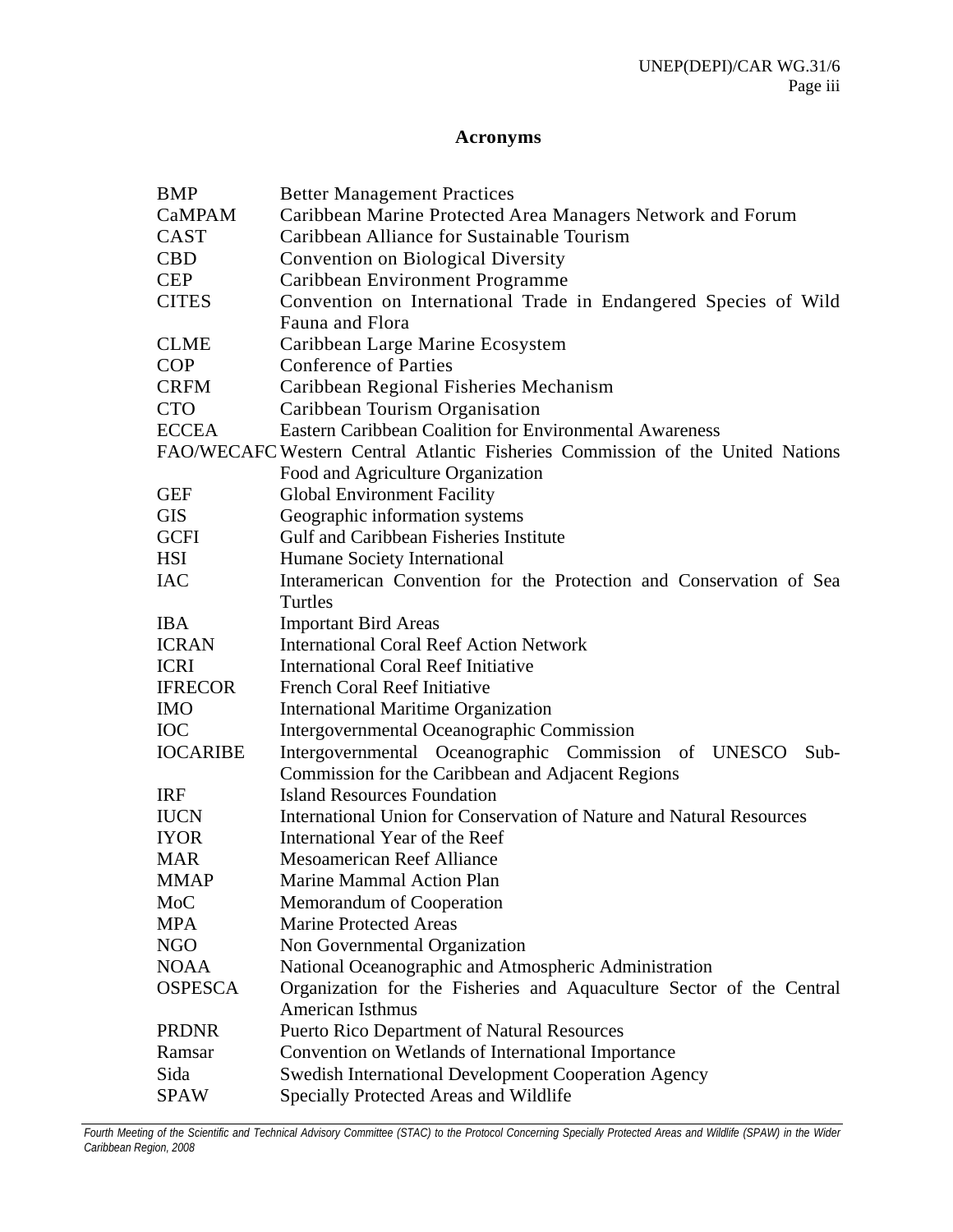#### UNEP(DEPI)/CAR WG.31/6 Page iv

| <b>SPAW Regional Activity Centre</b>                                         |
|------------------------------------------------------------------------------|
| Scientific and Technical Advisory Committee                                  |
| <b>Seat Turtle Recovery Action Plans</b>                                     |
| The Nature Conservancy                                                       |
| <b>Training of Trainers</b>                                                  |
| <b>United Nations Development Programme</b>                                  |
| United Nations Environment Programme                                         |
| UNEP-Division of Technology, Industry and Economics                          |
| <b>United Nations Foundation</b>                                             |
| United States Agency for International Development                           |
| Wider Caribbean Region                                                       |
| <b>Working Group</b>                                                         |
| WHC/UNESCO World Heritage Convention of the United Nations Environmental and |
| Scientific Committee                                                         |
| Western Hemispheric Migratory Species Initiative                             |
| Wider Caribbean Sea Turtle Conservation Network                              |
| World Resource Institute                                                     |
| World Wildlife Fund for Nature                                               |
|                                                                              |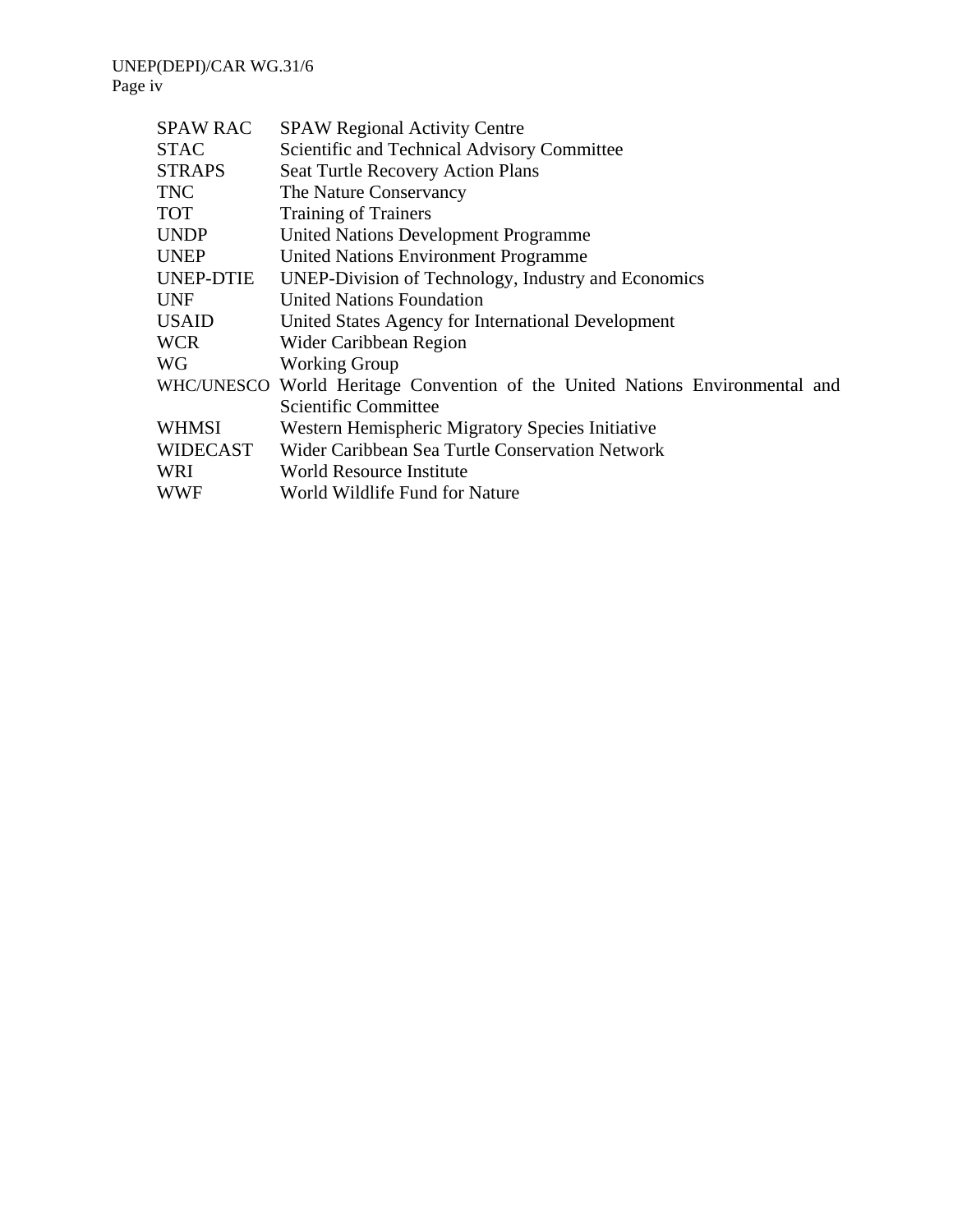## **INTRODUCTION**

- 1. The Conference of Plenipotentiaries on Specially Protected Areas and Wildlife in the Wider Caribbean Region (SPAW), held in Kingston, Jamaica, from 15 to 19 January 1990, adopted the SPAW Protocol to the Cartagena Convention, which came into force on 18 June 2000. Article 20 of the Protocol on Specially Protected Areas and Wildlife (SPAW Protocol) in the Wider Caribbean, establishes the Scientific and Technical Advisory Committee (STAC). This Article provides that each Party shall appoint a scientific expert appropriately qualified in the field covered by the Protocol as its representative on the Committee, who may be accompanied by other experts and advisors appointed by that Party. Article 20 also provides that the Committee may also seek information from scientifically and technically qualified experts and organizations.
- 2. In light of the above, and in keeping with Decisions Nos. 4 and 6, of the Third Meeting of the Contracting Parties to the SPAW Protocol (Montego Bay, Jamaica, 27 September 2004), Decision No. 7 of the Fourth Meeting of the Contracting Parties to the SPAW Protocol (COP4) (Montego Bay, Jamaica, 28 November 2006) and Twelfth Intergovernmental Meeting on the Action Plan for the Caribbean Environment Programme and Ninth Meeting of the Contracting Parties to the Convention for the Protection and Development of the Marine Environment of the Wider Caribbean Region (29 November to 2 December 2006), the Fourth Meeting of the Scientific and Technical Advisory Committee (STAC) to the Protocol Concerning Specially Protected Areas and Wildlife (SPAW) in the Wider Caribbean Region (STAC4) was convened by UNEP's Caribbean Environment Programme (CEP) in Gosier, Guadeloupe, France, from 2 – 5 July 2008.
- 3. The Meeting was preceded by a one-day meeting on the Final Guidelines and Criteria for the Evaluation of Protected Areas to be listed under the SPAW Protocol, in Gosier, Guadeloupe, France, on 1 July 2008.
- 4. The Meeting had the following objectives:
	- review the implemented activities and outputs of the 2006-2007 Workplan and Budget for the SPAW Regional Programme, including activities of the Regional Activity Centre for SPAW (SPAW RAC) in Guadeloupe;
	- approve and agree on further action on the "Guidelines and Criteria for the Evaluation of Protected Areas to be listed under the SPAW Protocol";
	- review the Draft Action Plan for the Conservation of Marine Mammals (MMAP) in the Wider Caribbean Region, and agree on further action;
	- develop the 2008-2009 Workplan and Budget of the SPAW Programme and the SPAW Protocol for subsequent approval by the Fifth Meeting of the Contracting Parties to the SPAW Protocol and Thirteenth Intergovernmental Meeting of CEP in 2008;
	- take note and decide on further action on issues critical to the biodiversity of the Wider Caribbean, such as coral reefs and the celebration of the International Year of the Reef (IYOR), the status of other important species in the region; and

Fourth Meeting of the Scientific and Technical Advisory Committee (STAC) to the Protocol Concerning Specially Protected Areas and Wildlife (SPAW) in the Wider *Caribbean Region, 2008*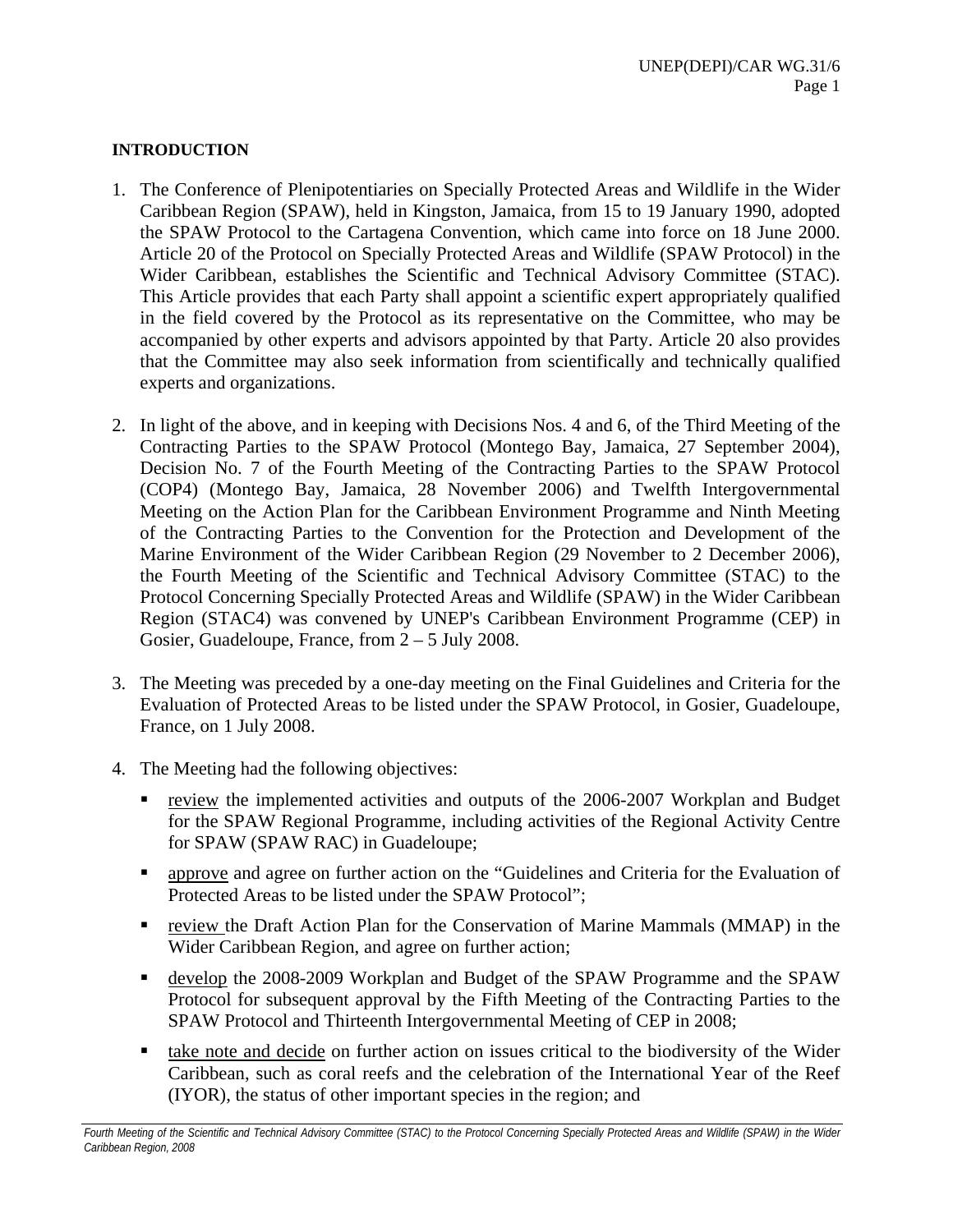#### UNEP(DEPI)/CAR WG.31/6 Page 2

- **identify** synergies and opportunities for collaboration with relevant partners to assist with the further development and implementation of the SPAW Protocol and Programme.
- 5. The representatives of the Contracting Parties invited to the Meeting were nominated by their respective Governments to be part of the STAC in keeping with Article 20 of the Protocol. Other member Governments of the Caribbean Environment Programme, United Nations agencies and non-governmental and intergovernmental organizations, were invited to participate as Observers. The list of participants is presented in Annex IV.

### **AGENDA ITEM 1: OPENING OF THE MEETING**

- 6. The Meeting was opened by Mr. Nelson Andrade Colmenares, Coordinator of the Caribbean Environment Programme of UNEP, and by Mr. Dominique Deviers, Director of DIREN in Guadeloupe, on the behalf of the Government of France, on Wednesday, 2 July at 9:00 a.m., in the Fort Royal Room at the Creole Beach Hotel, in Gosier, Guadeloupe, France. The President of the Association "Plan Mer des Caraïbes" in Guadeloupe, Mrs. Melisse Miroite, was also invited to provide welcoming remarks.
- 7. In his opening remarks, the Coordinator of the Caribbean Environment Programme welcomed the participants to the Meeting and thanked the Government of France for hosting this important Meeting with generous financial and logistic support. Mr. Andrade noted that the state of the natural resources on the planet continued to deteriorate despite efforts over the last decades, thereby affecting food production and human well-being. He noted the existence of data depicting the impact of climate change on highly vulnerable ecosystems such as coral reefs emphasizing and commending the role of the media in drawing attention to the current state of the environment. He highlighted the importance of increased access to scientific data and technical tools which could be of great assistance in decision making. The Coordinator mentioned that the Marine Protected Areas that had been established in the region thus far have had limited success but on a positive note, their conservation effects had spread beyond their respective territories in some cases. The considerable political commitments being made globally were mentioned, and the state of their progress was reflected in the Millennium Development Goals. He emphasized that there was need to be optimistic in endeavours undertaken as progress had occurred, although at a slow pace and highlighted the fact that progress was being made through events such as the present Meeting, evidenced by the finalization of the Guidelines and criteria for protected area listing to be approved. He further called for increased resources to adequately manage the large number of protected areas in the Region. He concluded by signalling that the time for action was short, as indicators showed the loss of biodiversity was not slowing down and countries were dependent on their natural resources. To this end, the state of the environment directly affected the state of these economies.
- 8. Mr. Dominique Deviers, Head of the French Delegation, welcomed the participants of the Meeting on behalf of the Prefect of Guadeloupe and the Government of France. He indicated that the Government of France valued highly conservation of the exceptional natural heritage of the Region and had indicated their commitment by being a signatory and an active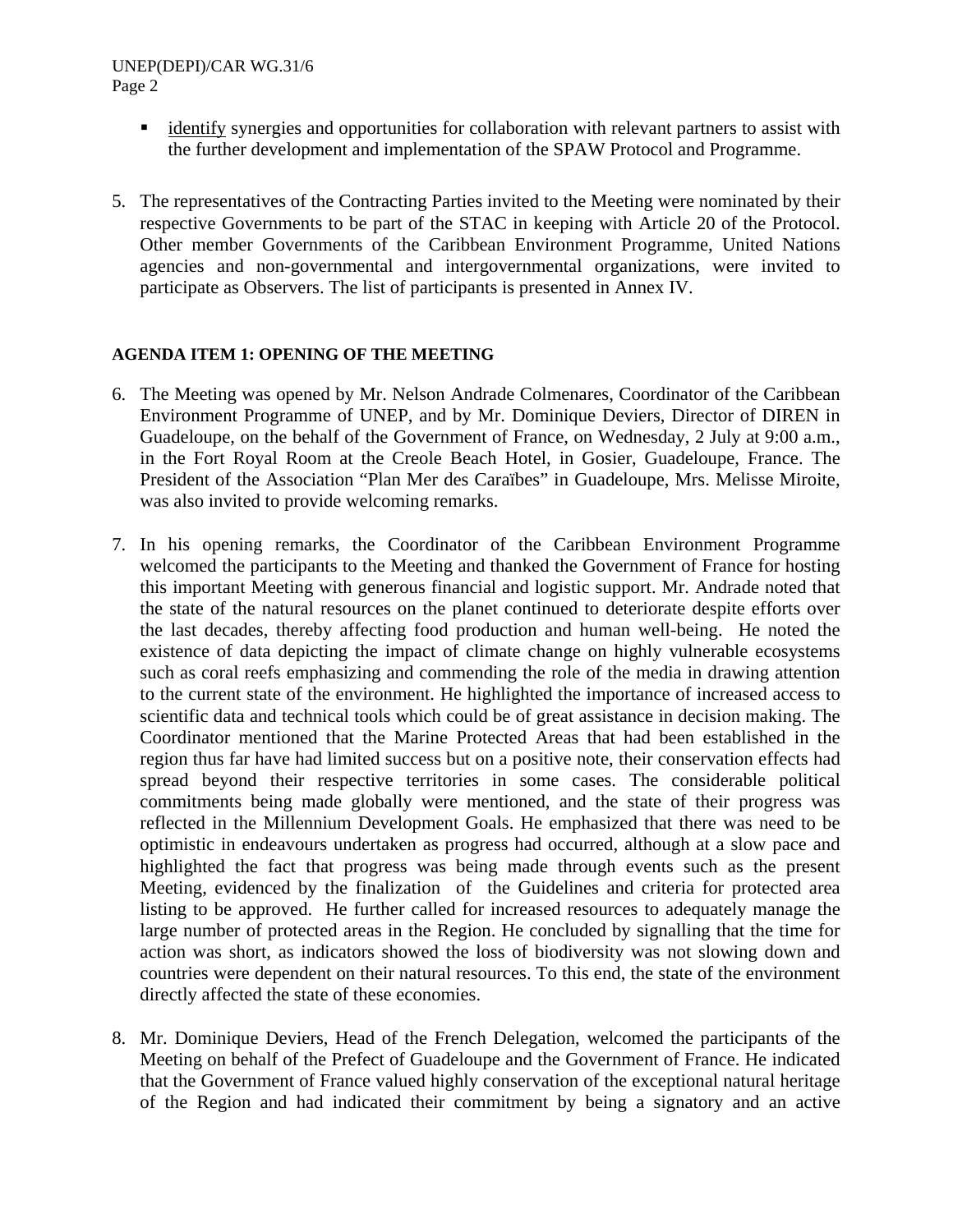member of the Cartagena Convention. The Regional Activity Centre for SPAW (SPAW RAC) was supported and hosted by France in Guadeloupe with active assistance from its sister regions, Martinique and Guyana and the territories of Saint Martin and St Barthelemy. Mr. Deviers also thanked Mr. Maurice Anselme for his extensive work within the SPAW RAC, now also part of the Association Plan Mer des Caraibes since December 2005. A number of projects implemented by France in the region were mentioned such as Le Grenelle de l'environnement, IFRECOR- the French Coral Reef Initiative, as well as the extensive work in support of protected areas through a network including areas in Guyana, Martinique, and Guadeloupe. Additional areas highlighted were various projects in support of the protection of the biodiversity of the Region including recovery action plans for turtles and iguanas, conservation of endemic bird species and the marine mammal sanctuary project among others. In concluding, Mr. Deviers stressed the importance and impact that the deliberations would have over the next four days, particularly with regard to the Guidelines and criteria for the listing of protected areas under the SPAW Protocol, to allow for its adoption at the upcoming Conference of Parties (COP) in Antigua in September 2008.

9. The President of the Association Plan Mer des Caraibes, Mrs. Melisse Miroite welcomed the participants to Guadeloupe and indicated that she was indeed pleased that representatives of the Contracting Parties to the SPAW Protocol and observers were visiting Guadeloupe. She continued by calling on the Governments, economic stakeholders, and citizens of the international community to become mobilized through implementation of policies and participation, and emphasized the need to implement programmes aggressively. Mrs. Meroite noted the vulnerability of the Caribbean particularly with respect to the decreasing numbers of species and the need to stem this trend by utilizing existing support from the European Union and implementing actions in defence of marine mammals such as the West Indian manatee. She continued by thanking Mr. Anselme for his organizational skills and Mr. Deviers for his skilful management of environmental issues in Guadeloupe, and concluded by urging states and citizens to continue to work together under the framework of SPAW for the benefit of the entire Region.

### **AGENDA ITEM 2: ELECTION OF OFFICERS**

10. The Meeting elected from among the representatives of the Contracting Parties to SPAW, the Chairperson, the Vice-Chairperson, and the Rapporteur for the conduct of the Meeting:

| Chairperson      | $\sim$                   | Mr. Dominique Deviers, France     |
|------------------|--------------------------|-----------------------------------|
| Vice Chairperson | $\sim$ 100 $\mu$         | Mrs. Maritza Garcia Garcia, Cuba, |
| Rapporteur       | $\overline{\phantom{a}}$ | Mr. Lyndon John, Saint Lucia      |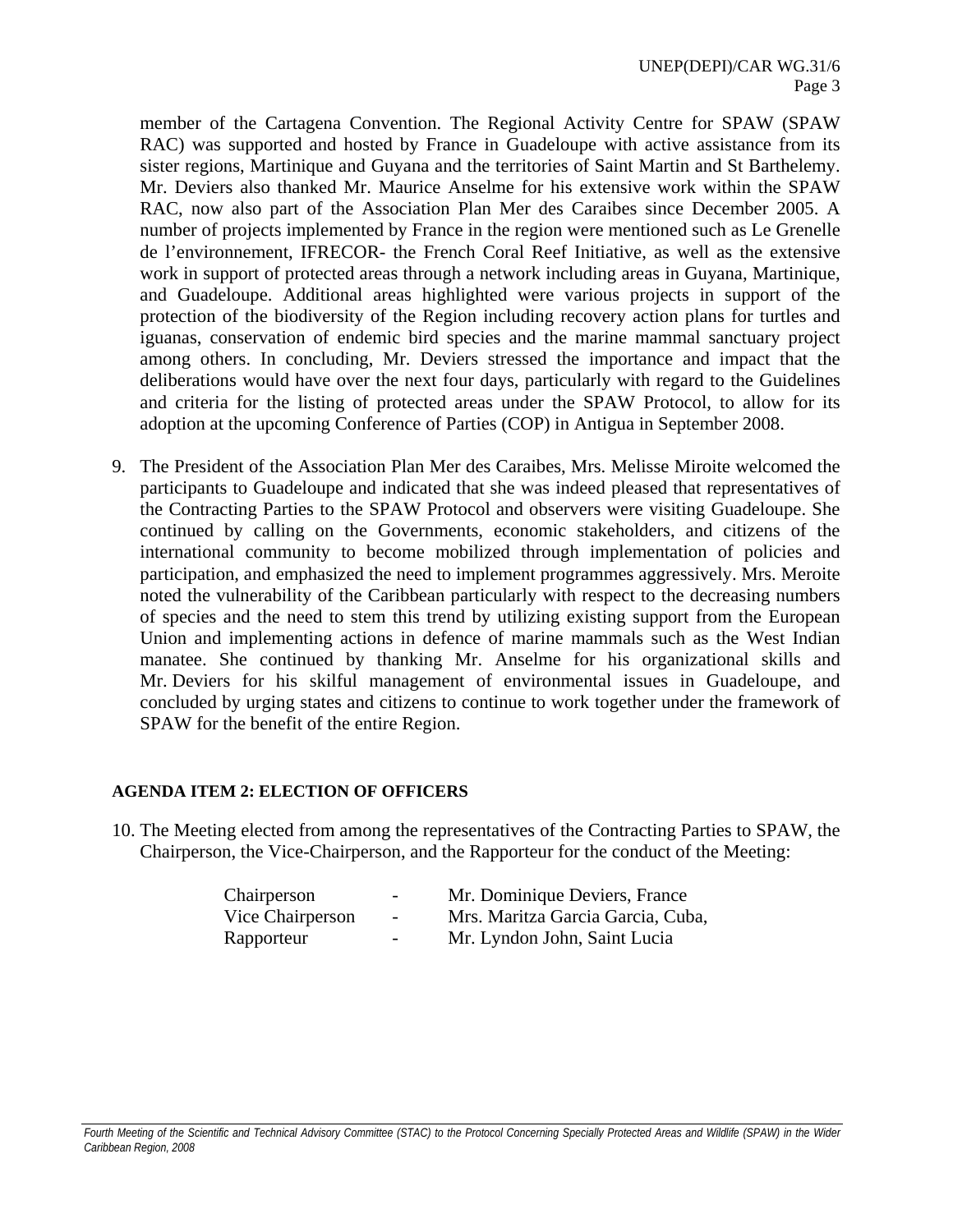### **AGENDA ITEM 3: ORGANISATION OF THE MEETING**

### **a) Rules of Procedure**

11. The Meeting agreed to apply *mutatis mutandis* the Rules of Procedure of the Governing Council of UNEP, as contained in document UNEP/GC/3/Rev.3.

### **b) Organisation of work**

- 12. English, French and Spanish were the working languages of the Meeting and simultaneous interpretation in these languages was provided. The working documents of the Meeting were also available in all the working languages. The Provisional List of Documents of the Meeting was presented in UNEP(DEPI)/CAR WG.31/INF.1, and as Annex III to this report.
- 13. The Meeting was convened in plenary sessions, with the assistance of a drafting group on the Recommendations of the Meeting comprising the delegates from the Netherlands Antilles, France, Colombia, and the United States. No simultaneous interpretation was available for the working group.

### **AGENDA ITEM 4: ADOPTION OF THE AGENDA**

14. The Meeting was invited to review the Agenda of the Meeting (UNEP(DEPI)/CAR WG.31/1) as prepared by the secretariat based on inputs received from the Contracting Parties during preparations for the Meeting, on relevant recommendations and decisions from previous STAC and COP Meetings of the SPAW Protocol, as well as on emerging issues of relevance to the biodiversity of the Wider Caribbean. During the adoption of the agenda several comments were provided. It was clarified that under Agenda Item 8, the SPAW Workplan and Budget for the 2008-2009 biennium would be reviewed for comments and recommendations by the STAC, with the understanding that it would be presented at the COP5 for consideration and final approval. Delegates also requested that a number of presentations be included during Agenda Items 5, 8 and 9, as reflected in the relevant sections of this report. The Agenda as approved by the Meeting, is contained in Annex I.

#### **AGENDA ITEM 5: IMPLEMENTATION OF THE SPAW PROGRAMME WORKPLAN AND BUDGET FOR THE 2006–2007 BIENNIUM, INCLUDING ACTIVITIES OF THE REGIONAL ACTIVITY CENTRE FOR SPAW (SPAW RAC) IN GUADELOUPE**

15. The Chairman invited Mrs. Alessandra Vanzella-Khouri of the secretariat to present the "Status of Implementation of the Workplan and Budget for the SPAW Regional Programme for the 2006-2007 Biennium" (UNEP(DEPI)CAR WG.31/INF.3). The secretariat outlined the process of development of the current Workplan indicating that the Workplan had been developed by the Third STAC in Caracas, Venezuela in October 2005, revised and approved by the Fourth COP in Montego Bay, Jamaica, in November 2006, and adopted by the Twelfth Intergovernmental Meeting and Ninth Meeting of the Contracting Parties of the CEP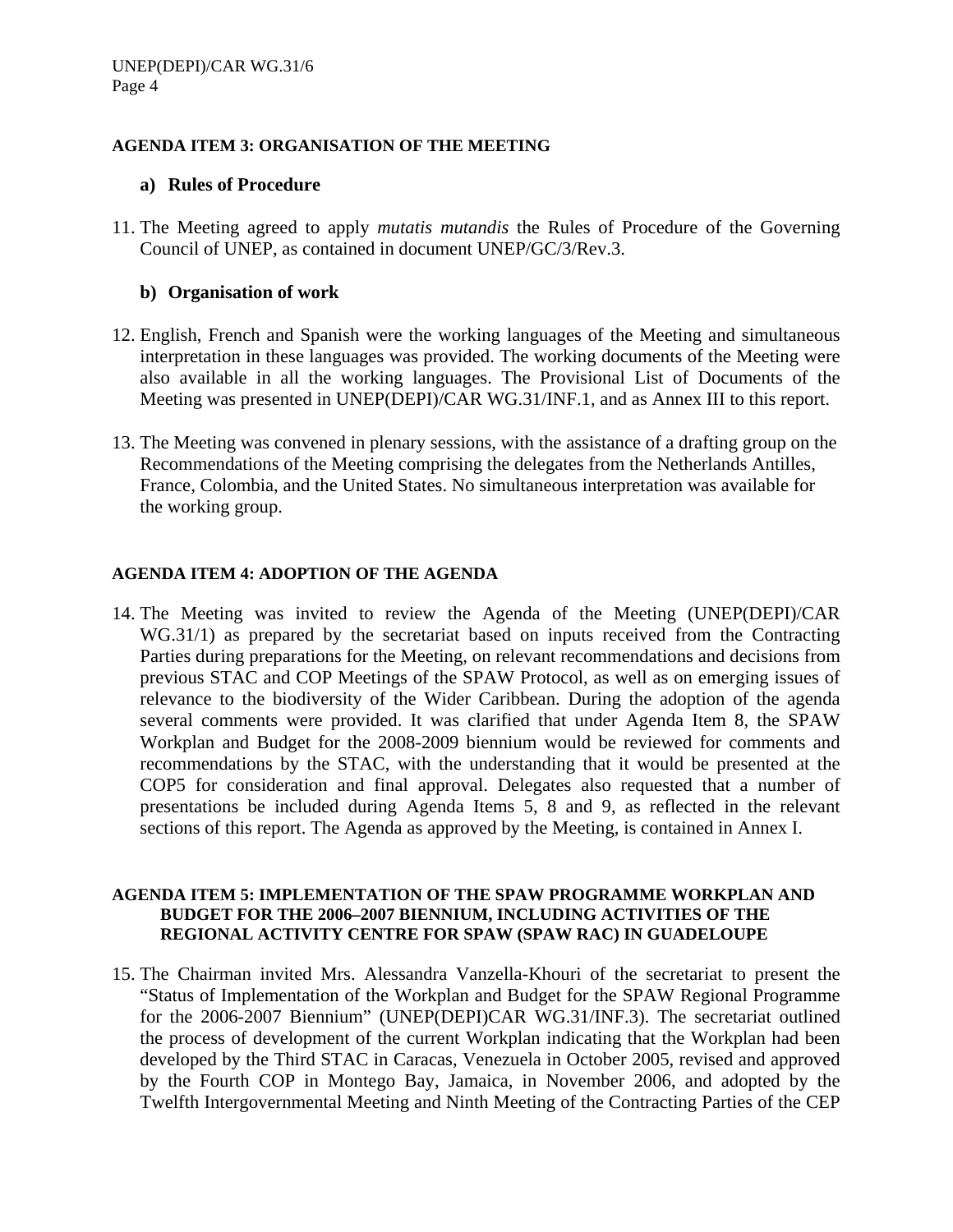and Cartagena Convention, in December 2006. It was indicated that most of the activities outlined in the Workplan had been implemented and others had been incorporated into the "Draft Workplan and Budget for the SPAW Regional Programme for the 2008-2009 Biennium" (UNEP(DEPI)/CAR WG.31/5). Programme Coordination had been carried out by the SPAW Programme Officer with assistance from a Junior Professional Officer (JPO) until January 2007, as well as a Bilingual Secretary. The Director of the SPAW Regional Activity Centre, a Programme Officer for the RAC and a part-time Documentalist in Guadeloupe, as well as the International Coral Reef Action Network (ICRAN) Mesoamerican Reef Alliance (MAR) Project Coordinator and Project Assistant in Belize until July 2007, were also major players. Information on the SPAW Programme was promoted via various outlets such as its website, species colouring book in two languages, SPAW fact sheet which is regularly updated and circulated, and at meetings with various organizations, including the International Coral Reef Initiative (ICRI), of which the secretariat is the regional focal point. Ratification had been promoted in numerous Latin American and Caribbean countries. Fundraising for the 2008-2009 biennium amounted to US\$ 1.6 million and included support from the French Government, Swedish International Development Cooperation Agency (Sida), and the Global Environment Facility (GEF) for the Caribbean Large Marine Ecosystem (CLME) Project. The Programme Officer for SPAW mentioned that a major action undertaken was the reactivation of the Caribbean Marine Protected Area Managers Network and Forum (CaMPAM), comprising a redesign and update of the marine protected areas (MPA) CaMPAM database, an evaluation of the internationally-recognized, Training of Trainers for MPA management (ToT) programme and revision of the MPA Training Manual. The secretariat also addressed the status of the Guidelines for listing Protected Areas (PA) under SPAW and mentioned that they have been successfully reviewed by the SPAW RAC and the Electronic Working Group, highlighting further that a preliminary draft for the Guidelines to prevent species from becoming threatened or endangered had also been prepared. She mentioned that the preliminary Legal Analysis for the Criteria for Article 11 exemptions had also been completed and that working groups for both of these Guidelines were pending as per COP 4. She further noted that all these outputs were made available to the Meeting as information documents.

16. Under the Conservation of Threatened and Endangered Species, activities highlighted included refining the five year Priority Plan for the Marine Mammal Action Plan (MMAP), completion of the Priority Actions for marine mammal conservation of the 2005 Barbados Workshop, revision of the Regional Manatee Management Plan, synergies with the Interamerican Sea Turtle Convention and signature of a Memorandum of Cooperation (MoC), and the support of many activities coordinated by WIDECAST. With regard to the Conservation of Major Ecosystems, the secretariat mentioned the focus primarily on coral reef management and conservation. The funding from the United Nations Foundation (UNF) and the United States Agency for International Development (USAID) in the amount of US\$3 million over three years had been completed under the Mesoamerican Reef Alliance (see paragraph 22 for additional information), an economic valuation tool for coastal resources with the World Resource Institute (WRI) was created to aid in ascertaining the economic value of coral reefs, and the validation of this tool in St. Lucia and Trinidad and Tobago was supported.

Fourth Meeting of the Scientific and Technical Advisory Committee (STAC) to the Protocol Concerning Specially Protected Areas and Wildlife (SPAW) in the Wider *Caribbean Region, 2008*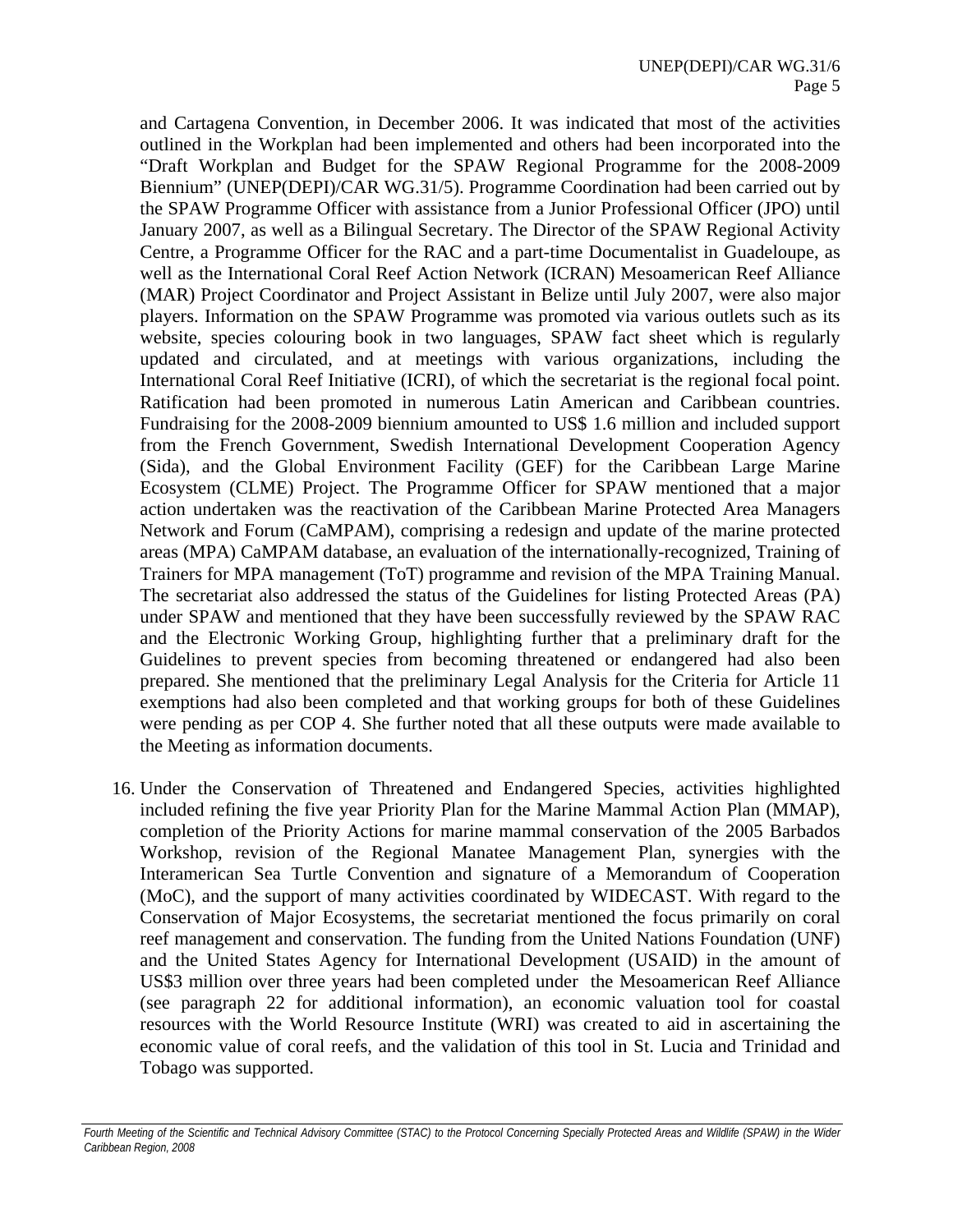#### UNEP(DEPI)/CAR WG.31/6 Page 6

- 17. It was mentioned that further support had been provided by the sub- regional coral reef monitoring nodes and that preparations for the International Year of the Reef (IYOR) at the Regional Workshop in the Dominican Republic, November 2006 were also made. The secretariat highlighted its promotion of the Blue Flag Programme and collaboration on the development of the Caribbean Tourism Organisation (CTO) Regional Policy Framework for Sustainable Tourism as well as coordination with UNEP's Division of Technology, Industry, and Economics (UNEP-DTIE) on their sustainable tourism activities relevant to the region. The Programme Officer also mentioned that manuals on sustainable tourism practices were being edited in Spanish and will be made available on compact disc for effective distribution. In terms of budgeting, the presenter summarized the funds received and the cost of implementation for 2006-2007. It was emphasized that the majority of funds had been received from sources other than the Caribbean Trust Fund (CTF), as the contributions to the CTF remained relatively low since they had not been updated for many years. It was also mentioned that although the funds used during the biennium appeared substantial, the majority was received for a few specific projects, with over half the total amount allocated to one project.
- 18. The secretariat concluded by reiterating that the reduced staff for SPAW and limited funding had affected delivery and implementation, and that the limited funding provided by the CTF was often compensated by other sources, with key activities remaining underfunded. It was stated that despite efforts by the secretariat during the biennium, no new Parties had joined the SPAW Protocol since 2003. The secretariat would however continue to work to promote the Protocol and suggested that collaboration and assistance from existing Parties might be needed. The Programme Officer also emphasized that alliances and partnerships continued to demonstrate their importance for achieving objectives and that the SPAW RAC continued to provide useful support for implementation of activities. It was also noted that although the inter-sessional work through electronic working groups had not been as productive as initially envisaged, progress, though slow, had been made.
- 19. The secretariat invited Dr. Georgina Bustamante to present an update on the New Caribbean Marine Protected Area Managers Network and Forum (CaMPAM) and its major activities, including an update on the status of development of the new marine protected areas (MPA) database as contained in UNEP(DEPI)/CAR WG.31/INF.9. During 2006-2008, CaMPAM implemented the following activities: Two Regional Training the Trainers (ToT) Courses for MPA managers of the Caribbean (2006 Florida Keys National Marine Sanctuary, Florida; and 2007 in Sian Ka'an Biosphere Reserve, Tulúm , Mexico), with 12-15 participants each, funded by the John D. and Catherine T. MacArthur Foundation and in-kind contributions from numerous local institutions. This resulted in sixteen local follow-up training activities with ca. 200 participants, targeting issues ranging from park rangers/managers training, to nation-wide MPA national systems development, to fostering ecotourism best practices and site co-management scheme development. The ToT Manual was revised, taking into account the evaluation of the ToT programme based on alumni and expert surveys and interviews, incorporating new tools and case studies. The regional MPA database was restructured, and is being populated with data from primary sources (MPA managers) while building interoperability with similar international efforts. The Small Grants Fund and Exchange Programme for Sustainable Fisheries and Alternative Livelihoods for Fishers continued in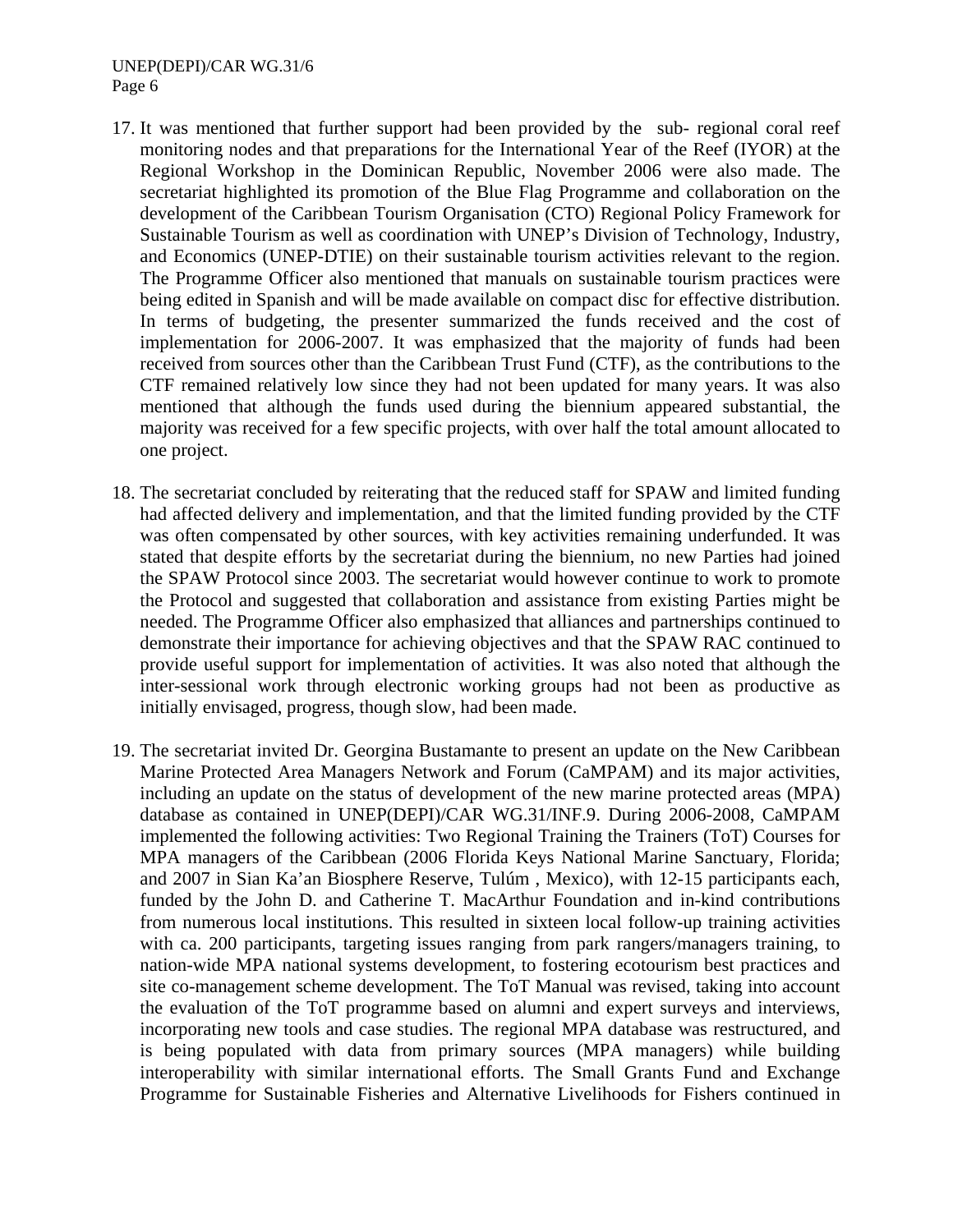cooperation with the Gulf and Caribbean Fisheries Institute (GCFI) and five new projects were funded. CaMPAM activities continued to engage a number of institutional partners (The Nature Conservancy, GCFI, the National Oceanic and Atmospheric Administration-NOAA, Instituto Universitario Tulúm, and many others) which provided resources and expertise, to the ToT courses. An expansion of CaMPAM activities is expected through additional involvement of partners, diversification of training tools and recruitment of a formal coordinator, as a response to the changing/ increasing needs of its membership and the Caribbean MPA community at large. Additional information will be provided through the CaMPAM list serve.

- 20. The Director of the SPAW Regional Activity Centre (SPAW RAC), Mr. Maurice Anselme, was invited to present the status of the activities implemented by the SPAW RAC in Guadeloupe (UNEP(DEPI)/CAR WG.31/INF.4). Mr. Anselme noted that the Government of France was responsible for 69% of the total budget of the Centre. This budget, which amounted to 403,000 euros for 2006-2007, also received funds from UNEP-CEP and the European Union for specific activities of the RAC.
- 21. He indicated that, in accordance with the recommendations of the COP4, the Centre had carried out its assigned priorities, particularly in relation to the coordination of electronic working groups on the Action Plan for marine mammals, the guidelines for protected areas to be listed under the SPAW Protocol and the guidelines to prevent species from becoming endangered or threatened. He also highlighted the work carried out, in collaboration with Birdlife, on publication of the book on important birds of the Wider Caribbean Region (WCR), training in wetlands management with the participation of several participants from Haiti and other actions in keeping with the objectives of the SPAW Protocol. Other actions undertaken by the SPAW RAC included translation and revision of documents within the framework of SPAW and the Cartagena Convention, organization of coordinating meetings between the Coordinator of the CEP and the Government of France, as well as other meetings related to the management of the SPAW RAC. Additionally, in response to the various requests received, the SPAW RAC had participated in other meetings and events related to networking and coordination.
- 22. Mrs. Vanzella-Khouri made a brief presentation on the main achievements of the International Coral Reef Action Network-Mesoamerican Reef Alliance Project (ICRAN/MAR), which was concluded during the biennium (UNEP(DEPI)/CAR WG.31/INF.10). She outlined the funding and participating organizations of the ICRAN-MAR Alliance, as well as the major activities. . She informed the Meeting that it had been designed in 2003 in recognition of the ecological and socio-economic richness and importance of the Mesoamerican Barrier Reef region (MAR), the second largest reef after the Great Barrier Reef of Australia, and to complement activities already underway in the relevant countries. She explained that it had been a three year initiative to address threats to the MAR under components known for their potential to strongly impact the coastal and marine ecosystems, i.e. watershed management, sustainable fisheries, and sustainable tourism, a growing economic activity in this region. The strategy of the Alliance include the provision of different tools to promote the voluntary adoption of Better Management Practices (BMP), build partnerships at different levels for capacity building and involve the

Fourth Meeting of the Scientific and Technical Advisory Committee (STAC) to the Protocol Concerning Specially Protected Areas and Wildlife (SPAW) in the Wider *Caribbean Region, 2008*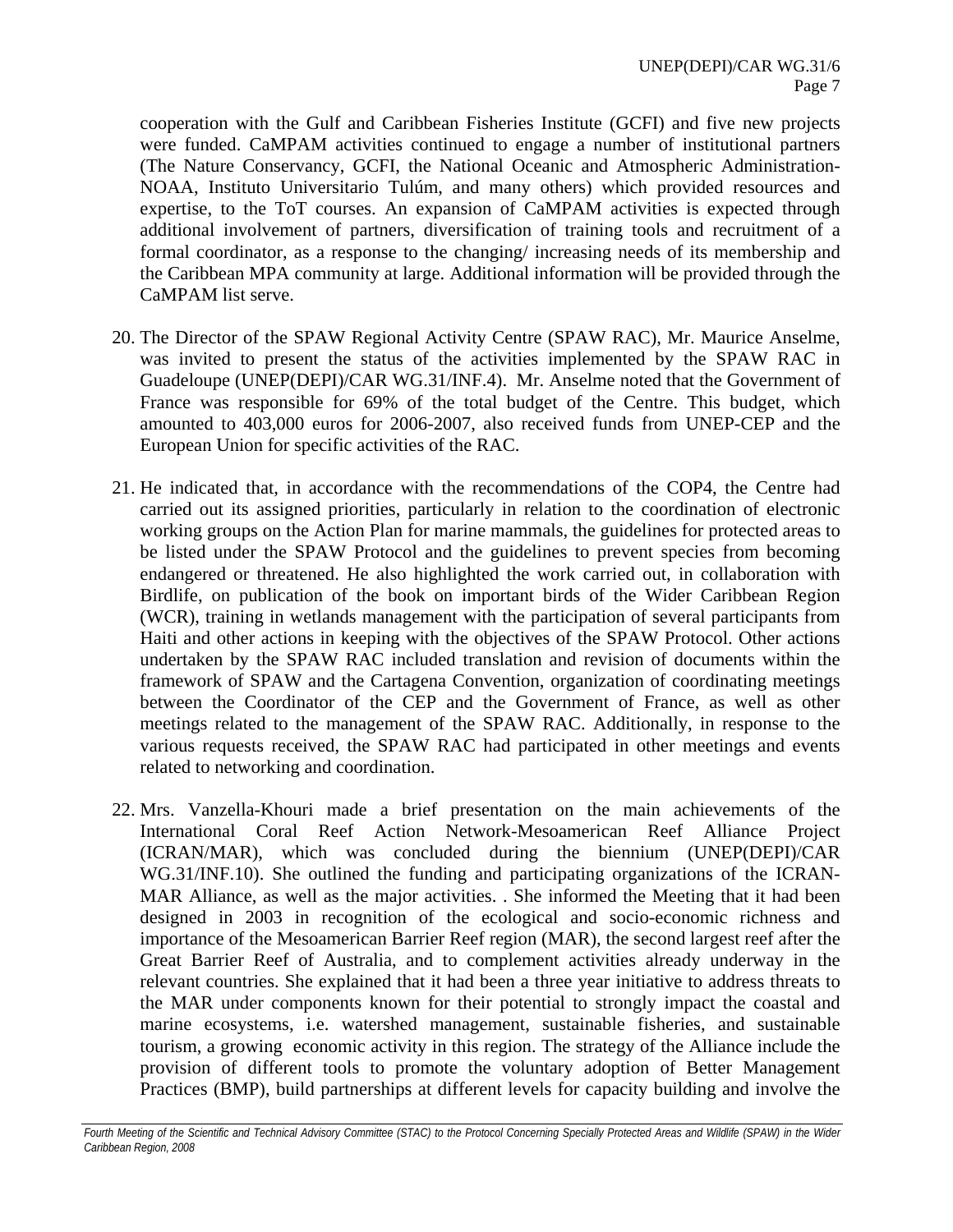private sector as a fundamental objective, as well as encouraging a bottom-up approach to the Alliance's goals.

- 23. It was mentioned that the results of the project were now established at a strategic point with the potential to leverage major changes in policies and practices at the regional and national levels and that the positive results obtained served to demonstrate that alliances were an effective mechanism for management of marine resources.
- 24. Leveraged funding from both organizations and the private-sector amounted to over US\$ 1.6 million in support of activities under the three components. . Some of the major outcomes outlined by the secretariat were the MoUs that had been signed with agro-businesses for the implementation and promotion of BMPs, reflecting the willingness of the industry to participate in activities promoting sustainable development, while maintaining economic benefits. Other outcomes included the development of a monitoring protocol for bioaccumulation in marine organisms, as well as regional capacity strengthening, and the development of an Ecosystem Based Fisheries Management (EBFM) methodology for the region. Reef Check ecological and socio economic centres had been selected and established in the MAR countries and coral reef monitoring manuals developed in English and Spanish. Often outcomes included BMPs and conservation initiatives involving local marine recreation providers, as well as the creation of tourism conservation alliances and the conduct of a series of workshops aimed at building capacity in selected pilot sites. It was indicated that the future of the project relied on funding that would allow consolidation of the project's impacts in the MAR region and their dissemination to the Wider Caribbean Region. The presenter also emphasized the fact that current partnerships, both local and international, should continue their capacity-building efforts and that the development of local partnerships and alliances should be encouraged so as to improve sustainable business practices and garner community-wide support for all three components of the project.
- 25. The Chairman invited Dr. Nathalie Ward of the United States National Marine Sanctuary Program (U.S. NMSP) to make a presentation on the U.S./Dominican Republic (D.R.) Sister Sanctuary Initiative. The Director of the NMSP signed a Memorandum of Understanding (MOU) on 8 December 2006 with the Minister of the Environment and Natural Resources in the Dominican Republic (D.R.) to establish the first sister sanctuary to protect the endangered humpback whale (*Megaptera novaeangliae*). The signing of the MOU marked a new chapter for the joint management of the humpback whale and the sister sanctuary initiative is the first international relationship in the world to protect an endangered migratory specie at both ends of its range—in its northern feeding and nursery grounds in the Stellwagen Bank National Marine Sanctuary (SBNMS) and its southern mating and calving grounds in Marinos Mammiferos de Sanctuario de Republica Dominicana (SMMRD). The MOU delineates the general terms, objectives and responsibilities of the sister sanctuary relationship, which aims to enhance an ecosystem-based approach to cooperative sanctuary management through capacity building, research, monitoring, and education. Dr. Ward stressed that the sister sanctuary relationship could play a powerful role in protecting endangered humpback whales (trans-boundary species), preserving special marine areas, increasing public awareness and support for marine mammal conservation, and providing sites for research and monitoring. The Stellwagen Bank National Marine Sanctuary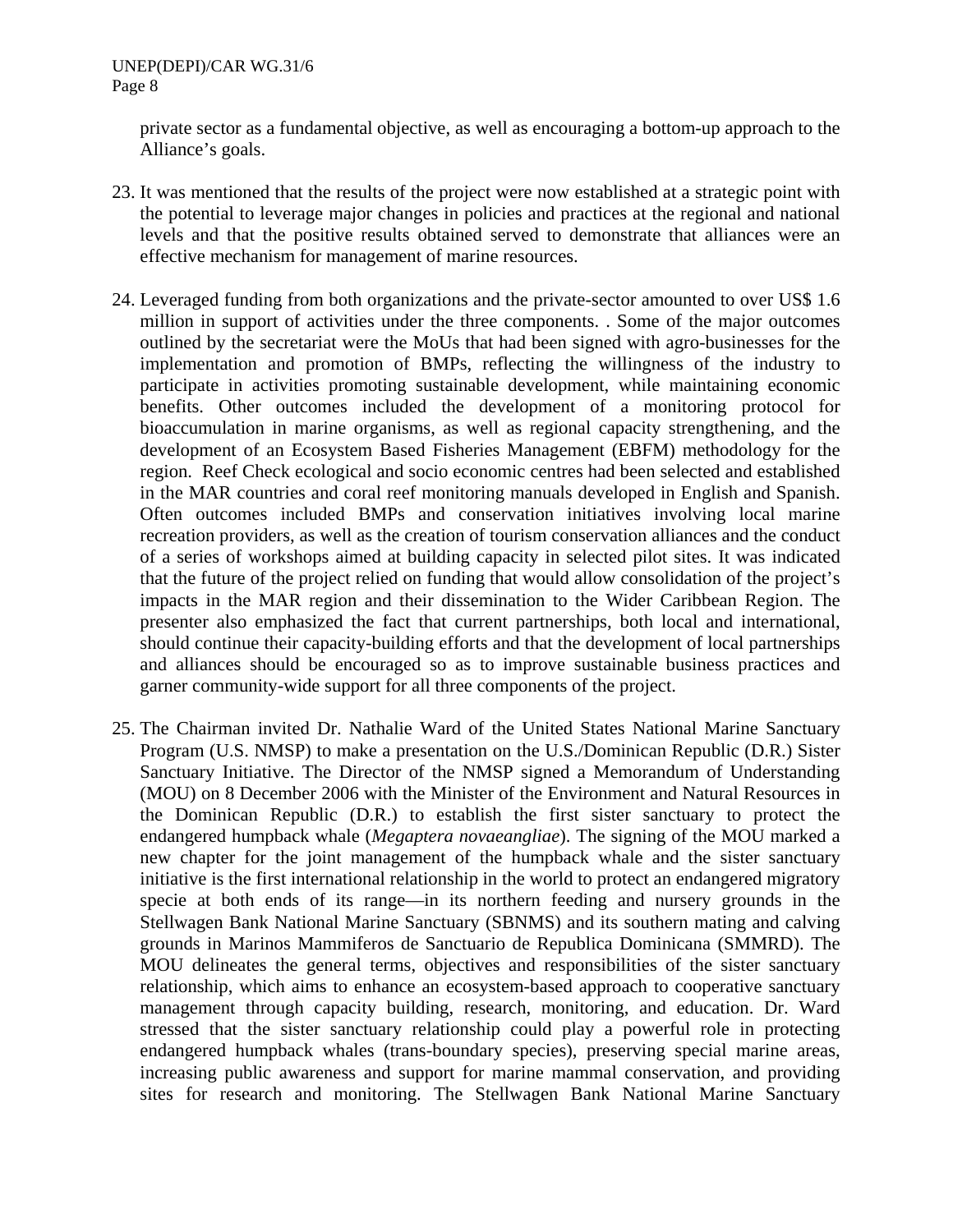(SBNMS) /Gulf of Maine feeding grounds represents one of longest contiguous studies of baleen whales worldwide (for more than 30 years. The SBNMS feeding stock hallmarks four generations of humpback whales. Photo identification has demonstrated that the sister sanctuary shares over 900 individuals between the two habitats. In 1986, the D.R. acknowledged this critical breeding area by designating Silver Bank as a Humpback Whale Sanctuary—the first for the WCR. The Silver Bank Humpback Whale Sanctuary—off the northeast coast of the Dominican Republic— represents the largest breeding aggregation of humpback whales in the North Atlantic, with over 3,000 individuals sighted each season.

- 26. Dr. Ward noted that over the past two decades, awareness of marine mammals and their habitats in the Caribbean Sea and the Gulf of Mexico had increased and that the SPAW Protocol had highlighted this advancement with all thirty-three species of marine mammals listed for protection in Annex II of SPAW. Recommendations of the draft marine mammal action plan (MMAP) specifically request (under "actions needed" in section 2.4.7) that countries … "design marine protected areas and other management regimes that maintain ecological connections between MPAs in order to satisfy species' requirements, including "sister sanctuary" relationships that promote protection for trans-boundary assets." The U.S./D.R. sister sanctuary is part of a larger international and global vision of marine mammal MPAs worldwide. As long-living species, marine mammals are sentinels of ocean health affected by all the threats outlined in the draft MMAP. She indicated that sister sanctuaries could provide stepping-stones of protection for trans-boundary species and that this type of initiative manifests the true spirit of regional cooperation, a key element to ensure the conservation of migratory, endangered species. The sister sanctuary model will serve as a template—for sentinel species (i.e., endangered humpback whale) and sentinel sites (SBNMS and SMMRD)—to increase public, governmental and international awareness of the importance of the two habitats and the need to take a broader management view toward conservation. Through developing an effective model, sister sanctuary initiatives can extend their benefit well beyond their geographically limited boundaries.
- 27. The Meeting thanked Dr. Ward for her interesting presentation and invited Mrs. Caroline Rinaldi of Evasion Tropicale in Guadeloupe, to present on cetaceans that have been studied in Guadeloupe and neighbouring waters since 1998. Photo identification results on sperm whales (*Physeter macrocephalus*), humpback whales (*Megaptera novaeangliae*) and different other species have been produced. Eight groups of sperm whales with a high level of fidelity and association have been determined. Movements of groups to the islands of Dominica and Martinique along with supposed movements of individuals between groups have been revealed. The low numbers of humpback whale identification, re-observation from one year to the next, and identification through the north Atlantic catalogue, clearly point out that there is relatively poor knowledge of this species and of its migratory movements in the region. The re-sighting of individuals among other species such as delphinids within one single year or from one year to the next, have also been established. This information stresses the need to complete the existing dataset and widening it to other countries, specifically those countries where the status of cetacean populations remains poorly documented, and to take these facts into consideration with a view to better managing cetacean populations in the Caribbean.

Fourth Meeting of the Scientific and Technical Advisory Committee (STAC) to the Protocol Concerning Specially Protected Areas and Wildlife (SPAW) in the Wider *Caribbean Region, 2008*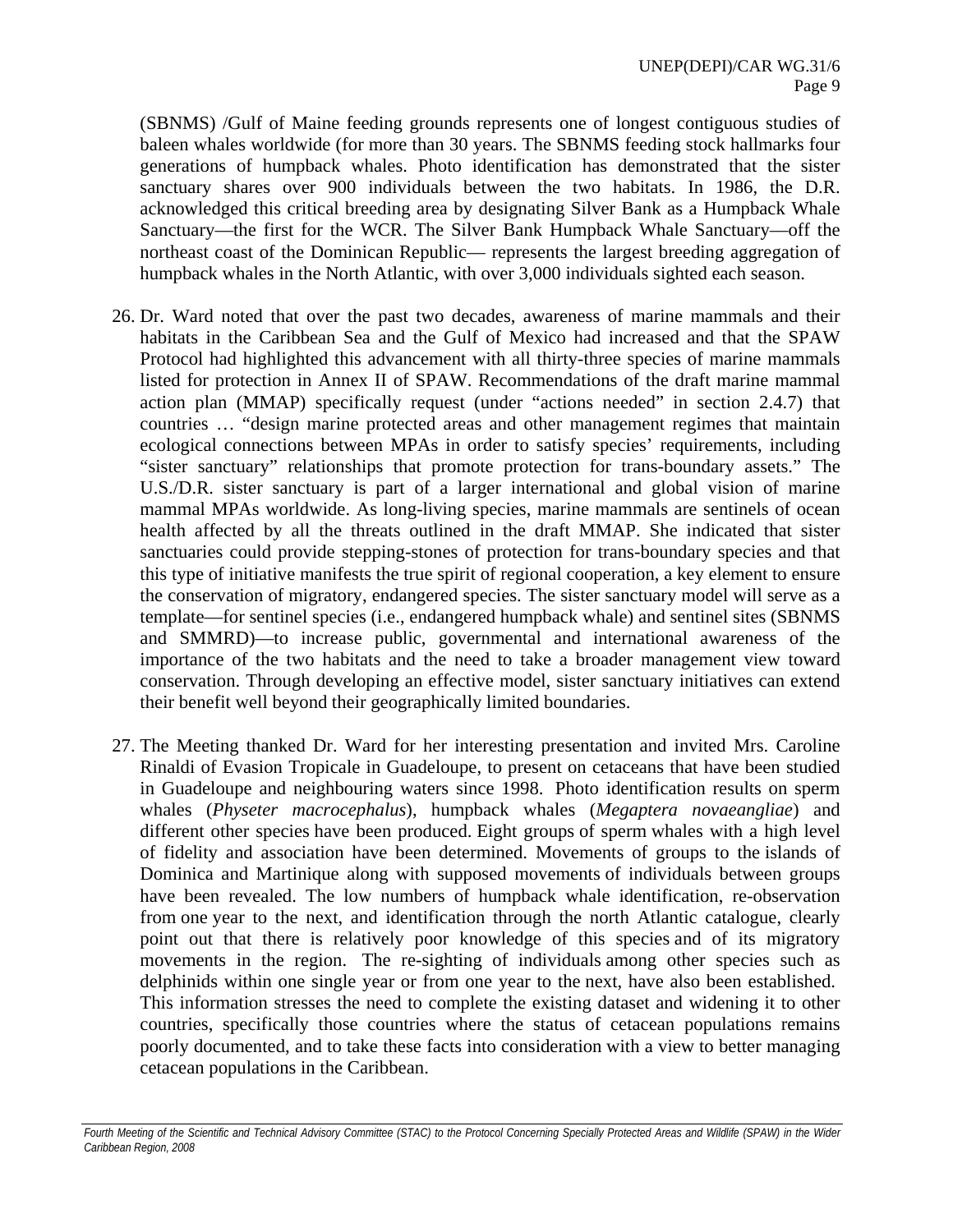#### UNEP(DEPI)/CAR WG.31/6 Page 10

- 28. The Chairman thanked Dr. Ward and Mrs. Rinaldi for their interesting and inter-related presentations and stressed the importance of conserving these migratory species.
- 29. He further invited the Meeting to provide any comments on the activities implemented during 2006-2007 and to make the necessary recommendations. The Meeting commended the secretariat on the accomplishments in the workplan of 2006-2007 and recognized the remarkable work conducted by the SPAW secretariat and the SPAW RAC on building capacity during this biennium. With regard to the work on invasive species, the delegate from Venezuela informed the Meeting that his government, in collaboration with the International Maritime Organization (IMO), is exploring the establishment of a scholarship programme for the region for training in combating marine invasive species introduced by the disposal of ballast water from ships. He also mentioned the opening in the Maritime University of the Caribbean of the graduate programme on Marine Environmental Management, which provides scholarships to the Wider Caribbean Region. The secretariat welcomed this initiative and proposed that additional information be presented to the Thirteenth IGM in September 2008.
- 30. The delegate from Panama highlighted the need for improved data collection and the need to work toward establishing additional marine mammal sanctuaries. She further highlighted the need to promulgate best practices throughout the region.
- 31. The delegate from the Netherlands Antilles expressed his concern for the limited human resources available to the secretariat and the SPAW RAC, particularly taking into account the ambitious Workplan covering a wide range of activities. He called for Parties to consider ways in which additional staff, through secondments or JPOs, could assist the secretariat. He also drew attention to the low number of new signatories to the SPAW Protocol and to the need for all current Parties to promote the SPAW Protocol within the region, and the need for biodiversity protection to be transboundary, despite all countries not being signatories. He inquired as to why some of the Parties to SPAW were not present at the Meeting and noted the participation of non-signatories in the SPAW activities. In conclusion, he applauded the Government of France for its critical support to the SPAW RAC in the form of human as well as financial resources. In response, the secretariat highlighted the commitment of the Government of France to incorporating additional staff within the next two years for the SPAW RAC, and expressed the hope that a new JPO could be brought on board through a collaborative agreement with Sida which is being crafted. The potential establishment of a legal framework for SPAW RAC was also expected to improve UNEP-CEP capability for fundraising. The secretariat indicated that regrettably, due to the lengthy nomination process for delegates in some countries, these persons had not been able to obtain visas in time for the Meeting. With regard to the inclusion of non Parties in SPAW activities, the secretariat acknowledged this occurrence but indicated that, in the majority of cases, priority had been given to signatories. The ICRAN/MAR Project was designed in 2003 before the COP mandated the secretariat to focus mainly on signatories, which took place after the project was approved.
- 32. The delegate from the Netherlands Antilles further noted that no additional governments had become Parties to the SPAW Protocol. The secretariat informed the Meeting that Costa Rica,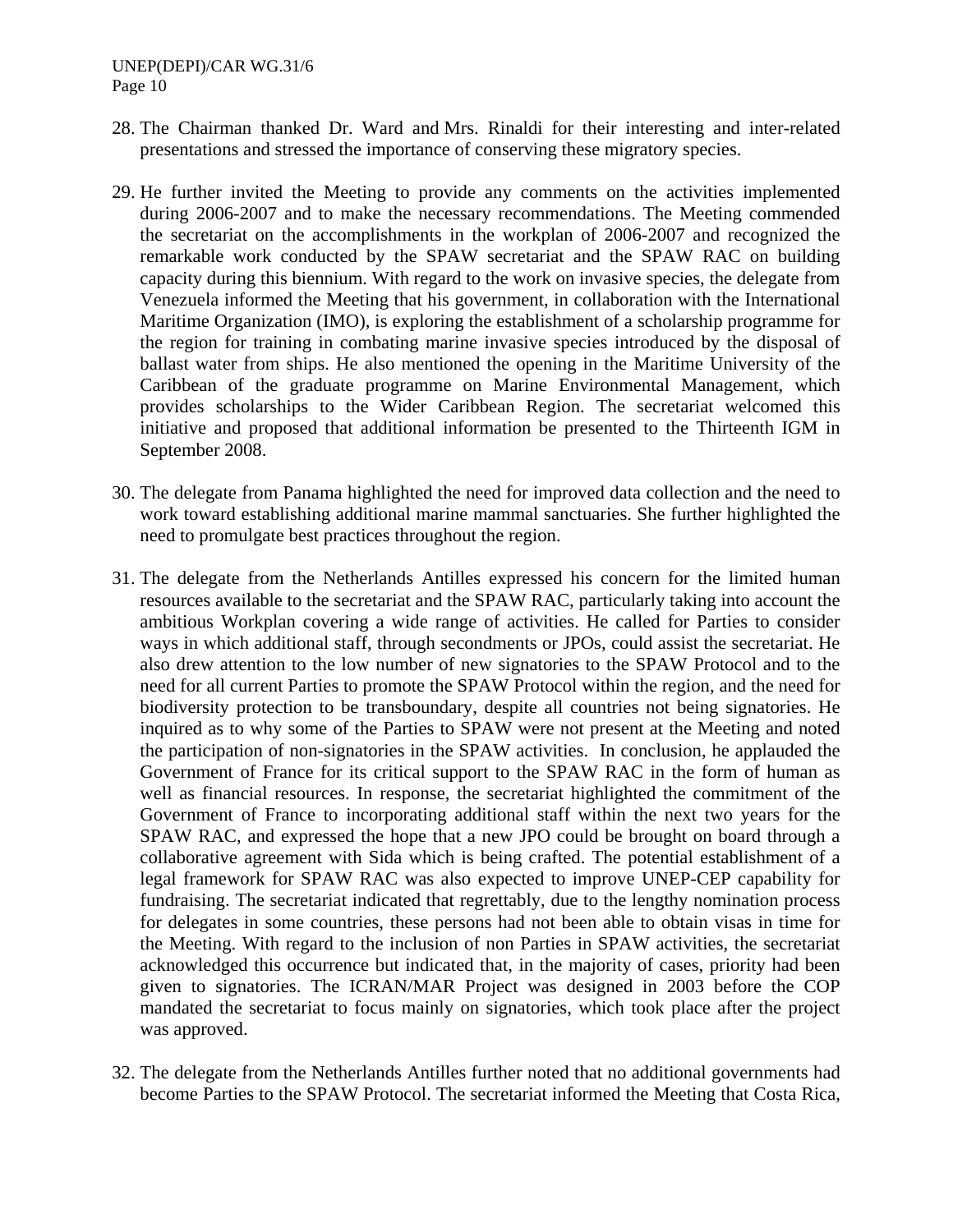Haiti and Mexico had been invited to participate in the Meeting as Observers as these governments have expressed an interest in becoming more active in the SPAW Programme and in ratifying the Protocol. It was noted that the previous Government of Guatemala had expressed a similar interest.

- 33. The observer from Haiti highlighted its recognition of the Cartagena Convention and its Protocols. He acknowledged the efforts of the SPAW Programme to incorporate Haiti in its activities, including the successful participation of one manager in the Training of Trainers Regional Course for MPA Managers, and the implementation of their follow-up training activities. He emphasized Haiti's political will to continue strengthening and building synergies to better manage its marine environment. In encouraging other countries to join the Cartagena Convention and its Protocols, including the SPAW Protocol, he informed the Meeting that his Government had initiated this process and therefore expected that Haiti would be a Party by the end of the year. This was recognized by the secretariat which indicated some of the work that had been undertaken such as promotional workshops to facilitate the accession of Haiti to the Convention and its Protocols.
- 34. The representative from the Eastern Caribbean Coalition for Environmental Awareness (ECCEA) stated that in accordance with the Recommendations of the 2004 STAC Meeting, research efforts had advanced and notable knowledge of marine mammals in the region, as evidenced by the presentations at this Meeting, thereby placing the region in a better position to decide upon and implement actions. She indicated that, furthering initiatives such as sister sanctuaries (Silver Bank, DR. and Stellwagen Bank, U.S.), was a good model for Caribbean countries and within this framework, countries could be assisted with the development of cooperative projects and identification of international partners. The U.S. delegation recognized the importance of collaborative work, but was also concerned about the wide array of activities outlined in the SPAW Programme that might diffuse its strength. She suggested concentrating on achieving the goals of the Protocol and received guidance from Parties on priorities within the Workplan. The secretariat invited the Parties to prioritize, due to the many activities that the Workplan contained. The secretariat also encouraged nongovernmental organisations (NGOs) and academia to identify areas of interest within the SPAW Programme for potential collaboration, together with the secretariat and the SPAW RAC. The leadership of the French Antilles Regional Council expressed this body's willingness and commitment to work with the SPAW Programme on this issue.
- 35. The representative of the Humane Society International (HSI) noted that with the approval of the Guidelines and criteria for the listing of protected areas under the SPAW Protocol, a blueprint for a protected areas network was on the cusp of being formed. The workload of the secretariat will increase exponentially as additional work will be required to manage the nomination process. He appealed to the U.S. and NGOs to lend their support to this process.

Fourth Meeting of the Scientific and Technical Advisory Committee (STAC) to the Protocol Concerning Specially Protected Areas and Wildlife (SPAW) in the Wider *Caribbean Region, 2008*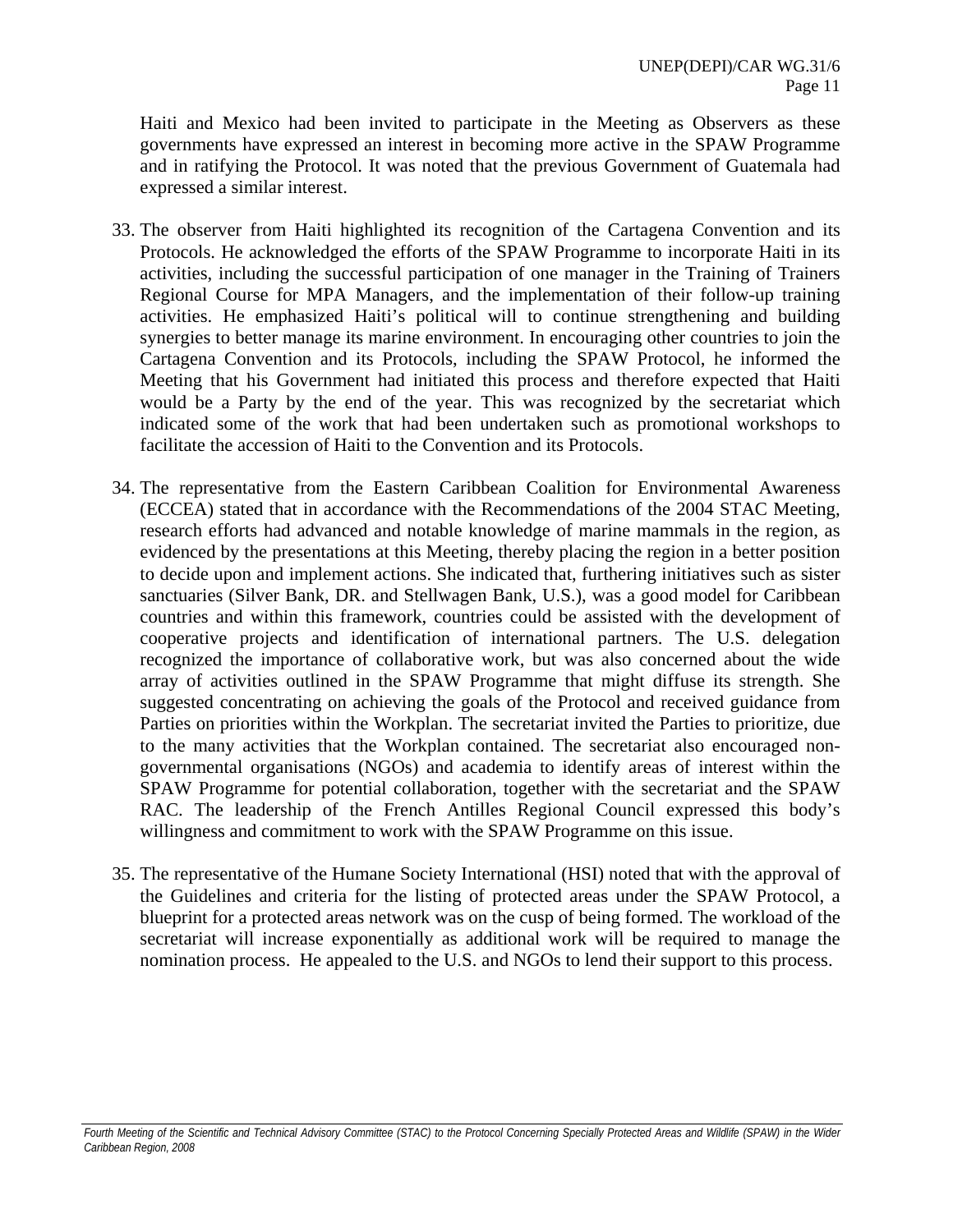### **AGENDA ITEM 6: FINAL GUIDELINES AND CRITERIA FOR THE EVALUATION OF PROTECTED AREAS TO BE LISTED UNDER THE SPAW PROTOCOL**

- 36. The Chairman invited the SPAW RAC, to present the document "Final Guidelines and Criteria for the Evaluation of Protected Areas to be listed under the SPAW Protocol" as contained in document UNEP(DEPI)/CAR WG.31/3, which includes the report of the Working Group (WG) covering the period since the last report was presented to the Parties at the COP4 (Montego Bay, 28 November 2006), and the work of the one-day meeting of experts from the Parties, held prior to this Meeting in Gosier, Guadeloupe, France, on 1 July 2008.
- 37. The Director of the SPAW RAC and Coordinator of the WG, highlighted that the text that had been revised by the Meeting of experts held one day prior to STAC4 and contained in UNEP (DEPI) CAR WG.31/3 Annex V Rev.1, including all the changes incorporated in the Guidelines, particularly under Section B and new Section D: Procedure for the Nominations and for Listing and Delisting. During the revision of the original document, the number of required Ecological Criteria was discussed and the Meeting agreed that at least one criterion would be sufficient for nomination of a PA, provided that the original criteria were reviewed/redrafted to be made more precise. The delegate from Cuba noted that while in agreement with the decision, her delegation was still of the opinion that two ecological criteria were required.
- 38. The procedure for nominations was reviewed to indicate the advisory role of the STAC in reviewing the proposals submitted by each Party. The proposals would subsequently be submitted to the COP for consideration for listing. After clarification of the ambiguity in the role of the STAC as an advisory body, it was agreed to replace the term "decide" with "request" in subsection (d), along with other editorial and grammatical changes in the document in the English and Spanish versions. In order to better reflect the legal jurisdiction of the Parties, the phrase "in its territory" was replaced throughout the document by "over which it exercises sovereignty, or sovereign rights or jurisdiction", in accordance with the terminology used in the SPAW Protocol.
- 39. With regard to the Glossary and Annotated Format, it was agreed that the Glossary be removed from the original document and that the definitions already contained in the SPAW Protocol and the Cartagena Convention be used. With regard to additional terms, existing definitions from related treaties would be taken into account on a case by case basis, as appropriate. It was proposed that the Annotated Format be used as a guide for the compilation of information on the protected areas nominated. Minor changes were introduced in the document as reflected in UNEP(DEC) CAR WG.29/4 Rev.1.
- 40. The Meeting highlighted that when a protected area already listed under related Treaties such as the Convention on Wetlands of International Importance (Ramsar Convention) is submitted for consideration to be listed under SPAW, the compatability of the area for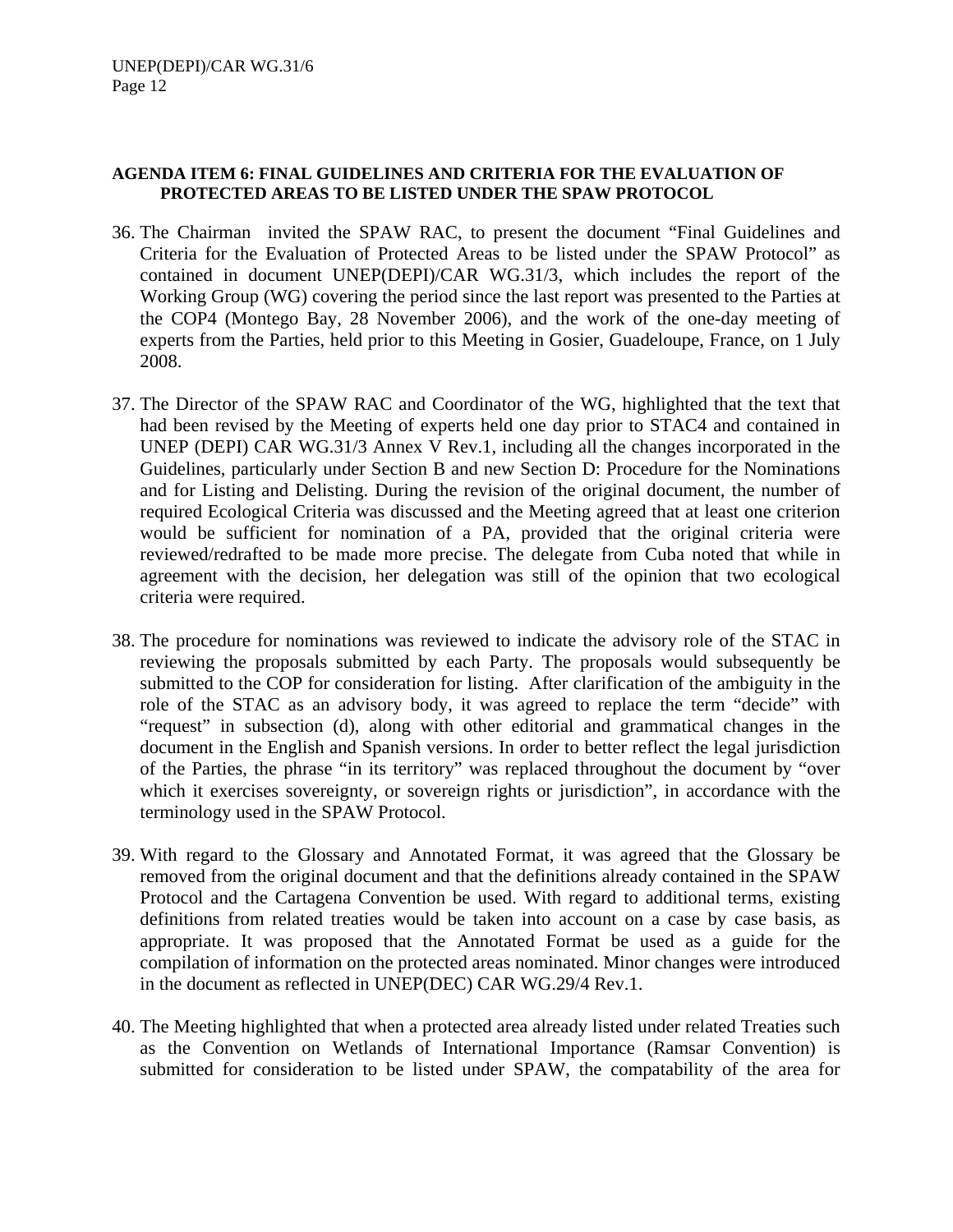nomination under the SPAW Protocol is not negatively affected, but that this only serves to enhance and highlight the characteristics of the site as a protected area.

- 41. The procedure for submitting nominations and information for transboundary areas and areas located in biological corridors was also addressed. The Meeting concluded that independent submission by the Party exercising sovereignty, or sovereign rights or jurisdiction of the nominated PA be undertaken.
- 42. The Meeting was reminded that the geographical coverage of the Cartagena Convention did not extend to the high seas, which evoked changes in the Annotated Format to reflect these clarifications.
- 43. The French delegation expressed its appreciation for the work accomplished through the participation of experts and delegates from the Parties, as well as observers. The delegate recalled the concerns expressed by France for this document to be definitely validated and approved by the next Conference of Parties. This would enable Member States to quickly implement it and to designate sites in order that the network of protected areas in the Wider Caribbean may finally become a reality. The delegation acknowledged that while the document was not perfect, all Parties would recognize its benefits and if necessary, it should be promoted and improved by the STAC.
- 44. The Meeting agreed on the final documents as contained in UNEP (DEPI)WG.31/3 Rev.1 and UNEP(DEC)/CAR WG 29/4 Rev.1, and requested that the secretariat submit them to the COP5 for consideration and approval.
- 45. The Meeting thanked the WG for its hard work, ably coordinated by the SPAW RAC and noted that the approval of the Guidelines had moved the implementation of the Protocol to another level. The SPAW RAC thanked the Meeting and the Parties for their participation and expressed appreciation for the hard work completed.

### **AGENDA ITEM 7: DRAFT ACTION PLAN FOR THE CONSERVATION OF MARINE MAMMALS (MMAP) IN THE WIDER CARIBBEAN REGION**

- 46. The SPAW RAC presented the "Final Draft Action Plan for the Conservation of Marine Mammals (MMAP) in the Wider Caribbean Region: Priority Actions and Five-year Plan", as well as the Report of the Working Group as contained in document UNEP(DEPI)/CAR WG.31/4. These reports reflect the work undertaken by the Group since its establishment following the STAC2 and COP3 Meetings (3–6 June 2003, and 27 September 2004, respectively), and including the final revisions made by the Group since COP4 (Montego Bay, Jamaica, 28 November 2006).
- 47. Following the presentation made by the SPAW RAC, the delegation of the United States noted the comprehensive nature of the MMAP and the many important activities that it outlines within various areas. The delegation proposed that activities be prioritized in order to accommodate the resources and capabilities of countries, taking into account that they may have limited capacity. It was further suggested that capacity building be considered a priority

*Fourth Meeting of the Scientific and Technical Advisory Committee (STAC) to the Protocol Concerning Specially Protected Areas and Wildlife (SPAW) in the Wider Caribbean Region, 2008*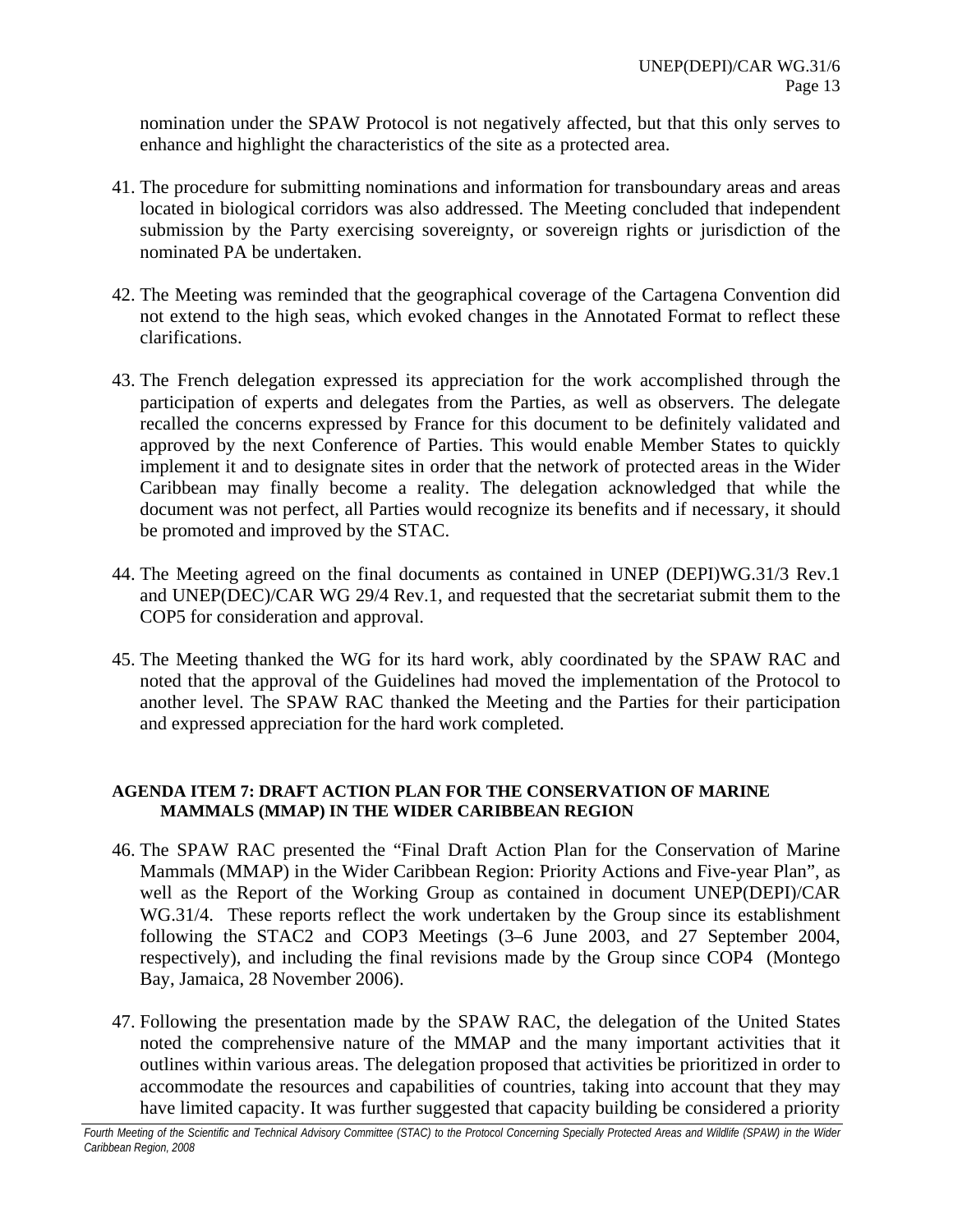action and that training workshops on stranding response for marine mammals, such as the one previously conducted in Trinidad and Tobago into 2006, be replicated to allow for linguistic expansion to the other official languages of the region.

- 48. The delegates from Cuba and Colombia requested that the work of the WG be extended to the next COP Meeting to allow for further consultation with specialists in the respective countries as this would ensure that the MMAP would have both achievable and tangible results in these countries. The delegate from the Netherlands Antilles emphasized that the current document was the result of work undertaken over the course of a very long period and pointed out that the previous lack of concrete suggestions on the content and wording of the MMAP, had hindered the process of its adoption. He expressed concern that if the mandate of the WG were to be extended, no substantial changes would be made, and, as such, he encouraged the Meeting to provide specific recommendations directed to the context of the document. Several Parties expressed their satisfaction with the content of the document and their desire for the document to be approved, following a realistic prioritization of activities and a rapid internal consultation prior to COP5 within those countries which had not yet provided comments.
- 49. The Meeting agreed on a number of priority areas in the MMAP, which included the expansion of workshops on stranding response in other languages, workshops for building capacity and information gathering on whale-watching and pollution / marine mammal health and to continue expanding knowledgebase and information-sharing on management strategies. It was further agreed by the Meeting, that information exchange would occur among all Parties and coordinated through the secretariat, with the assistance of the SPAW RAC. The delegation of the United States reminded the Meeting about a questionnaire previously prepared by the secretariat that had been used to compile information in preparation to the Meeting of Experts on the MMAP, and which could be used again to garner additional information from the countries. The delegate from Cuba noted the willingness of her Government for the use and completion of this form, as appropriate.
- 50. The French delegation presented its initiative on the reintroduction of the West Indian manatee (*Trichechus manatus*) to the French Territories and it was noted that this issue not only concerned the French Government but was a general concern for the Caribbean. The French delegation expressed its support for the adoption of the final draft concerning the action plan for marine mammals and recalled two initiatives requested by its administration upon which the Contracting Parties had agreed: the creation of a sanctuary for marine mammals in the French Caribbean, and the reintroduction of the manatee in the Bay of Guadeloupe.
- 51. Regarding the plan for a sanctuary for marine mammals in the French Caribbean, the French delegation foresees the extension of this initiative to the neighboring countries interested in participating. The delegation insists upon the fact that information regarding the status of the project should be updated regularly to arouse interest in similar initiatives in the countries of the region. As a result, this process could lead to the project being extended internationally. In this regard, three working groups were established around three priority topics: assessment of scientific databases, communication regarding the establishment of the sanctuary and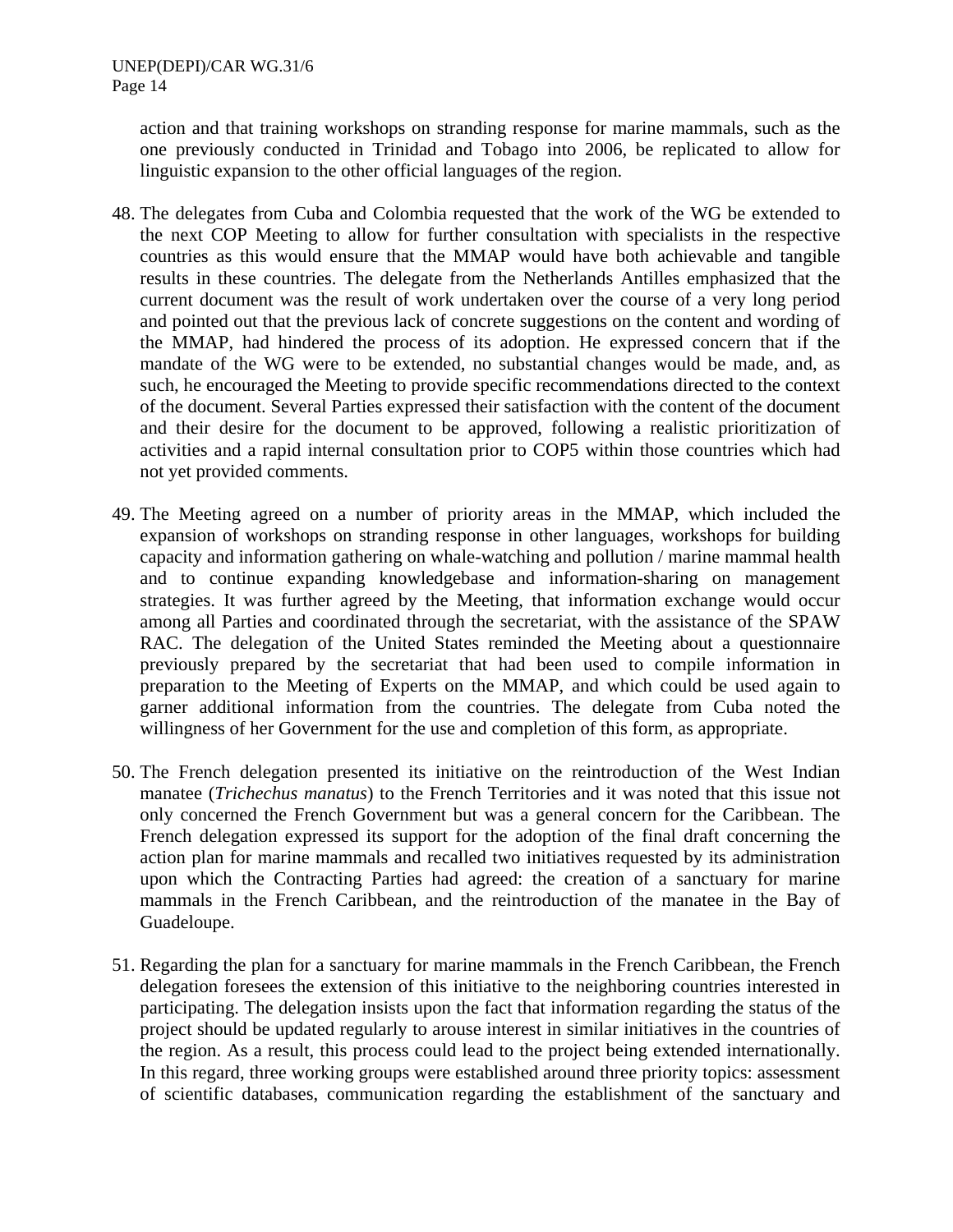cetacean issues, and the legal framework of the sanctuary. Dialogue and inter-ministerial consultations will ensure a strong legal foundation for the project and the SPAW RAC will provide technical support in this process. According to the French delegation, actions involving the participation of the local population, bay users and decision makers are essential, in accordance with the objectives of the SPAW Protocol. They must be clearly identified in the MMAP document and the draft regional action plan for the manatee should be updated.

52. The Chairman concluded by thanking the Meeting for its input and for working together to resolve each issue in a timely manner. Mr. Andrade also thanked the Meeting and mentioned that the secretariat and the Parties should commit to submitting their observations on the document, where further national consultation was needed, before the next COP meeting. The final date agreed upon for submission of final concrete amendments to the secretariat was 31 July 2008. With the new date set, the secretariat requested the indulgence of the Parties as it would not be possible to respect the rule of posting working documents in the three languages six weeks prior to the COP.

#### **AGENDA ITEM 8: DEVELOPMENT OF THE WORKPLAN AND BUDGET OF THE SPAW PROGRAMME FOR THE 2008-2009 BIENNIUM**

- 53. The secretariat was invited to present the "Draft Workplan and Budget of the SPAW Regional Programme for the 2008-2009 Biennium" (UNEP(DEPI)/CAR WG.31/5), developed following Recommendations of previous STAC and COP meetings, addressing existing and emerging global and regional issues and initiatives, and continued development of strategic alliances. Programme Coordination will continue to be carried out by SPAW staff, which currently includes a Programme Officer and a Bilingual Secretary, based in Kingston, with the assistance of the SPAW RAC Director and a Documentalist in Guadeloupe. Efforts will continue to develop and maintain strategic alliances through coordination with relevant organizations and collaborative arrangements with existing and emerging initiatives. During the 2008-2009 biennium, the COP5 will be convened in September 2008. In addition, the secretariat will promote the SPAW Protocol with a view to increasing the number of Parties, and fundraise for activities outlined in the Workplan.
- 54. Activities under "Strengthening of Protected Areas" include those of the CaMPAM Network and Forum namely: annual meetings for MPA managers at GCFI; small grants for six MPAs focusing on livelihoods and sustainable tourism and fisheries; the Training of Trainers (ToT) Programme and subsequent local training courses; promotion of the MPA database; support the regional network of MPAs and the 2012 target, in synergy with the Convention on Biological Diversity (CBD); as well as linkages with the Caribbean Challenge Initiative, and the Western Hemispheric Migratory Species Initiative (WHMSI).
- 55. With regard to the Guidelines for protected areas and species, the secretariat and SPAW RAC will undertake a pilot activity for listing PA, and develop a network and cooperation programme as per Decision No. 8 of SPAW COP4 (contained in (UNEP(DEC)/CAR IG.25/INF.4). Criteria for assessment of exemptions under Article 11(2) will be explored pursuant to Decisions Nos. 9 and 7 of SPAW COP2 and COP3 respectively, and as contained

*Fourth Meeting of the Scientific and Technical Advisory Committee (STAC) to the Protocol Concerning Specially Protected Areas and Wildlife (SPAW) in the Wider Caribbean Region, 2008*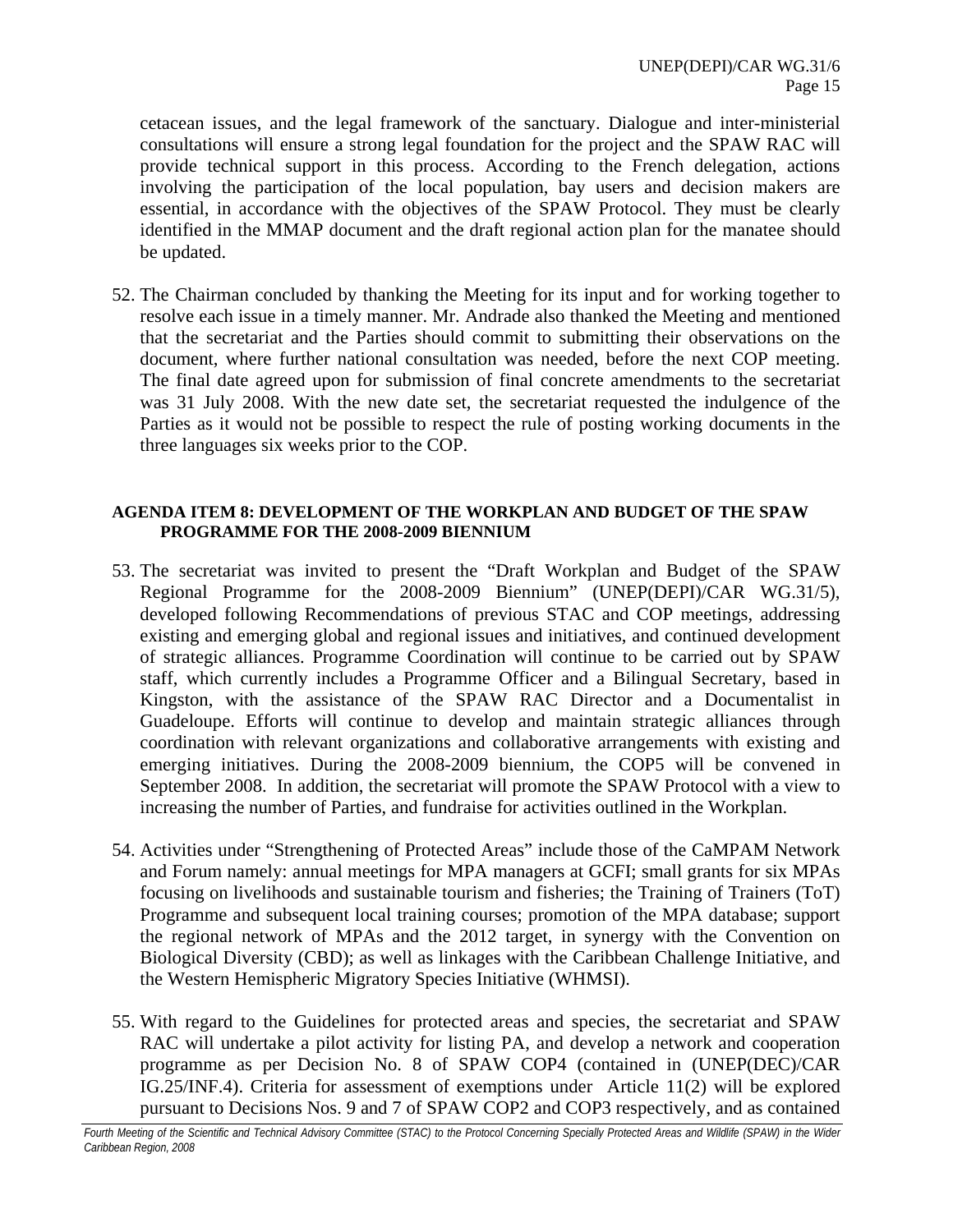in UNEP(DEC)/CAR WG.29/INF.5. A working group will be created as soon as possible to initiate the process for listing new species not yet included in the Annexes to the Protocol, based on Decision 2(ii) of the COP4 and information documents UNEP(DEPI)CAR WG.31/INF.6, UNEP(DEPI)/CAR WG.31/INF.7 and UNEP(DEPI)/CAR IG.25/INF.5.

- 56. Under the component "Conservation of Threatened and Endangered Species", the secretariat proposed to finalize the MMAP priority action plan to be presented for adoption at COP5; update marine mammal compilations to improve information; capacity building workshops on stranding response, and best management practice workshops for whale watching and the compilation of related information; and consider development of standards for MM in captivity. Continued support and promotion of various activities, such as manatee conservation and its regional management plan, Sea Turtle Recovery Action Plans (STRAPs), establishment of new Index Monitoring Sites for hawksbill turtles (*Eretmochelys imbricata*) through the Wider Caribbean Sea Turtle Conservation Network (WIDECAST), a hawksbill regional workshop (2008) with the Interamerican Convention for the Protection and Conservation of Sea Turtles (IAC), and continued work on the West Indian whistling duck (*Dendrocygna arborea*) through wetlands conservation. Collaborative efforts and synergies will also continue with BirdLife on the management of important bird areas (IBAs), and with the Western Central Atlantic Fisheries Commission of the United Nations Food and Agriculture Organization (FAO/WECAFC), the Caribbean Regional Fisheries Mechanism (CRFM) and the Organization for the Fisheries and Aquaculture Sector of the Central American Isthmus (OSPESCA) on management of queen conch (*Strombus gigas*) and spiny lobster (*Panulirus argus*) fisheries, as well as with CABI on invasive alien species management in the Insular Caribbean.
- 57. Within the "Conservation of Major Ecosystems" component, the secretariat will participate in the implementation of the Caribbean Large Marine Ecosystem Project of GEF, United Nations Development Programme (UNDP), and the Intergovernmental Oceanographic Commission of UNESCO Sub-Commission for the Caribbean and Adjacent Regions (IOCaribe), taking the lead in the reef biodiversity pilot project. The project will pay particular attention to the strengthening of management frameworks for large marine areas following the multisectoral and ecosystem approach, and enforcing stakeholder participation, launching pilot activities in Colombia, Dominican Republic/Haiti, Jamaica, and St. Vincent and the Grenadines. The secretariat will also continue to serve as the regional focal point for ICRI and will support and promote IYOR activities in the 2008-2009 biennium. Collaboration and coordination will continue with CTO, Caribbean Alliance for Sustainable Tourism (CAST), and UNEP-DTIE, on sustainable tourism initiatives, dissemination of CEP and UNEP material on sustainable tourism, continued promotion as appropriate of the Blue Flag Programme, as well as strengthening capacities on sustainable marine recreation practices in other parts of the region based on ICRAN/MAR experiences in Mesoamerica.
- 58. Key issues on which the secretariat asked the STAC to consider and provide input, included climate change adaptation initiatives in the Wider Caribbean as they relate to biodiversity conservation, activities in support of the 2012 goals of the CBD on national and regional networks of protected areas, the Caribbean Challenge Initiative, and developing the Guidelines to prevent species from becoming threatened or endangered pursuant to Decision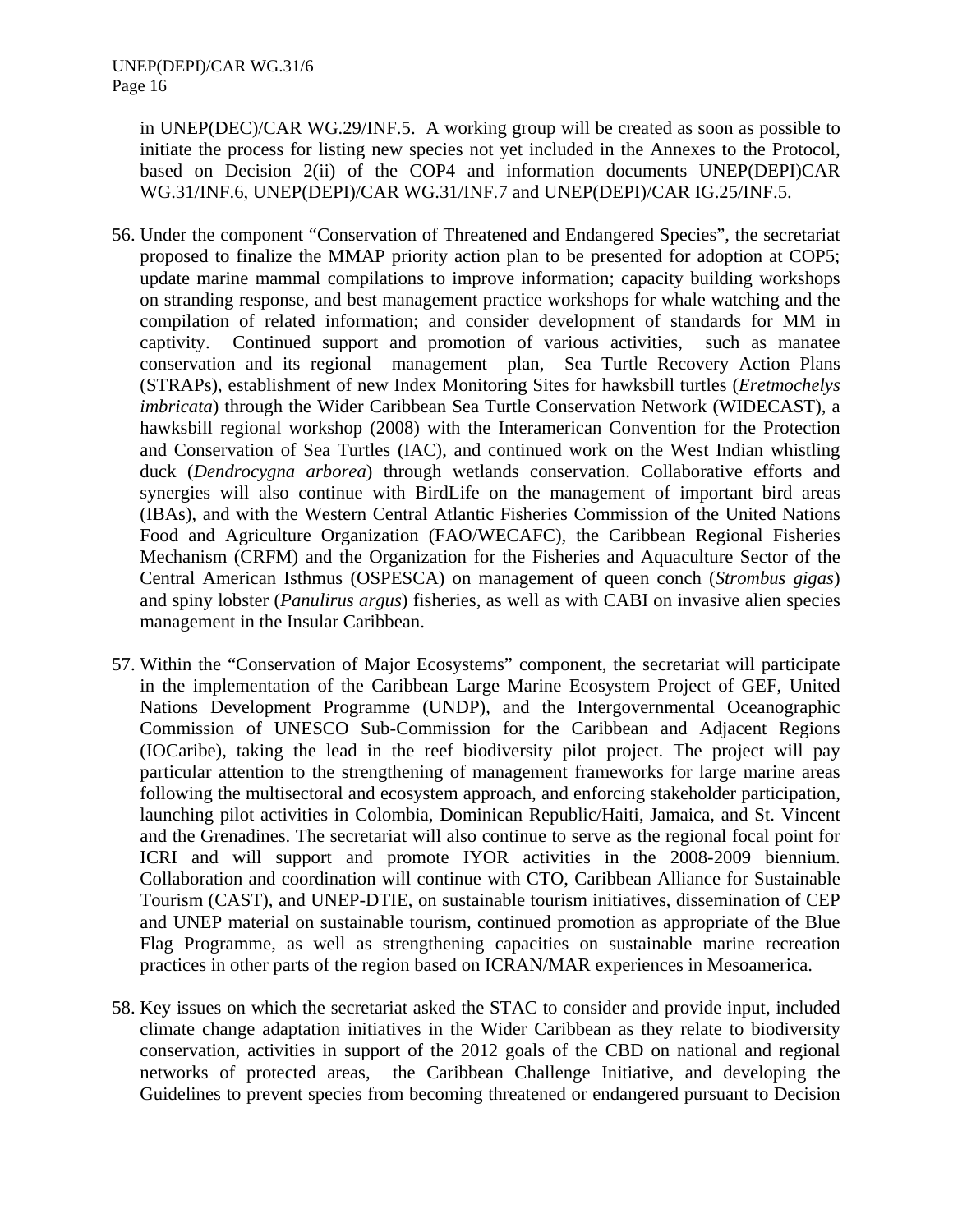8 of COP4 (UNEP(DEPI)/CAR IG.25/INF.4). The process relating to the Criteria to assess exemptions under Article 11(2) using the preliminary legal review (UNEP(DEC) CAR WG.29/INF.5), further action on the revised Regional Manatee Management Plan (UNEP(DEPI)/CAR WG.31/INF.5), and analysis of species required for listing in SPAW Annexes (UNEP(DEPI)/CAR WG.31/INF.6, WG.31/INF.7, IG.2**5/**INF.5) as per COP4 Decisions, were also raised as key issues for STAC consideration..

- 59. Ms. Nicole Brown, consultant to the International Union for Conservation of Nature and Natural Resources (IUCN), informed the Meeting that IUCN was in the process of developing a Caribbean Initiative in support of conservation and sustainable development in the insular Caribbean. As part of related discussions with IUCN members, partner organisations and selected experts, the opportunity and need for the preparation of a regional Red List of Threatened species has emerged (UNEP(DEPI)/CAR WG31/INF.6). She indicated that in response, IUCN is developing a proposal to prepare a regional Red List for the insular Caribbean, based on the premise that such a list could help the region. This would be used to determine the conservation status and trends of species; identify species or ecosystems under greatest threat; inform conservation planning and priority setting; and raise awareness of threatened species. She further noted that a regional Red List would provide critical data to inform the formulation of management plans and strategies, including for adaptation to climate change, allow for the expansion of the global list, while providing a list that is better tailored to the needs of the Caribbean. The availability of a Caribbean Red List would complement and support the SPAW Protocol in its mandate, and would inform future revision of its Annexes and Appendix. Ms. Brown invited the STAC to note the IUCN initiative and to consider possibilities for collaboration where it may be beneficial to the work of the secretariat and the mandate of the STAC. She further invited the Meeting to provide informal comments on the proposal which was available for review on request, and to ensure that it meets SPAW objectives and supports SPAW priorities.
- 60. Ms. Janet Gibson from the Society for the Conservation of Reef Fish Aggregations (SCRFA), made a presentation on Fish Spawning Aggregations in the Wider Caribbean, with Emphasis on the Nassau Grouper (*Epinephelus striatus*) (UNEP(DEPI)/CAR WG31/INF.7). She stressed that evidence existed that reef fish spawning aggregations may be decimated within a few years by heavy fishing, resulting in a decline in fish populations. A good example was the Nassau grouper which is very vulnerable to fishing during spawning aggregations. It was once the most commonly landed reef fish in the Caribbean, but catches are declining in many countries, and the region has experienced more than a 50% loss of all its known aggregations. The Nassau grouper traits of longevity and large size at maturity make this species susceptible to over-fishing. In 1996, the species was listed as endangered on IUCN's Red List, and according to IUCN's reassessment in 2003, the population has declined by 60% over the past 30 years. A similar picture exists globally for many reef fish aggregations. Management of spawning aggregations is required to ensure that these commercially-valuable reef fish maintain healthy populations. As many of the aggregating species travel long distances from their resident reefs to spawning sites, region-wide measures are essential. Multiple measures including protection during spawning, management of fishing outside of aggregations and protection of critical habitats, need to be applied. Spawning aggregations should also be considered in the design process of MPAs.

Fourth Meeting of the Scientific and Technical Advisory Committee (STAC) to the Protocol Concerning Specially Protected Areas and Wildlife (SPAW) in the Wider *Caribbean Region, 2008*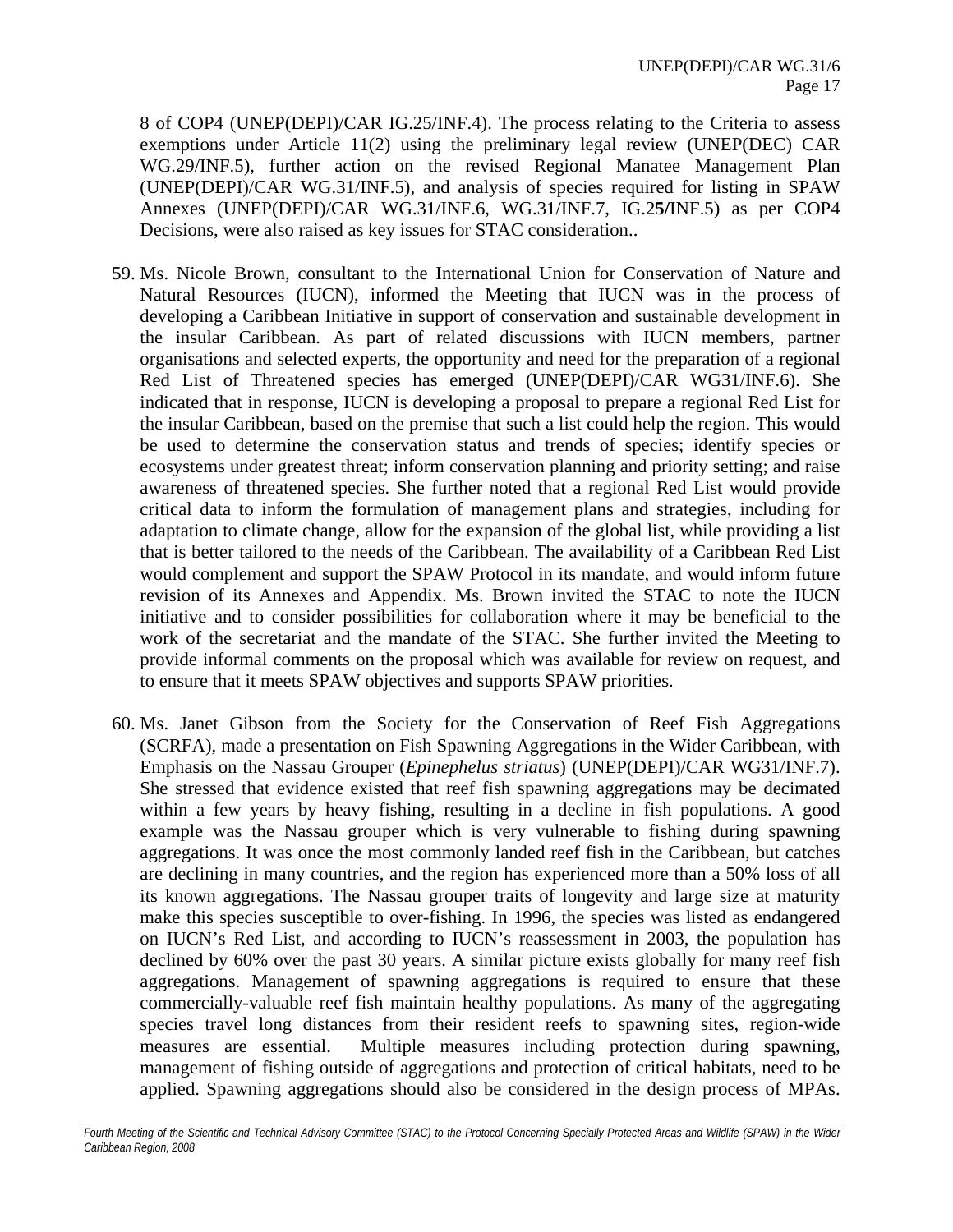The lack of understanding of aggregating species and the urgency of the situation need to be addressed. The perception of spawning aggregations needs to change from being viewed as fishing opportunities to vulnerable life-history events needing protection. In addition, the monitoring of aggregation sites is needed to determine whether management is effective. Finally, the case of the Nassau grouper requires urgent attention, and SCRFA recommends that consideration be given to its possible inclusion in Annex II or III of the SPAW Protocol, with a view to raising its protection status and ensuring its sustainable management across the Caribbean region.

- 61. Mr. Alfonso Lombana of the World Wildlife Fund for Nature (WWF), made a presentation entitled "Adaptation to Climate Change: Marine Turtles as an Umbrella Species" (UNEP(DEPI)/CAR WG31/INF.19). He informed the Meeting that WWF has begun to study the impacts of climate change and other compounded pressures using marine turtles, especially hawksbills (*Eretmochelys imbricata)*, as a focal species since they use both terrestrial and marine environments. Key objectives of this programme include the leverage of a network of climate change and biodiversity specialists from across the Insular Caribbean by the establishment of the working group of climate change and marine turtle experts that will examine what adaptations will be necessary as climate patterns change to safeguard the endangered hawksbill turtle; to make a preliminary assessment of how protected area management, biodiversity protection and conservation policy can adapt to climate change in this region through the extrapolated analysis of the hawksbill turtle, a key indicator species; to use geographic information systems (GIS) to quantify the effect that sea-level rise will have on nesting sites throughout the geographic range of hawksbill turtles in the Caribbean; to assess how climate change-induced changes in sea currents may impact hawksbill turtle migration routes in the Caribbean region; and to evaluate the location and likelihood of climate change-induced coral bleaching events in the Caribbean region and assess the potential impact on hawksbill turtles.
- 62. Mr. Lyndon John, the delegate from St. Lucia, made a presentation on the Western Hemispheric Migratory Species Initiative (WHMSI), a project which encompasses 35 nations and addresses issues from several mandates by the countries in the Western Hemisphere. Under this Initiative, cooperative strategies for conservation of migratory species and broader collaboration on a wider array of wildlife conservation issues have been developed, as well as identification and prioritization of capacity building needs in the Western Hemisphere for conservation of migratory species. An MoC was signed between the SPAW Protocol secretariat and the WHMSI Initiative in 2008, which promotes cooperation in assisting the Contracting Parties to the Convention and the WHMSI partners to identify and strengthen conservation of those sites of international importance which are relevant to both entities. Activities under the statement of work include collaboration in the conservation of migratory species in the Wider Caribbean; exchange of information on the work of the Cartagena Convention and WHMSI which are of mutual interest and benefit; coordination and/or joint development of programmes and projects for strengthening conservation of specific sites or species; identification and mobilization of human and financial resources; promotion of recruitment of additional Contracting Parties to the Cartagena Convention and its Protocols, as well as the WHMSI partnership and joint participation in areas of mutual interest.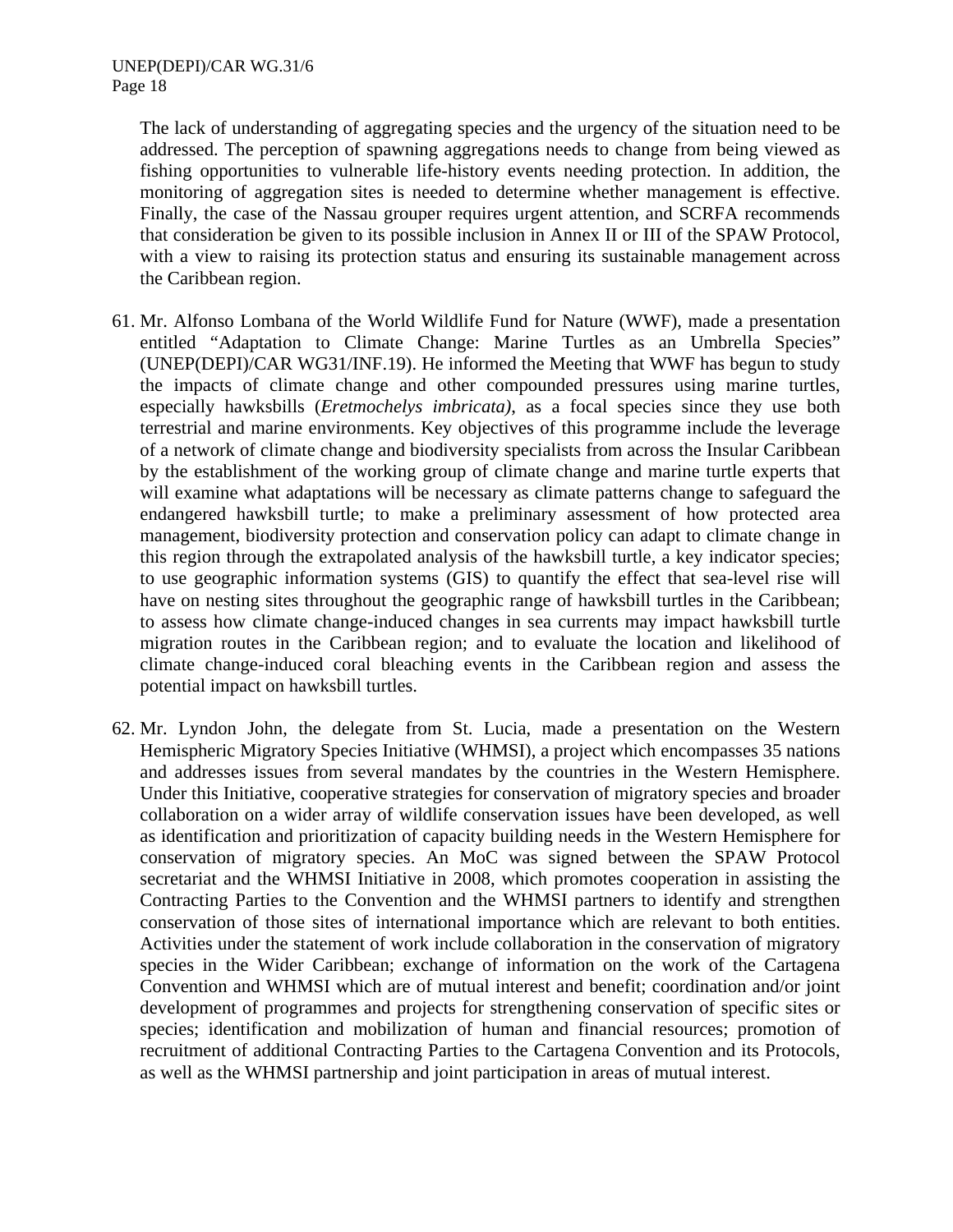- 63. Following a request from the delegate of the United States for additional information on biological connectivity research efforts over the last years, the representative of CaMPAM made an interesting presentation entitled "Using research data on biological connectivity to develop MPA systems", which was well received by the participants. It highlighted the use of existing research data on biological connectivity to develop conservation strategies and coastal management schemes, including marine protected areas systems (national, subregional, transboundary, eco-regional).
- 64. The delegate from the Netherlands Antilles indicated that, following the adoption of the Guidelines by the COP5, his country would submit its PAs for listing.
- 65. The Chairman invited comments and recommendations on the "Draft Workplan and Budget of the SPAW Regional Programme for the 2008-2009 Biennium" (UNEP(DEPI)/CAR WG.31/5). The Meeting congratulated the secretariat on the comprehensive and ambitious but necessary Workplan for the upcoming biennium. The secretariat was recognized for its ability to successfully balance numerous projects with a small staff and it was noted that the work of the CEP secretariat is used as an example for other secretariats. The secretariat was commended for their efforts to develop synergies and collaborative arrangements with other initiatives and organizations relevant to the SPAW objectives, as this has proven to be a very useful and cost effective manner in which to deliver the Workplan.
- 66. A number of delegations agreed that the areas of work addressing species and ecosystem conservation and management, as well as protected areas strengthening, were covered under subsections 2.2, 2.4 and 2.5. The U.S delegate again emphasized the need to prioritize activities within the Workplan and focus the secretariat's efforts on the SPAW mandate and core competencies. In this regard, the U.S. highlighted areas of greatest importance in the Workplan which included: MPA implementation and strengthening in 2.2; marine mammal strandings and collaboration with IAC and the Convention on International Trade in Endangered Species of Wild Fauna and Flora (CITES) on hawksbill turtles (*Eretmochelys imbricata*) in 2.4; and the activities in 2.5. The U.S. expressed the opinion that the process of developing the document "Criteria and Guidelines to Prevent Species from Becoming Threatened or Endangered" would not be worthwhile, and would detract from scarce resources. The delegation of the U.S. while welcoming the ecosystem management approach within the Workplan, noted that reference to the developing Ecosystem Management Programme of UNEP in paragraphs 4 and 6, should not be made at this point, as this has not yet been approved at the Governing Council level.
- 67. The delegation of the Netherlands Antilles announced that in the near future, a large area of the Saba Bank would be declared an MPA, which will include a conch (*Strombus gigas*) reserve. In commenting on the Workplan he stressed the importance of developing the guidelines for exemptions under Article 11 (2), in order to ensure transparency in this regard when conducting activities relating to this Article.
- 68. Regarding the incorporation of additional species in the Annexes to the SPAW Protocol, it was highlighted that the existing lists of species had been agreed upon over 20 years ago. Since then, due to escalated environmental degradation and over-exploitation of resources,

Fourth Meeting of the Scientific and Technical Advisory Committee (STAC) to the Protocol Concerning Specially Protected Areas and Wildlife (SPAW) in the Wider *Caribbean Region, 2008*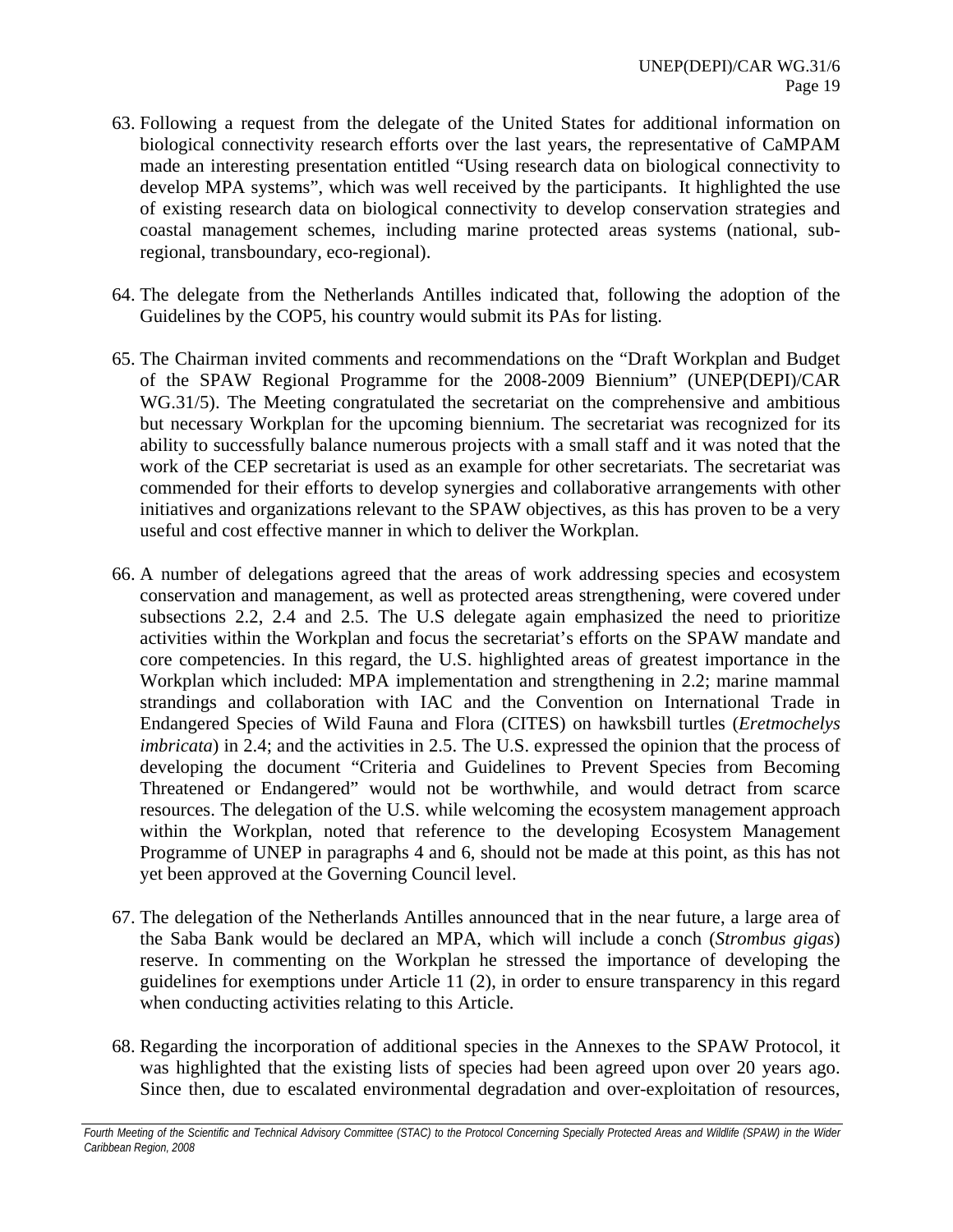several species have become vulnerable and should be considered for inclusion in the Annexes.

- 69. It was noted, for example, that no reef fish were included in the Annexes, and that considering the focus on coral reefs and related ecosystems, such organisms should be considered for inclusion, particularly in light of the vulnerability of spawning aggregations in the region. The secretariat reminded the Meeting that with regard to the addition of species to the Annexes, the STAC had been given a mandate by the COP4 to initiate the process of identifying those threatened and endangered species of the region that are not yet included in the Annexes to the Protocol.
- 70. Other comments included clarification on the role of the Island Resources Foundation (IRF) as the coordinator of the Working Group, to be established when feasible by the SPAW RAC, for the guidelines to prevent species from becoming threatened or endangered (UNEP(DEPI)/CAR IG25/INF.4). The secretariat emphasized the need for synergies and collaboration with other organizations so that additional financial and human resources could be obtained for projects and assistance requested from the Parties in this regard.

### **AGENDA ITEM 9: OTHER BUSINESS**

- 71. Participants were invited to raise any other issue not covered by the preceding agenda items, but which were relevant to the scope of the Meeting.
- 72. Mr. Paul Hoetjes, the delegate from the Netherlands Antilles presented a report on an exemption under Art. 11(2) of the SPAW Protocol by the Netherlands Antilles, to allow keeping captive dolphins. He informed the Meeting that in May 2007 the Netherlands Antilles decided to extend the existing exemption dating from 2001, to allow the Curaçao Public Aquarium (CPA) to keep dolphins in captivity, by increasing the maximum number of captive dolphins to a total of 24 dolphins of the species *Tursiops truncatus*. As required by Art. 11(2) of the SPAW Protocol, the Netherlands Antilles is reporting this to the STAC. The current exemption is partly based on the STAC's discussion of the original exemption (for 8 dolphins at that time) in 2001, on which no comments were made with regard to the number for which the exemption was adopted. The same very strict conditions as in the original exemption apply to the present exemption in order to ensure the optimal well-being of the dolphins. The present exemption was adopted for the same objectives as in 2001, firstly, to promote an educational programme aimed at increasing public awareness of the needs of wild dolphins and the need to protect them and consequently the marine environment in general; and secondly to increase the knowledge of the wild populations of marine mammals in the waters surrounding Curaçao through research engendered by this exemption. Mr. Hoetjes indicated that better knowledge of the status of marine mammals in the Wider Caribbean would allow for better protection. The increase in the number of dolphins to be held in captivity under the new exemption was deemed necessary to strengthen the CPA economically and to accommodate new captive-born dolphins.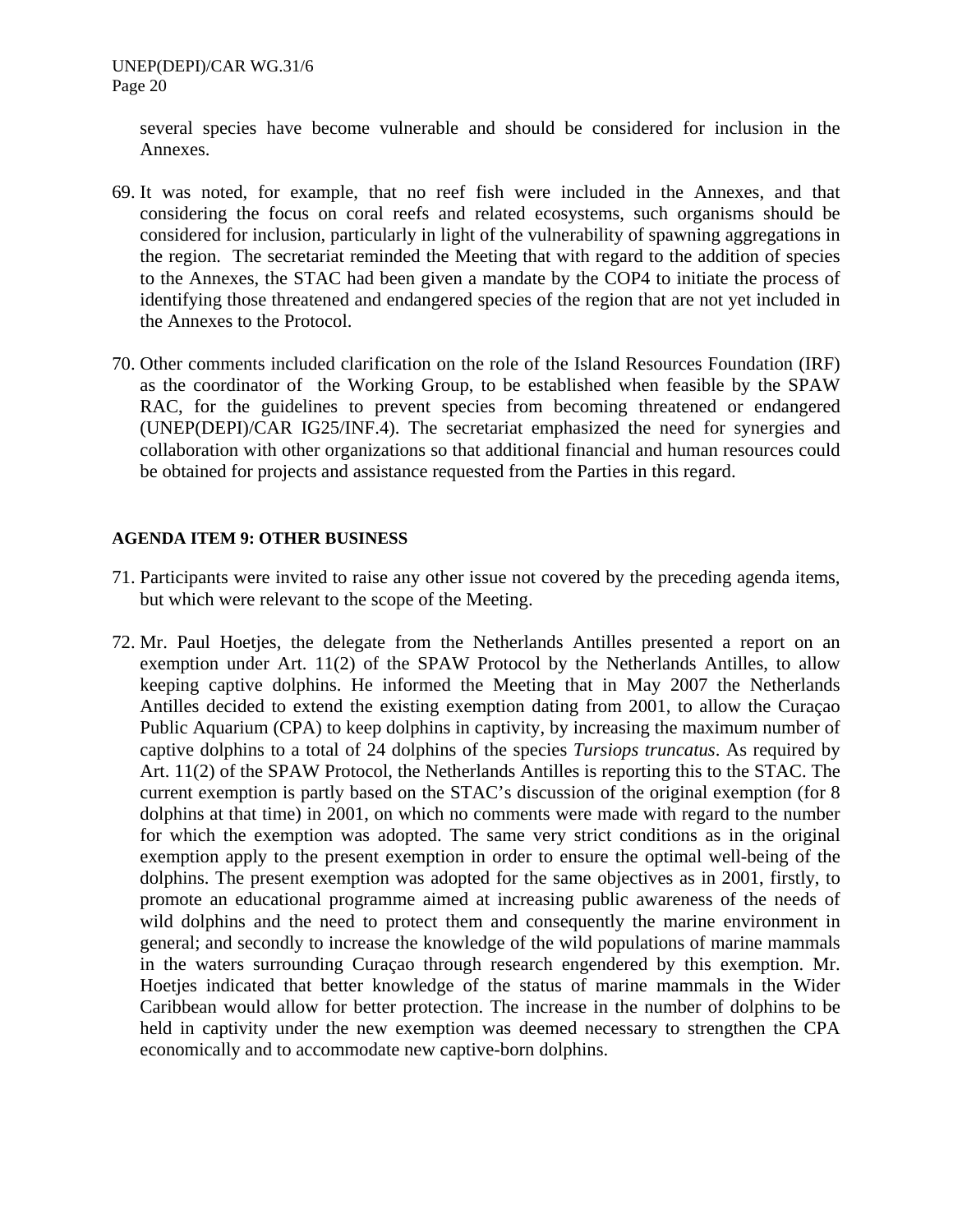- 73. Representatives of several organizations expressed their concern on the educational and scientific value of holding animals in captivity. They commented that expansion of the exemption should have been accompanied by a new exemption request, that economic justifications for the exemption were not relevant to the aims of the SPAW Protocol, and that an exemption request should also have been submitted by Cuba, the source of six of the new animals added at the CPA. It was highlighted that SPAW should develop criteria for assessing justifications for exemptions under Article 11 (2), when countries are involved in the capture, transportation and operation of captive animals. It was pointed out that the captivity can be viewed as a conservation tool but it should be monitored, as live capture and transportation of these animals could lead to their illegal trade and exploitation, especially when this involves non-Contracting Parties to SPAW. It was stressed that these situations illustrate why the clarification of criteria for Article 11 (2) should be made priority, and that it was necessary to establish a working group in this regard. The point was made that exemptions can undermine the integrity of the Protocol, if justifications include the economic feasibility of the activity.
- 74. The delegation of Venezuela informed the Meeting on progress made in the open intercessional working group for the development of the draft "Guidelines for the establishment and operation of the Regional Activity Centers (RAC) and Regional Activity Networks (RAN)" under the Cartagena Convention. The Meeting supported the recommendation for the secretariat to receive additional comments on the Draft with a view of producing a final draft to be presented to the Thirteenth IGM and Tenth Meeting of the Contracting Parties of the Cartagena Convention for approval. The importance of such guidelines for implementing activities of the SPAW Protocol and the CEP successfully, was highlighted.
- 75. The U.S. delegate from the Commonwealth of Puerto Rico presented an overview of current interventions on marine mammal stranding. This was used to illustrate their support to the SPAW activities through developing and strengthening communication among neighbouring Caribbean countries and providing marine mammal stranding response training to Spanish speaking countries in the region.
- 76. In 2007, the Puerto Rico Department of Natural Resources (PRDNR), created the Marine Mammal Program (MMP), an authorized member of NOAA's Southeast Region Marine Mammal Stranding Network, expanding on their initiative to enhance stranding response and marine mammal conservation in Puerto Rico that had begun in 2005. The MMP is responsible for the coordination, rescue, and research of marine mammals in the island. The MMP recognizes that a rapid response to stranding incidents could make the difference in the success of rehabilitation, data collection and determining the cause of death of the mammals. The Program is designed as a network with the main objective to unite efforts between the agency and NGOs charged with stranding response. In this regard, DNER has entered agreements with the Puerto Rico Zoo (in charge of rehabilitation and stranding response) and the Puerto Rico College of Veterinaries to help develop a network that covers the entire island. DNER has developed the Stranding Training Program (workshop and hands on training) on stranding response and rescue, to improve data collection and capacity building. Activities under the DNER Marine Mammal Program include training to Spanish speaking

Fourth Meeting of the Scientific and Technical Advisory Committee (STAC) to the Protocol Concerning Specially Protected Areas and Wildlife (SPAW) in the Wider *Caribbean Region, 2008*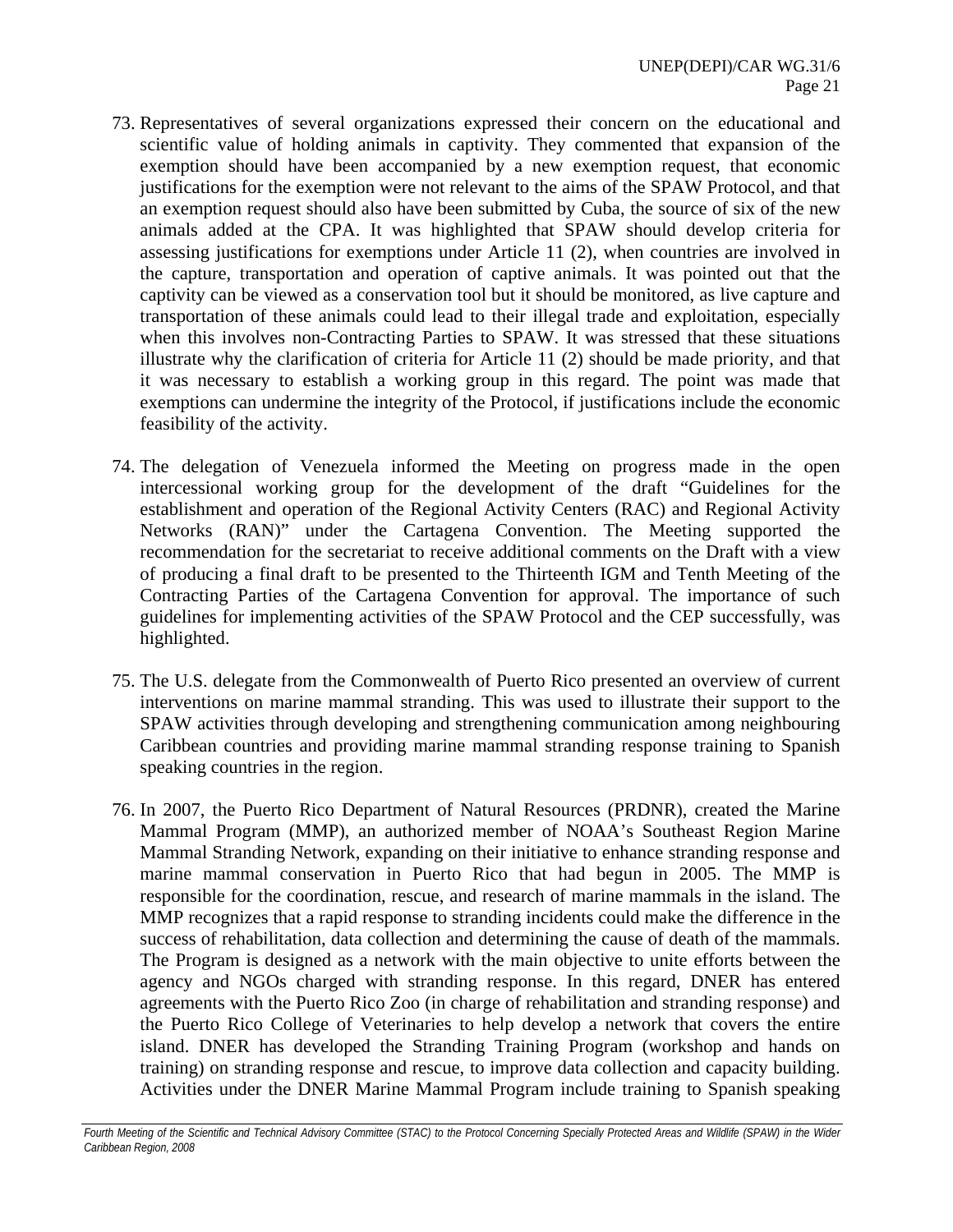Caribbean countries as a contribution to the MMAP on stranding response and data collection.

- 77. The delegation of the U.S. was also pleased to announce a partnership with the Government of France with regard to marine mammals conservation. They will be working with the Eastern Caribbean Cetacean Network, Evasion Tropicale, and other institutions in the region in this regard. A workshop will be convened in 2009 to provide training in topics such as species identification, stranding response protocols, data collection, necropsies, and conducting and archiving samples. This is considered the next step toward the goal of increasing capacity in all countries in the Wider Caribbean Region on response to marine mammal stranding events. Regarding this proposal of collaborative training by the United States delegation, the Meeting supported the proposals and emphasized that it promotes understanding, cooperation and harmonization within the region.
- 78. The IUCN representative, Ms. Nicole Brown, delivered a statement on behalf of the Deputy Director General of the IUCN, Dr. William Jackson. She informed the Meeting that the IUCN is currently formulating a new initiative for the insular Caribbean, acting on a mandate given by a Resolution of its members in 2004. The development of a draft programme for this initiative, facilitated by the French and Italian Governments. It was mentioned that the IUCN is keen to offer its expertise and knowledge in support of the work of the CEP and SPAW Protocol, and specific areas of potential collaboration were highlighted. Such areas included the development of synergies between SPAW and the Caribbean Diversity Programme and preparation of a Red List of Threatened Species in the insular Caribbean. A presentation titled "An IUCN Initiative for the Insular Caribbean" was delivered, during which a brief overview of the IUCN was provided, along with the description of the five main programme areas of the IUCN. It was noted that the Caribbean Initiative, intended to be launched at the IUCN Congress in Barcelona, Spain, in October 2008, is structured around the five programme areas and intended to add value to on-going work in the region. The existence of a drafted programme framework, as well as some associated project ideas and proposals being developed, were mentioned. Ms. Brown also invited the STAC to note and provide support to the Red List Process, provide informal comments on the draft proposal for a Red List project, and to provide additional recommendations and ideas on issues and areas where IUCN could support and add value to the work of regional and local actors. It was mentioned that the IUCN also intends to assist in advocacy and lobbying to increase the profile of activities outlined in the Protocol.
- 79. The Meeting expressed support for the IUCN activities presented and emphasized the importance of IUCN involvement in the SPAW Protocol, noting that a number of IUCN initiatives closely match activities and projects of the Protocol. In this context, delegates suggested that the IUCN could assist in recruiting Parties to the SPAW Protocol and expressed the importance of the Caribbean Red List process as a contribution to SPAW objectives. The secretariat informed the Meeting about ongoing consultations towards the development of synergies with the IUCN. The Meeting was also informed by the secretariat of a visit to the UNEP CEP Kingston office by the IUCN Deputy Director before the end of July 2008, to discuss areas of potential collaboration between the IUCN and SPAW.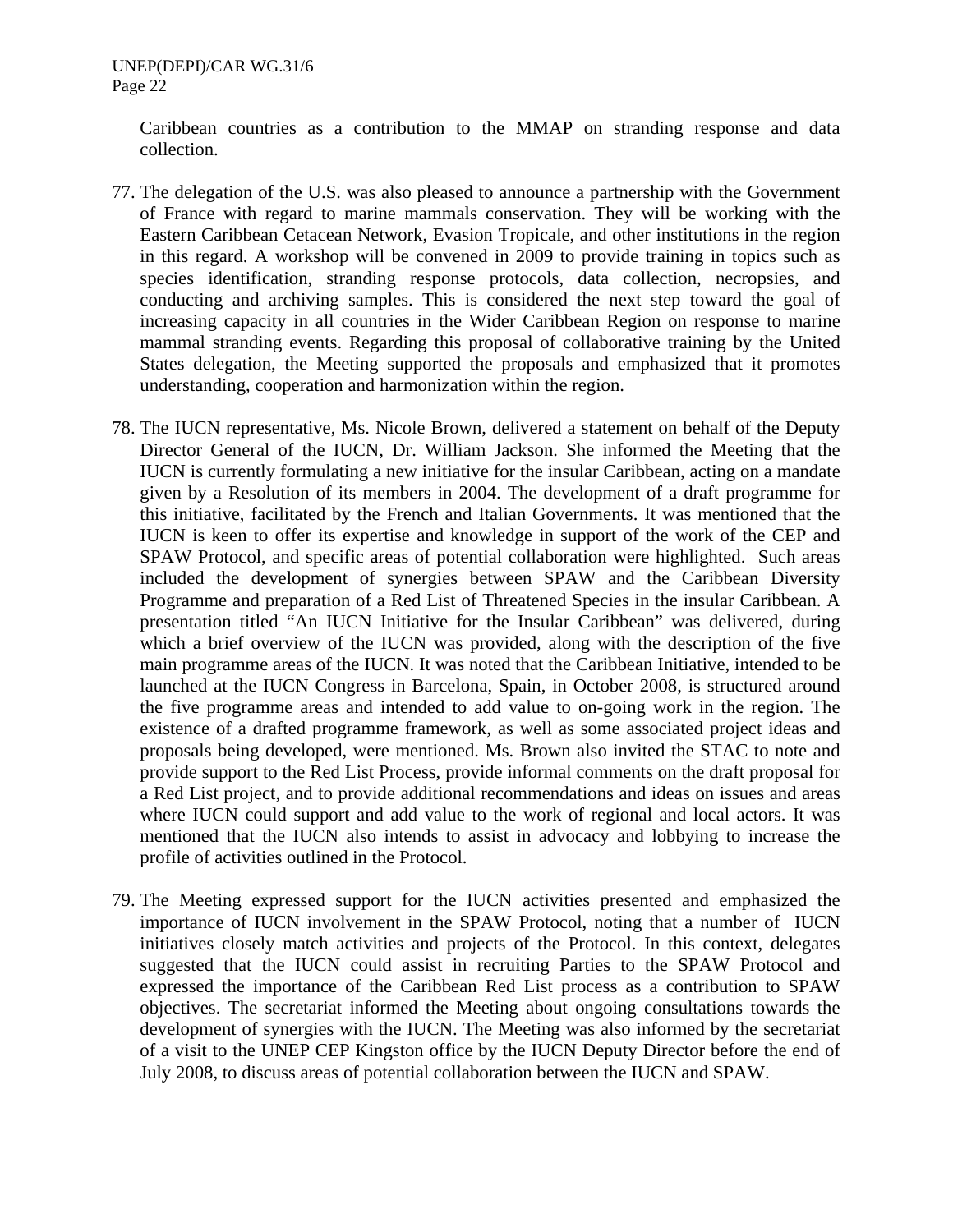80. In observance of ICRI's International Year of the Reef 2008, a global campaign to raise awareness of the value and importance of coral reefs and threats to their sustainability, and to motivate people to take action to protect them, the secretariat made reference to, presented, and made available, a compilation of materials for the promotion of the IYOR that countries could utilize. These materials included several publications, coral reef identification sheets, posters, guidelines, public service announcements, promotional songs and other relevant visual materials such as DVDs developed by UNEP-CEP, international organizations, USNOAA, NGOs and others.

#### **AGENDA ITEM 10: ADOPTION OF THE REPORT OF THE MEETING**

81. The Rapporteur of the Meeting presented the draft Report of the Meeting. The Meeting adopted the draft Report, with amendments and corrections as reflected in this Report. The Chair congratulated the Rapporteur and the secretariat, noting that the few changes to the Report showed great quality in transcription, during debates.

#### **AGENDA ITEM 11: CLOSURE OF THE MEETING**

- 82. In his closing remarks, the Chairman thanked all delegates, countries and observers for the cooperative spirit and the active involvement shown throughout the Meeting and congratulated and secretariat on the success of the Meeting. The Rapporteur thanked the Meeting for its input and support, and reminded delegates to submit their comments and changes to the Rport in writing to the secretariat. The Coordinator expressed his gratitude to the Government of France for hosting the Meeting, as well as for support provided through the SPAW RAC for various activities, and encouraged other countries to consider hosting CEP meetings. He also thanked the Chair, the Rapporteur and the intersessional Working Groups and highlighted that, while there is a lot of work to be accomplished with limited resources, will and optimism could move the process forward in the sustainable use and preservation of the valuable natural resources of the WCR. The Coordinator was pleased to announce that the Government of Belize had joined the SPAW Protocol thereby furthering this process, and indicated that the Government of Colombia, as Depositary for the Convention, would formally notify the Parties of this new ratification. He concluded by thanking the interpreters, translators, secretariat, NGO's and organisations for their support, and the Parties for their valuable input and continued confidence in the secretariat.
- 83. The delegate from Haiti appealed to NGOs and invited them to do work in the country to aid them in their goal to ratify the Cartagena Convention and the SPAW Protocol. HSI noted that the SPAW Protocol secretariat is one of the more professional and collegial among other international treaties and noted the enthusiasm and dedication of the admirable secretariat serving the Protocol. He also thanked the secretariat for the opportunity presented to NGOs to observe these meetings. The representative of the Scientific Committee of the International Whaling Commission (IWC), Dr. Carole Carlson, thanked the secretariat for the opportunity to participate at the Meeting and reiterated their commitment to continue collaborating with the SPAW Programme, in particular on the further development and implementation of the Marine Mammal Action Plan for the Wider Caribbean region.

*Fourth Meeting of the Scientific and Technical Advisory Committee (STAC) to the Protocol Concerning Specially Protected Areas and Wildlife (SPAW) in the Wider Caribbean Region, 2008*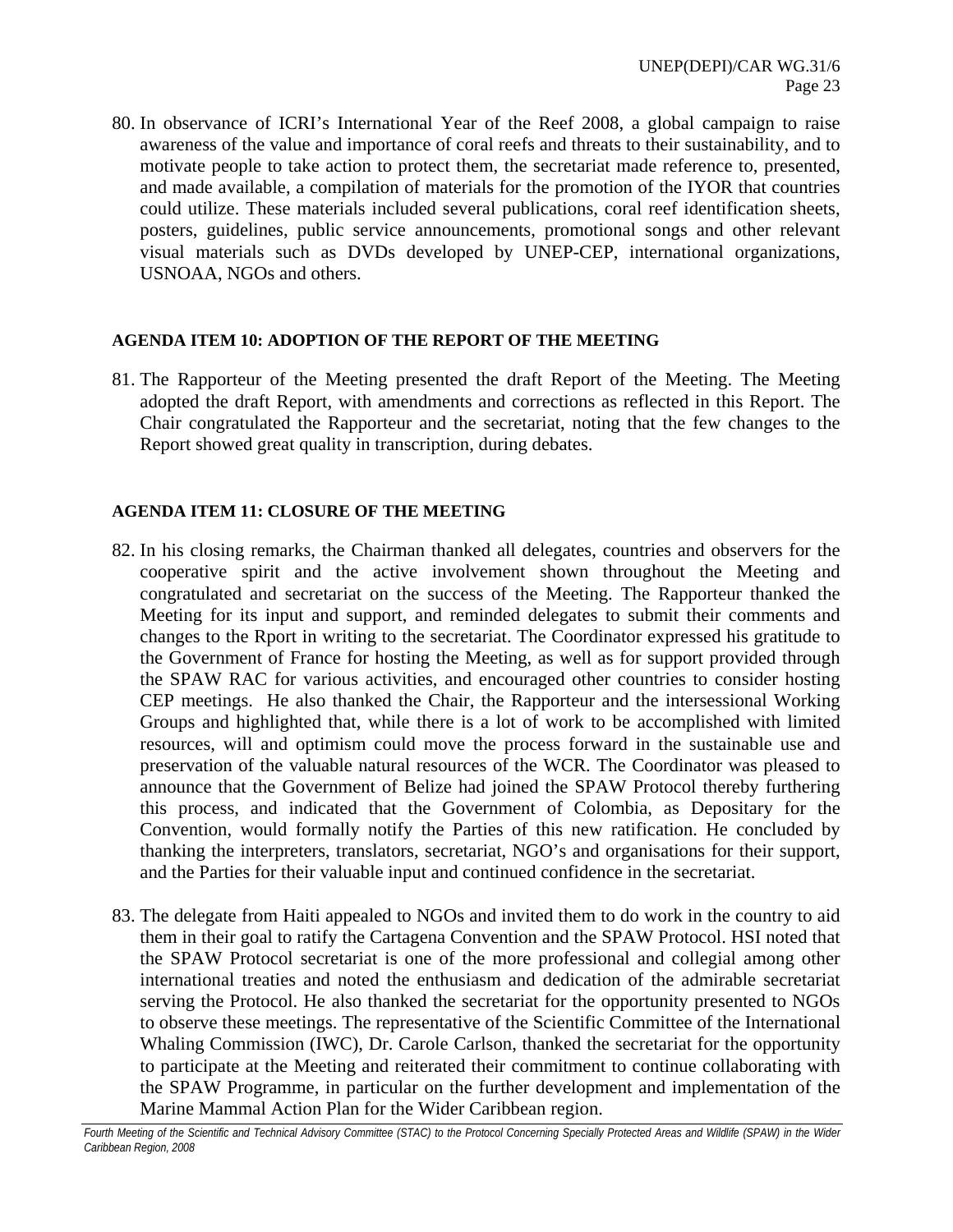- 84. Mr. Milton Kaufmann, President of Monitor Caribbean regretted that, while having attended all SPAW STAC Meetings since the inception of SPAW, this would be his last regular attendance as an observer at STAC Meetings as the work of Monitor International would be assumed by the Animal Welfare Institute. He thanked the STAC and the secretariat for welcoming the participation of NGOs in the STAC and wished them all well.
- 85. The Meeting was closed at 1:00 p.m. on Saturday, 5 July 2008, by the Chairman and the secretariat.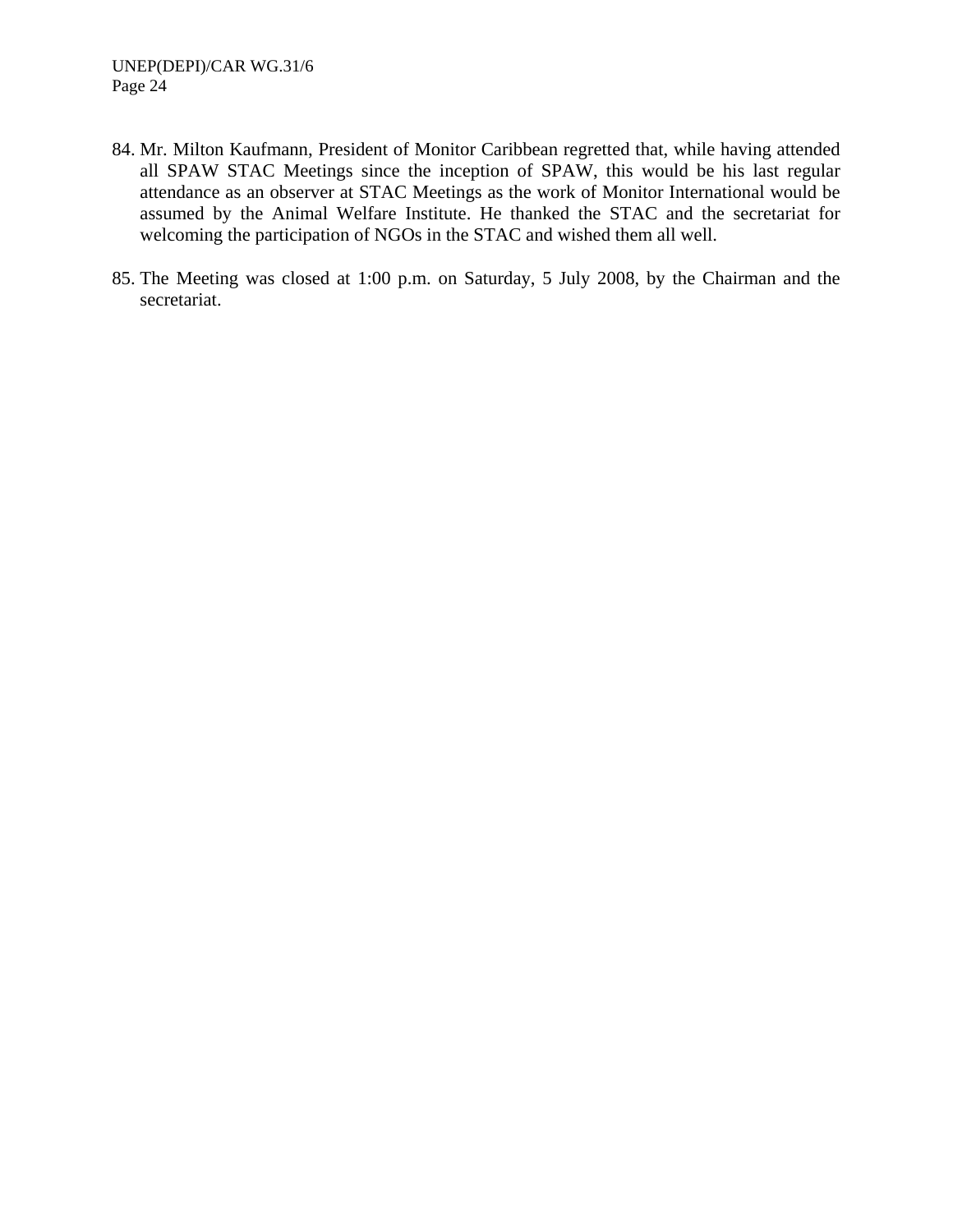# **ANNEX I: AGENDA**

*Fourth Meeting of the Scientific and Technical Advisory Committee (STAC) to the Protocol Concerning Specially Protected Areas and Wildlife (SPAW) in the Wider Caribbean Region, 2008*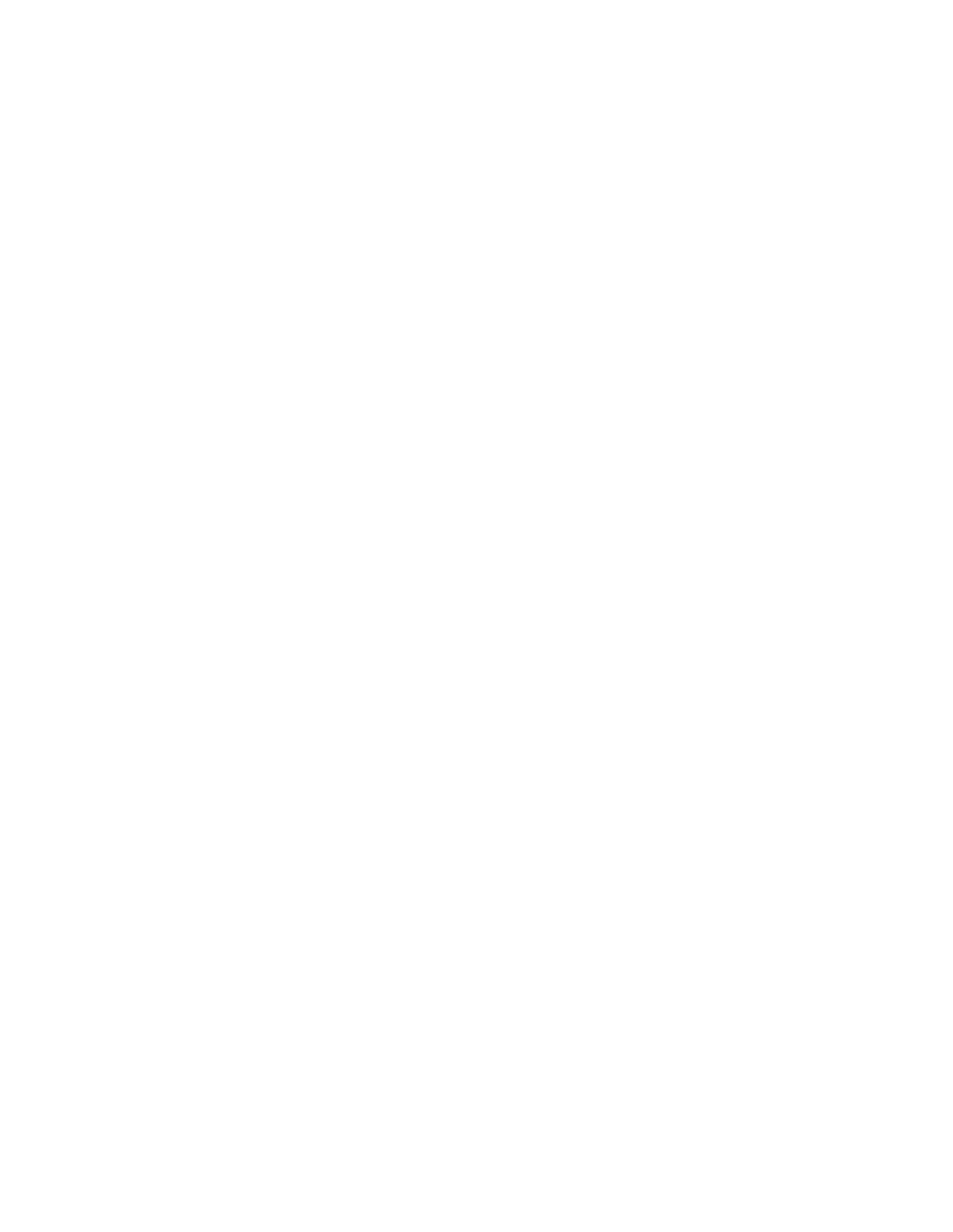### **AGENDA**

- 1. Opening of the Meeting
- 2. Election of Officers
- 3. Organization of the Meeting
	- a) Rules of Procedure
	- b) Organization of work
- 4. Adoption of the Agenda
- 5. Implementation of the SPAW Programme Workplan and Budget for the 2006–2007 biennium, including activities of the Regional Activity Centre for SPAW (SPAW RAC) in Guadeloupe
- 6. Final Guidelines and Criteria for the Evaluation of Protected Areas to be listed under the SPAW Protocol
- 7. Action Plan for the Conservation of Marine Mammals (MMAP) in the Wider Caribbean Region
- 8. Development of the Workplan and Budget of the SPAW Programme for the 2008-2009 biennium
- 9. Other Business
- 10. Adoption of the Report of the Meeting
- 11. Closure of the Meeting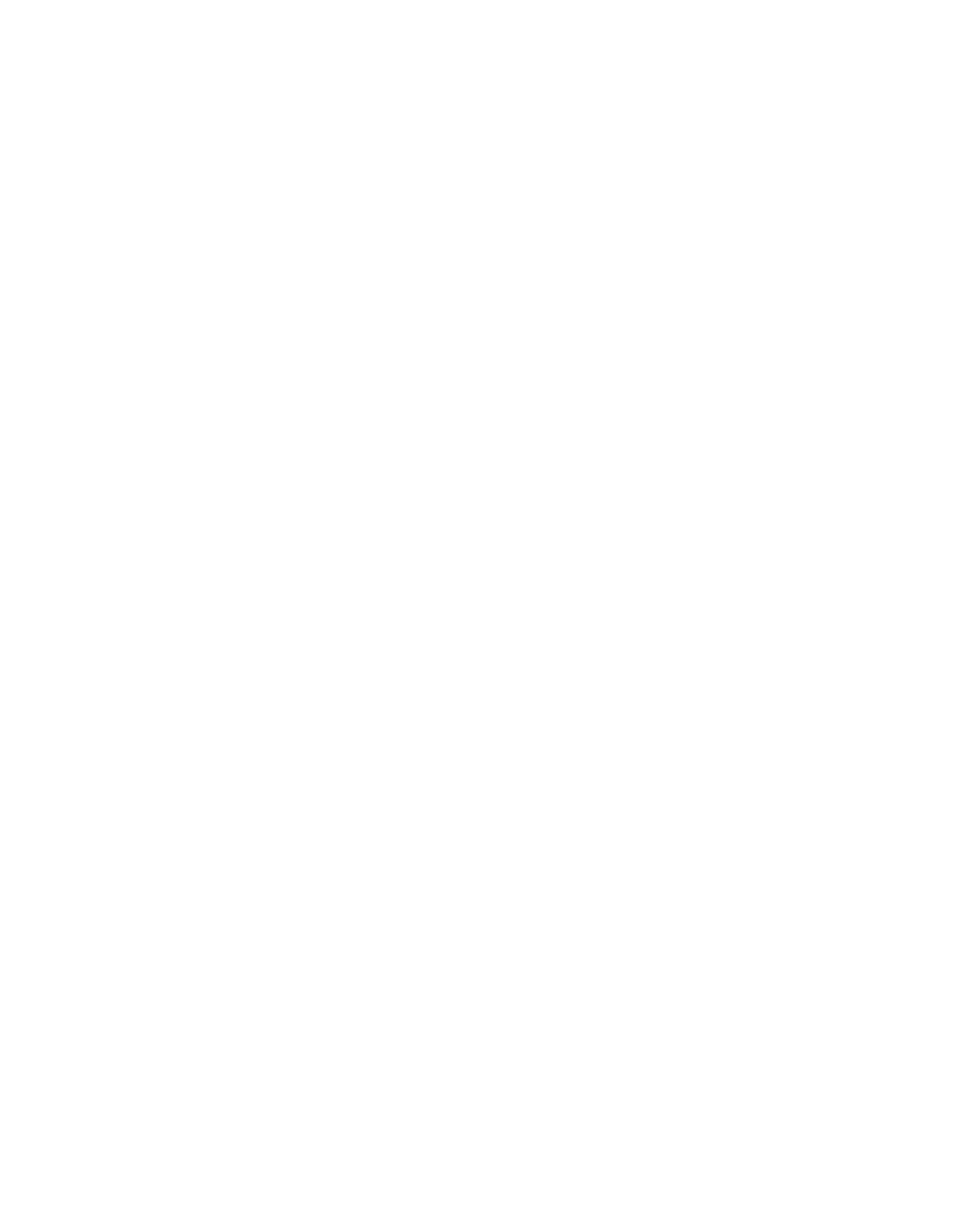# **ANNEX II: RECOMMENDATIONS OF THE MEETING**

*Fourth Meeting of the Scientific and Technical Advisory Committee (STAC) to the Protocol Concerning Specially Protected Areas and Wildlife (SPAW) in the Wider Caribbean Region, 2008*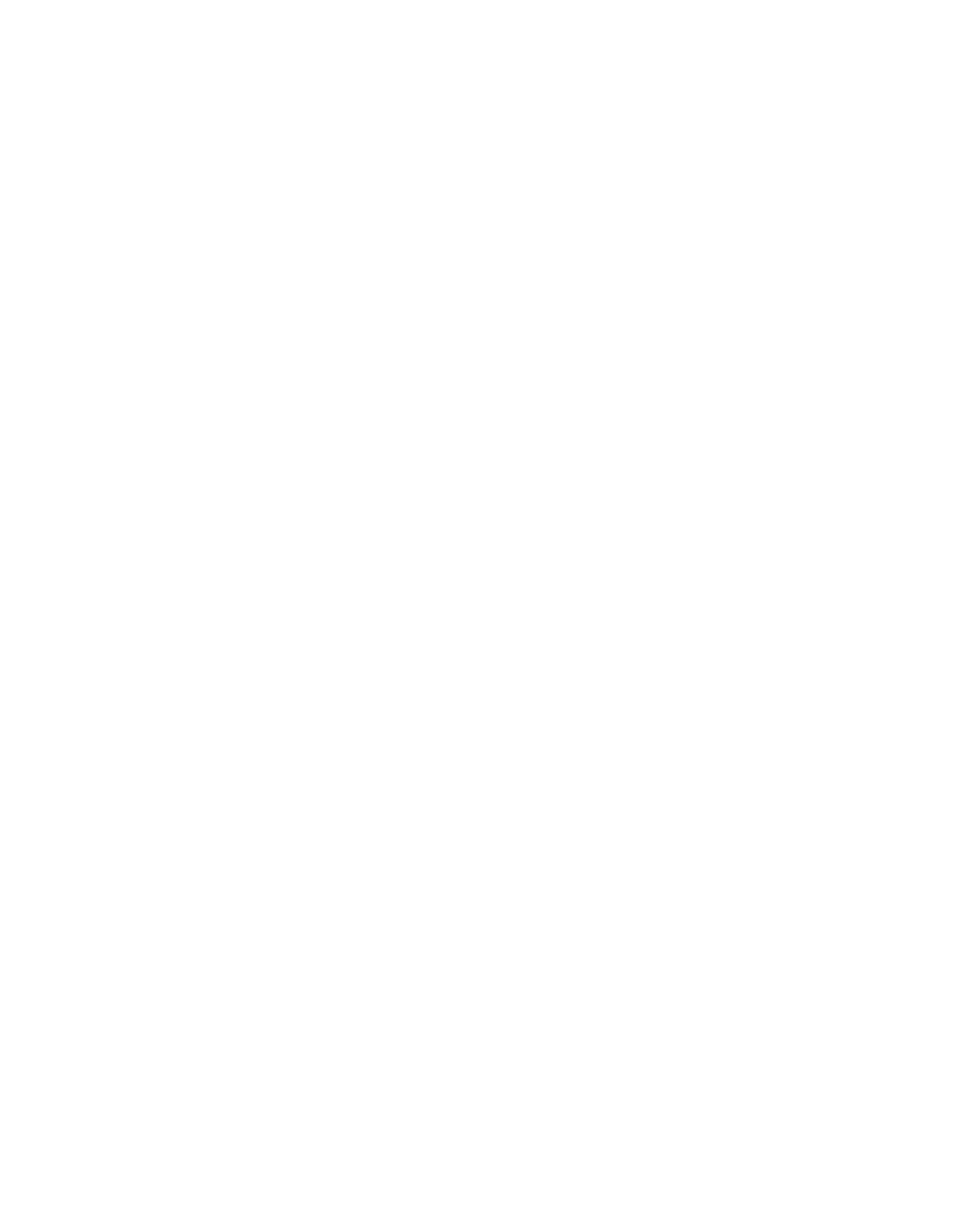### **RECOMMENDATIONS OF THE MEETING**

**Having convened** the Fourth Meeting of the Scientific and Technical Advisory Committee (STAC) to the Protocol Concerning Specially Protected Areas and Wildlife (SPAW) in the Wider Caribbean Region;

**The Meeting**,

### **RECOMMENDATION I**

**Having reviewed** the "Status of Implementation of the Workplan and Budget for the SPAW Regional Programme for the 2006-2007 biennium" (UNEP(DEPI)/CAR WG.31/INF.3);

**Recognizing** that since 2003 no new Governments have become Contracting Parties to the SPAW Protocol;

**Recognizing** the developing, broad and growing work programme of the SPAW Protocol, necessitates the setting of priorities and increased capacity of the secretariat and the SPAW RAC; and

**Welcoming** the announcement made by the Government of Haiti regarding its intention to become a Party to the Cartagena Convention and its three Protocols;

**Recommends that:**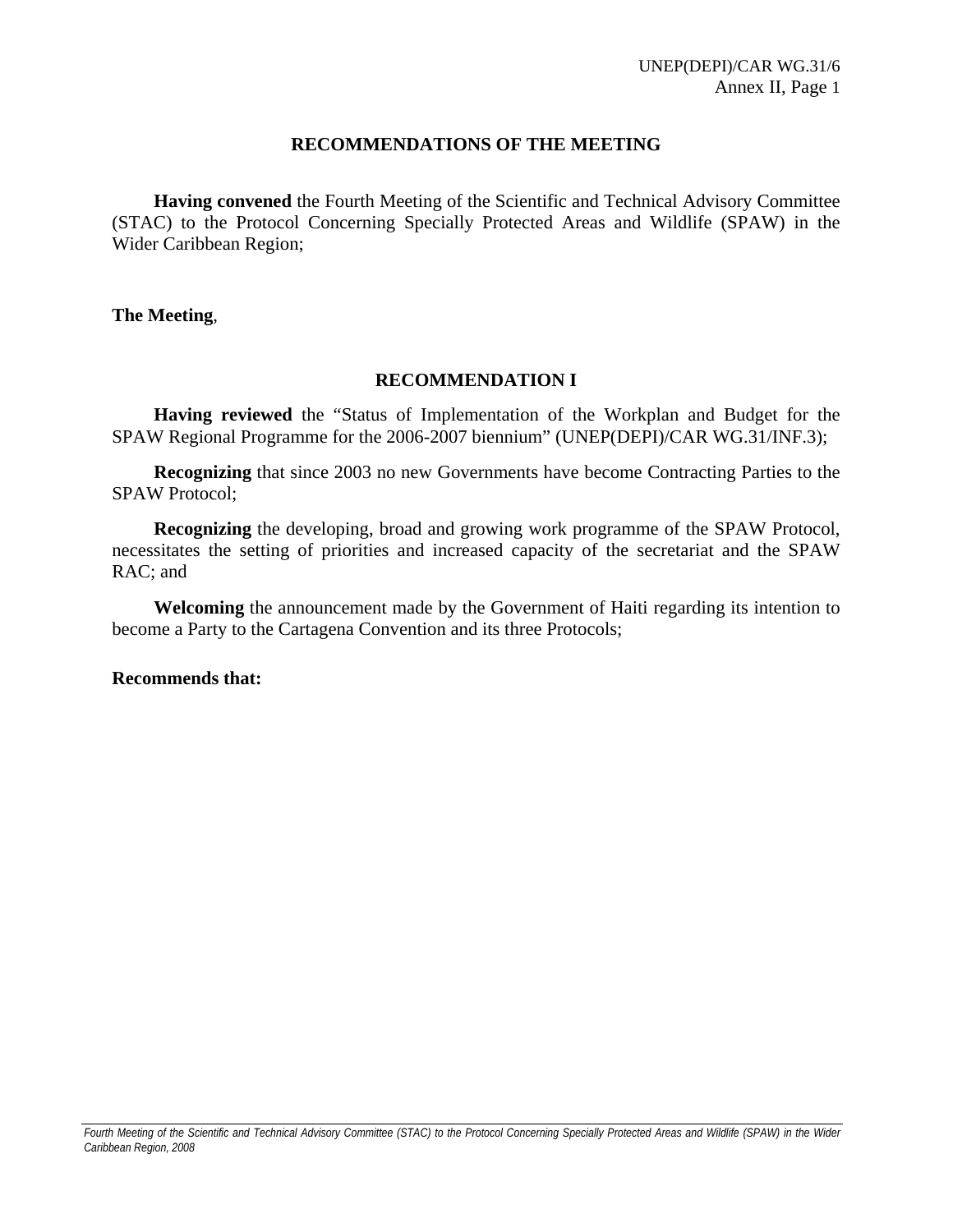- 1. The secretariat continue to secure ratification of the Government of Haiti to the SPAW Protocol as well as other governments of the region which have initiated or are in the process of joining;
- 2. The secretariat, in coordination with the Regional Activity Centre (SPAW RAC), continue to encourage the Governments of the region to become Contracting Parties to the Protocol;
- 3. The COP5 invite all Contracting Parties to the Protocol to similarly encourage other governments in the region to become Contracting Parties to the Protocol;
- 4. The COP5 engage in discussions in order to provide further guidance regarding the need for increased resources of both the secretariat and the SPAW RAC;
- 5. The COP5 engage in discussions in order to provide further guidance to the secretariat regarding the priority actions for the work programme; and
- 6. In developing and implementing programme activities, the secretariat continue to give priority to Contracting Parties to the SPAW Protocol unless there is an urgent conservation need of concern to the region in a country that is not a Party.

## **RECOMMENDATION II**

**Having reviewed** the "Final Guidelines and Criteria for the Evaluation of Protected Areas to be listed under the SPAW Protocol" (UNEP(DEPI)/CAR WG.31/3) and the "Revised Draft Annotated Format for Presentation Reports for the Areas proposed for inclusion in the SPAW List" (UNEP(DEC)/CAR WG.29/4);

**Taking note** of the report of the working group contained in UNEP(DEPI)/CAR WG.31/3;

**Complementing** the leadership of the SPAW RAC in facilitating the discussions of the electronic working group; and

**Recognizing** the contribution from the experts participating in the review of the "Final Guidelines and Criteria for the Evaluation of Protected Areas to be listed under the SPAW Protocol";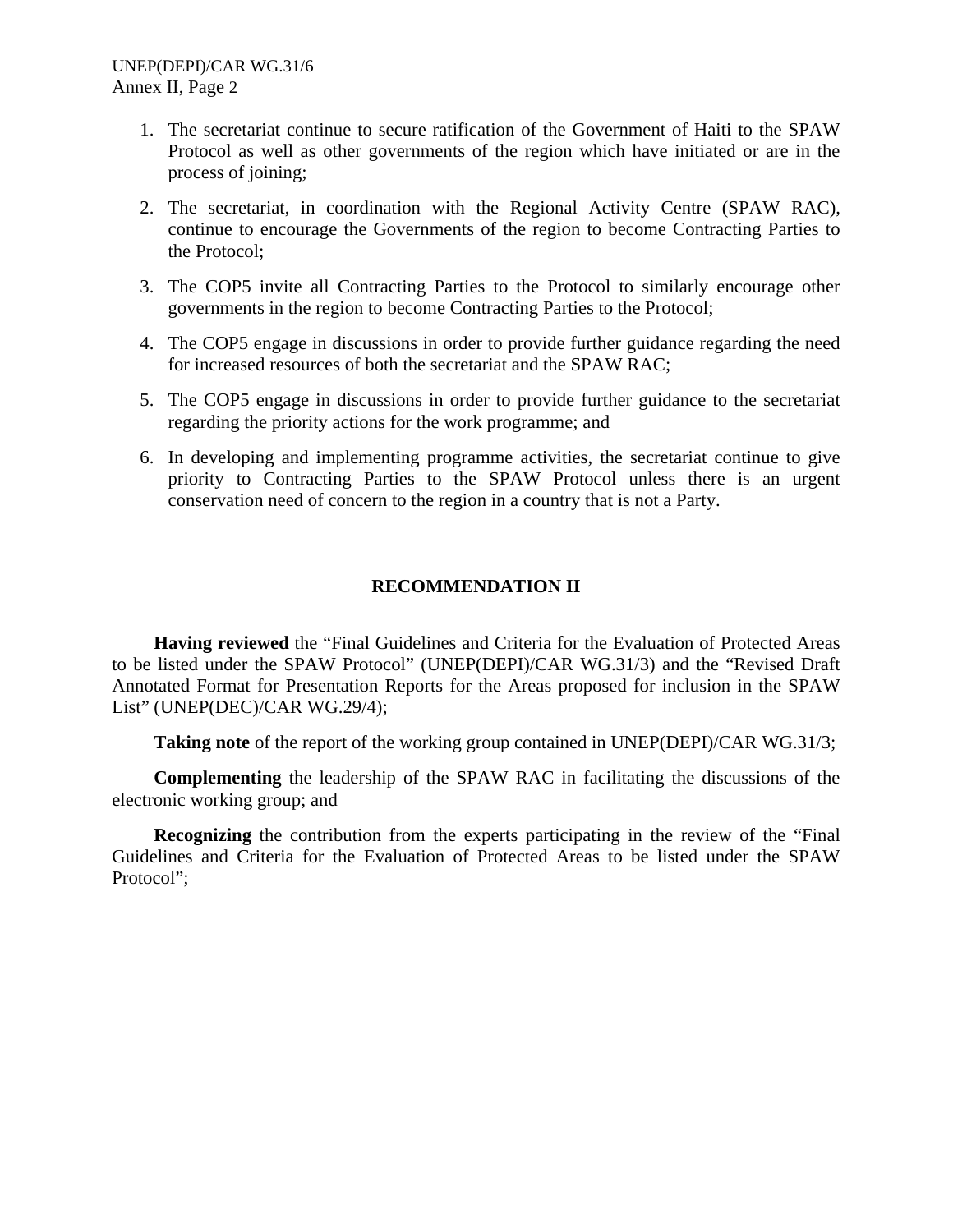### **Recommends that:**

- 1. The COP5 adopt the "Final Guidelines and Criteria for the Evaluation of Protected Areas to be listed under the SPAW Protocol" with the amendments introduced by the Meeting and reflected in UNEP(DEPI)/CAR WG.31/3 Rev.1.
- 2. The Contracting Parties use the Annotated Format as reviewed and agreed by the STAC, as a guide for the submission of proposals for listing protected areas under the SPAW Protocol.
- 3. The COP5 consider a future evaluation of the annotated format and its revision, as appropriate.
- 4. The Contracting Parties reference definitions found in the text of the SPAW Protocol and the Cartagena Convention when using the Guidelines and Criteria.

## **RECOMMENDATION III**

**Having reviewed** the "Final Draft Action Plan for the Conservation of Marine Mammals (MMAP) in the Wider Caribbean Region" (UNEP(DEPI)/CAR WG.31/4);

**Taking note** of the draft compilations and information documents in support of the draft MMAP as contained in UNEP(DEPI)/CAR WG.31/INF.12 to INF.16;

### **Recommends that:**

- 1. Contracting Parties provide further specific amendments to the text of the Final Draft Action Plan, and make them available to the secretariat no later than 31 July 2008, for their compilation and insertion as appropriate.
- 2. The final version of the text be circulated to the Contracting Parties as soon as possible, and prior to the COP5, for consideration and approval.
- 3. The COP5 endorse the following priority actions from the MMAP:
	- that the exchange of information on marine mammals continue through the use of the existing electronic work group;
	- that Contracting Parties update, as appropriate, the information on marine mammals they provided for the Barbados Expert Workshop on the Marine Mammal Action Plan by way of the existing format to be provided by the secretariat;
	- that capacity-building workshops on response to marine mammal strandings continue, in order to provide training in all three working languages of the Convention;

Fourth Meeting of the Scientific and Technical Advisory Committee (STAC) to the Protocol Concerning Specially Protected Areas and Wildlife (SPAW) in the Wider *Caribbean Region, 2008*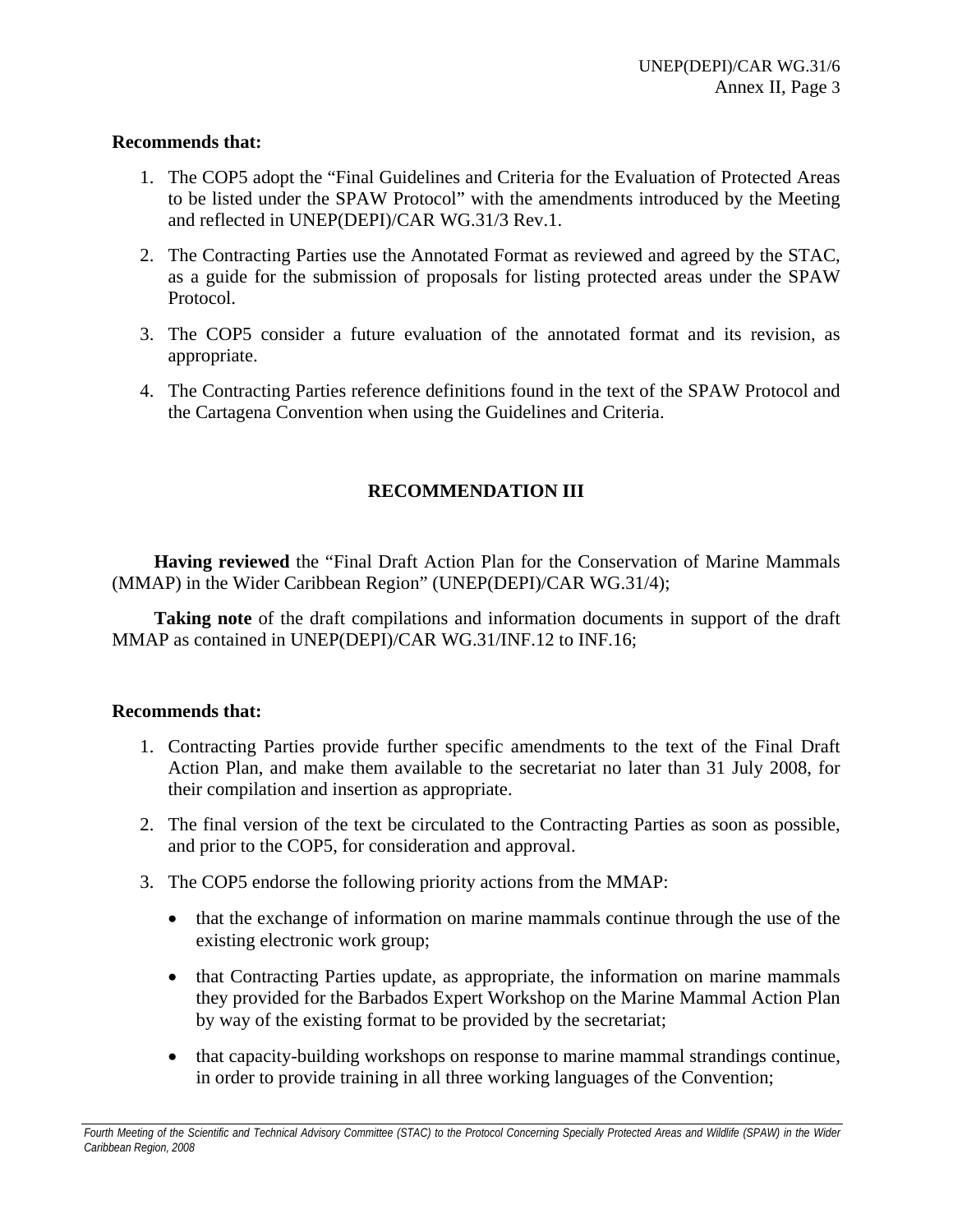- that subject to availability of funding, organize a workshop on criteria for whale watching and/or effects of contaminants on marine mammals be organized;
- that the secretariat work towards developing working relationships with fisheries authorities and stakeholders in the Wider Caribbean Region on information exchange and feasibility of data collection;
- that the secretariat establish a Memorandum of Cooperation with the IWC focusing, but not limited to, information exchange (e.g. ship strikes); and
- that the secretariat identify a roster of marine mammal experts as advisors to the MMAP process.

## **RECOMMENDATION IV**

**Having reviewed** the "Draft Workplan and Budget for the SPAW Regional Programme for the 2008-2009 biennium" (UNEP(DEPI)/CAR WG.31/5);

**Acknowledging** the large workload of the secretariat and the limited budget available; and

**Pursuant to** Decision 2(ii) of COP4, requesting that the STAC initiate discussion and provide a preliminary analysis of the process required for identification of those threatened and endangered species of the region that are not yet included in the Annexes to the Protocol;

**Taking note** of the fact that marine fish are not represented in the Annexes of the SPAW Protocol;

**Recognizing** the urgent need for conservation of the Nassau grouper (*Epinephelus striatus*), which has experienced drastic declines in numbers and spawning sites throughout the region mainly as a result of spawning aggregation fishing (UNEP(DEPI)/CAR WG.31/INF.7); and **further recognizing** the need for regional cooperation for the management of aggregating species;

**Taking note and welcoming** the IUCN initiative towards the development of a regional red list of threatened species for the Insular Caribbean (UNEP(DEPI)/CAR WG.31/INF.6);

**Taking note and welcoming** the Western Hemisphere Migratory Species Initiative (WHMSI) and its activities;

**Taking note and welcoming** the work of WWF and its regional response to climate change adaptation through the conservation of biodiversity (UNEP(DEPI)/CAR WG.31/INF.19);

**Recognizing** the importance of developing strategies to help species and ecosystems adapt to climate change;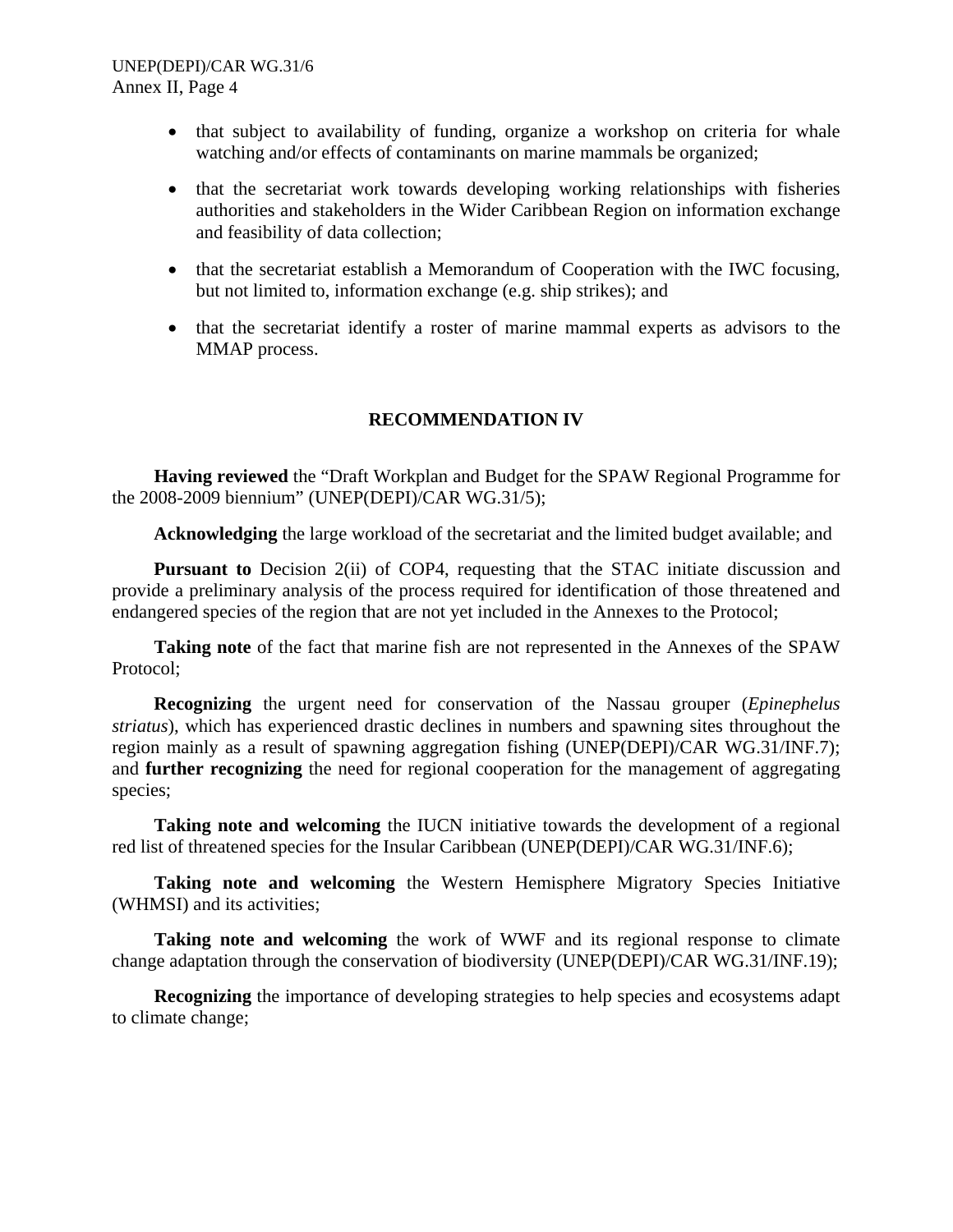### **Recommends that:**

- 1. the secretariat undertake activities towards implementation of the "Guidelines and Criteria for the Evaluation of Protected Areas to be listed under the SPAW Protocol" and that Parties implement these Guidelines following their adoption.
- 2. the secretariat adapts the Workplan in accordance with the discussions of the Meeting, streamlining activities, removing outdated projects and providing greater focus and prioritization on strategic and achievable activities and **further recommends** that the revised Workplan and Budget be presented to COP5 for consideration and approval.
- 3. the IUCN Caribbean Red List initiative be used as a tool of great benefit to the process of identifying species not yet listed on the SPAW Annexes in order to focus cooperative action on their conservation and management, and **invites** the IUCN to help promote the SPAW Protocol in other countries of the region in order to stimulate their ratification of the Protocol.
- 4. the secretariat continue to collaborate, to the extent possible with WHMSI, in particular in the area of strengthening capacity in the region towards the conservation of migratory species.
- 5. the secretariat and Contracting Parties collaborate with the Society for the Conservation of Reef Fish Aggregations (SCRFA), on the conservation and management of reef fish species and their spawning aggregation sites, with a view to possibly consider the Nassau grouper as one of the species to be included in the SPAW Annexes in the future;
- 6. Parties, other Governments and all other relevant stakeholders participate in activities undertaken in the context of the International Year of the Reef 2008 and promote the value of coral reefs for the people of the region.
- 7. WWF continue its work in partnership with other key organisations in the region (such as WIDECAST) to test marine turtle adaptation strategies to climate change in the field, advocate for reduction of threats, and disseminate results through existing expert networks with the goal of identifying methods that can be used widely throughout the Caribbean and spread from single species focus (e.g. marine turtles/hawksbills) to ecosystem approaches, and **further recommends** that WWF link this work to the SPAW Programme as appropriate.

### **RECOMMENDATION V**

**Having reviewed** the "Final Draft Action Plan for the Conservation of Marine Mammals (MMAP) in the Wider Caribbean Region" (UNEP(DEPI)/CAR WG.31/4);

**Taking note** of the revised "Regional Management Plan for the West Indian Manatee" (UNEP(DEPI)/CAR WG.31/INF.5);

**Taking note** of the initiatives brought forward by the delegation of the U.S. with regard to strengthening capacities and networking on marine mammals stranding response;

Fourth Meeting of the Scientific and Technical Advisory Committee (STAC) to the Protocol Concerning Specially Protected Areas and Wildlife (SPAW) in the Wider *Caribbean Region, 2008*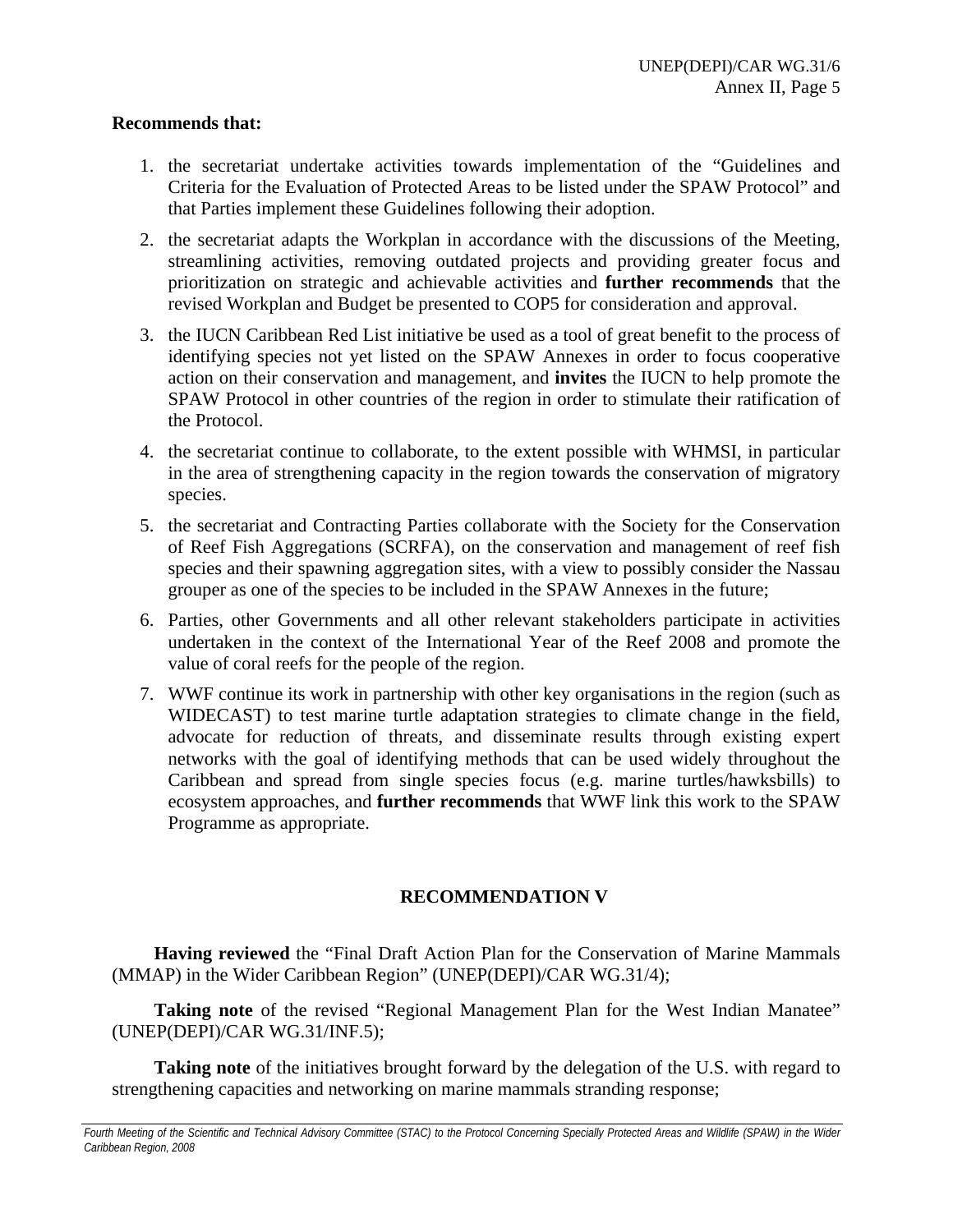**Noting** the critical situation of many marine mammals and the disappearance of three species over a number of years;

**Taking into account** the advice of the experts consulted on the project for the reintroduction of the manatee in Guadeloupe, France; and

**Conscious** of the importance of increasing the viable populations of manatee to ensure their long-term survival in their habitat;

### **Recommends that**:

- 1. the issue of the re-introduction of the manatee in the Small Island Caribbean States from where it had disappeared be considered in the Draft MMAP.
- 2. the initiative by the Parc National de Guadeloupe for the re-introduction of the manatee in the Grand Cul de Sac be pursued and encouraged and serve as an original experience for the management of endangered populations in the Caribbean
- 3. the secretariat request that experts finalize the revised regional plan for the West Indian manatee, by taking into account the problematics of its re-introduction.
- 4. the offer of the Puerto Rico Department of Natural Resources, to train personnel from neighbouring Spanish-speaking countries on marine mammal rescue and response be endorsed; and
- 5. the announcement by the U.S. and France to hold a marine mammal stranding response workshop in the fall of 2009 be endorsed. The workshop will be developed in partnership with Evasion Tropicale, ECCEA, and others, on stranding response protocols, data collection and necropsies, species identification, and taking and archiving of samples.

### **RECOMMENDATION VI**

**Taking note** of the report of the Netherlands Antilles on the expansion of its existing exemption under the Protocol for the keeping in captivity of bottlenose dolphins (*Tursiops truncatus*), a species listed in Annex 2 of the Protocol;

**Noting that** the Netherlands Antilles has complied with the reporting requirement set out in Art. 11(2) of the Protocol; and

**Noting further** however, that the text of Article 11(2) provides no details as to the content of reports, the need for further reports if circumstances change, the manner of assessment to be performed by the STAC of such reports ;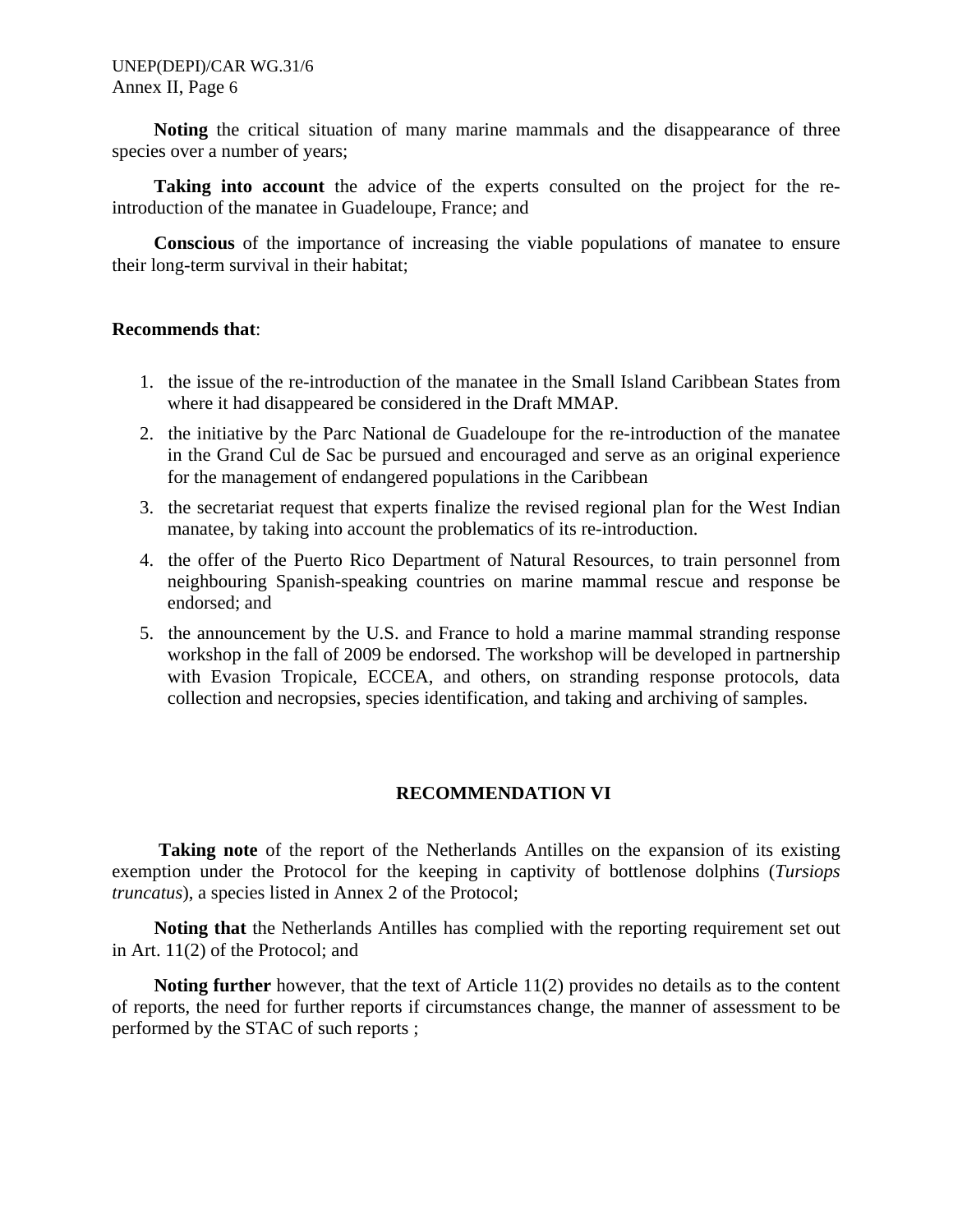## **Recommends that:**

- 1. a working group on the issue of the urgent need for criteria and guidelines for exemptions be established as soon as feasible in accordance with Article 11 of the Protocol;
- 2. in cases where the number of specimens to be held in captivity is to be increased, other than from the natural increase from captive-born specimens, these cases be considered as new exemptions rather than expansions;
- 3. careful consideration be given by the Netherlands Antilles to the education and research objectives relevant to the exemption, and that they be consistent with and supportive of ongoing efforts in this regard under the Protocol.

## **RECOMMENDATION VII**

## **Taking note of**:

- i. the statement made at the Meeting by the Venezuelan Delegation on progress made by the Open Intersessional Working Group to develop the draft "Guidelines for Establishment and Operation of Regional Activity Centres and Regional Activity Networks for the Caribbean Environment Programme (UNEP(DEC)/CAR IG.24/CRP.9/Rev.1);
- ii. the importance of these Guidelines in relation to the implementation of the Protocol Concerning Specially Protected Areas and Wildlife (SPAW Protocol) and the support they will provide to the projects of the Caribbean Environment Programme;
- iii. the importance of implementation by the governments of the Protocol Concerning Contamination from Land-based Sources and Activities (LBS/ISTAC); and
- iv. the support anticipated from the RACs and RANs in the implementation of SPAW STAC and SPAW RAC activities, in accordance with SPAW STAC responsibilities as outlined in Article 20, paragraph 3 of the Protocol;

## **Recommends that**:

1. The Secretariat, in coordination with the Working Group, receive comments on the current draft Guidelines and continue its work to produce the final draft for review and possible approval by the Thirteenth Intergovernmental Meeting on the Action Plan for the Caribbean Environment Programme and Tenth Meeting of the Contracting Parties to the Convention for the Protection and Development of the Marine Environment of the Wider Caribbean Region.

Fourth Meeting of the Scientific and Technical Advisory Committee (STAC) to the Protocol Concerning Specially Protected Areas and Wildlife (SPAW) in the Wider *Caribbean Region, 2008*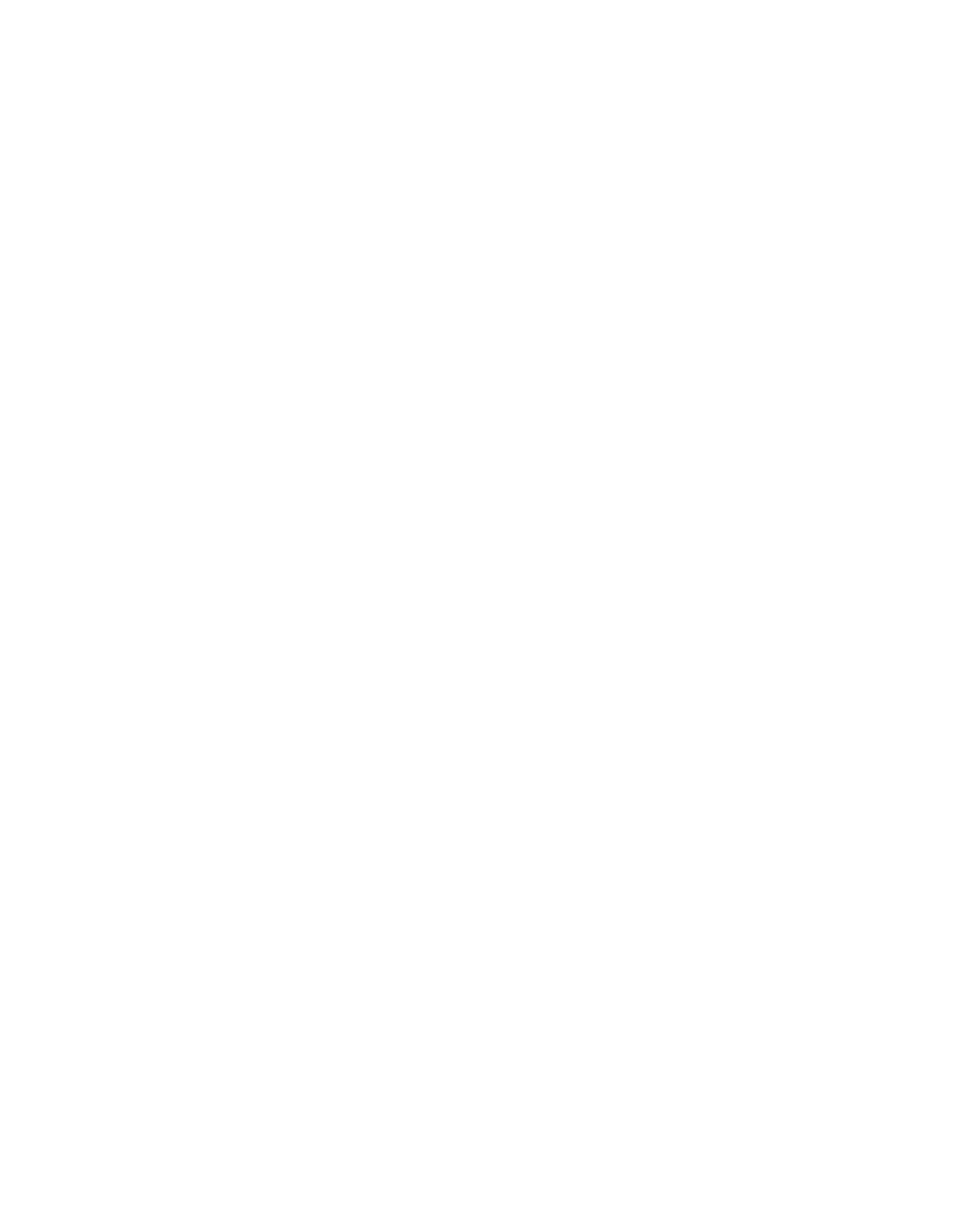# **ANNEX III: LIST OF DOCUMENTS**

*Fourth Meeting of the Scientific and Technical Advisory Committee (STAC) to the Protocol Concerning Specially Protected Areas and Wildlife (SPAW) in the Wider Caribbean Region, 2008*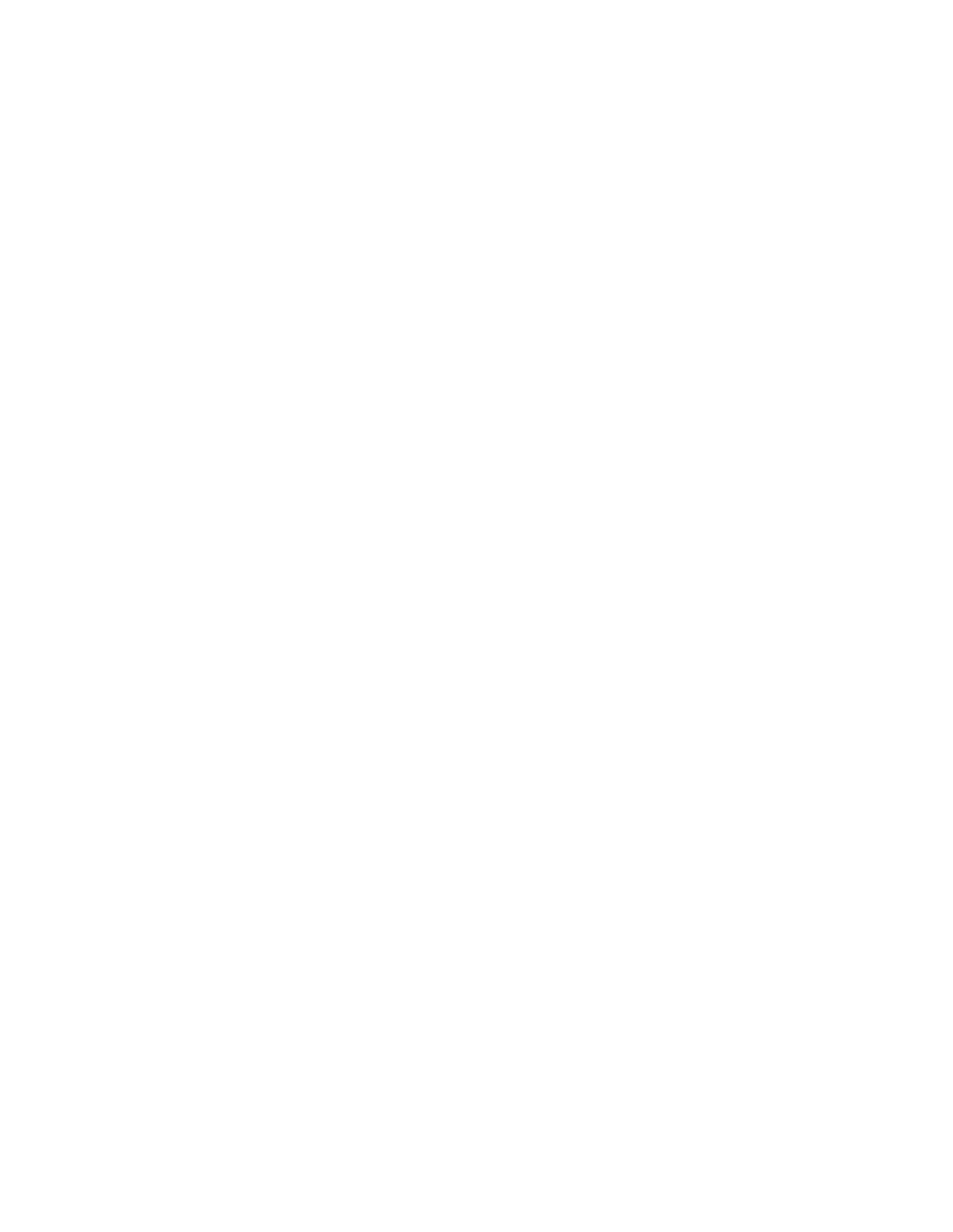## **LIST OF DOCUMENTS**

| <b>Working Documents</b> |                                                                                                                                                                                                        |
|--------------------------|--------------------------------------------------------------------------------------------------------------------------------------------------------------------------------------------------------|
| UNEP(DEPI)/CAR WG.31/1   | Provisional Agenda                                                                                                                                                                                     |
| UNEP(DEPI)/CAR WG.31/2   | Provisional Annotated Agenda                                                                                                                                                                           |
| UNEP(DEPI)/CAR WG.31/3   | Final Guidelines and Criteria for the Evaluation of Protected<br>Areas to be listed under the SPAW Protocol (includes report of<br>the Working Group)                                                  |
| UNEP(DEPI)/CAR WG 31/4   | Final Draft Action Plan for the Conservation of Marine<br>Mammals (MMAP) in the Wider Caribbean Region (includes<br>report of the Working Group)                                                       |
| UNEP(DEPI)/CAR WG.31/5   | Draft Workplan and Budget for the SPAW Regional Programme<br>for the $2008-2009$ biennium                                                                                                              |
| UNEP(DEPI)/CAR WG.31/6   | Report of the Fourth Meeting of the Scientific and Technical<br>Advisory Committee (STAC) to the Protocol Concerning<br>Specially Protected Areas and Wildlife (SPAW) in the Wider<br>Caribbean Region |

# **Conference Room Documents**

| UNEP(DEPI)/CAR CRP.1         | Proposal by the Government of Venezuela                                                                                 |  |
|------------------------------|-------------------------------------------------------------------------------------------------------------------------|--|
| UNEP(DEPI)/CAR CRP.2         | Report to the Fourth SPAW-STAC Meeting by the Netherlands<br>Antilles                                                   |  |
| <b>Information Documents</b> |                                                                                                                         |  |
| UNEP(DEPI)/CAR WG.31/INF.1   | Provisional list of documents                                                                                           |  |
| UNEP(DEPI)/CAR WG.31/INF.2   | Provisional list of participants                                                                                        |  |
| UNEP(DEPI)/CAR WG.31/INF.3   | Status of Implementation of the Workplan and Budget for the<br>$SPAW$ Regional Programme for the $2006 - 2007$ biennium |  |
| UNEP(DEPI)/CAR WG.31/INF.4   | Report on the Activities of the Regional Activity Centre for<br>SPAW (SPAW/RAC) in Guadeloupe for the period 2006-2007  |  |
| UNEP(DEPI)/CAR WG.31/INF.5   | Regional Management Plan for the West Indian Manatee<br>(revised). (English and Spanish)                                |  |
| UNEP(DEPI)/CAR WG.31/INF.6   | IUCN Caribbean Red List of Threatened Species - A Proposal                                                              |  |
| UNEP(DEPI)/CAR WG.31/INF.7   | Fish Spawning Aggregations in the Wider Caribbean, with<br>Emphasis on the Nassau Grouper (English and Spanish)         |  |
| UNEP(DEPI)/CAR WG.31/INF.8   | Directory of Members of SPAW Protocol listserve (English<br>only) (to be prepared during the Meeting)                   |  |

*Fourth Meeting of the Scientific and Technical Advisory Committee (STAC) to the Protocol Concerning Specially Protected Areas and Wildlife (SPAW) in the Wider Caribbean Region, 2008*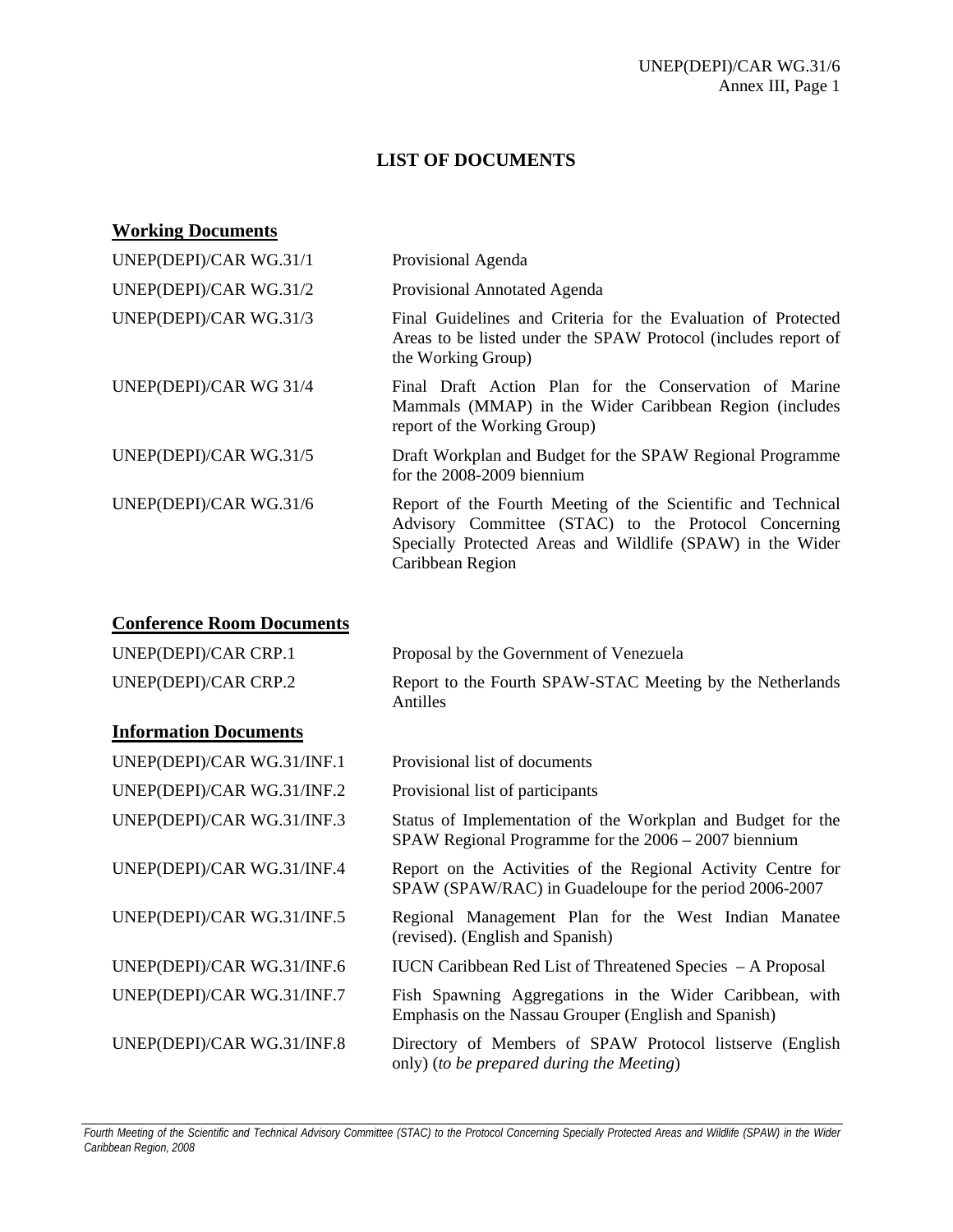UNEP(DEPI)/CAR WG.31/6 Annex III, Page 2

| UNEP(DEPI)/CAR WG.31/INF.9  | Update on the new Caribbean Marine Protected Areas Managers<br>Network and Forum (CaMPAM) and its major activities                                                                                                                                                           |
|-----------------------------|------------------------------------------------------------------------------------------------------------------------------------------------------------------------------------------------------------------------------------------------------------------------------|
| UNEP(DEPI)/CAR WG.31/INF.10 | The Mesoamerican Reef Alliance (MAR) of the International<br>Coral Reef Action Network (ICRAN): Major Achievements<br>(English and Spanish)                                                                                                                                  |
| UNEP(DEPI)/CAR WG.31/INF.11 | Now replaced by Assessment of the Implementation of the<br>Protocol to the Cartagena Convention Concerning Specially<br>Protected Areas and Wildlife (SPAW), with a Special Focus on<br>Sea Turtles listed in Annex II (English only).<br><b>SEE IG.25/INF.6</b><br>(Page 3) |
| UNEP(DEPI)/CAR WG.31/INF.12 | Draft Compilation of Protocols and Techniques for responding to<br>Marine Mammal Strandings (English only)                                                                                                                                                                   |
| UNEP(DEPI)/CAR WG.31/INF.13 | Draft Compilation of Conservation, Education and Public<br>Awareness Materials on Marine Mammals (English only)                                                                                                                                                              |
| UNEP(DEPI)/CAR WG.31/INF.14 | Draft Compilation of Capacities for Marine Mammals (English<br>only)                                                                                                                                                                                                         |
| UNEP(DEPI)/CAR WG.31/INF.15 | Draft Compilation of Research Protocols for Marine Mammals<br>(English only)                                                                                                                                                                                                 |
| UNEP(DEPI)/CAR WG.31/INF.16 | Sister Sanctuaries to Protect Endangered Whales at Both Ends of<br>Annual Migration - United States and Dominican Republic<br>partner in Historic Conservation Effort - Press Release NOAA<br>(English only)                                                                 |
| UNEP(DEPI)/CAR WG.31/INF.17 | Final Report of the Planning Meeting on the IYOR Wider<br>Caribbean Campaign (Punta Cana, Dominican Republic, 10-11<br>November 2007) (English only)                                                                                                                         |
| UNEP(DEPI)/CAR WG.31/INF.18 | National and Regional Capacities and Experiences on Marine<br>Invasive Alien Species (IAS) Management Programmes in the<br>Wider Caribbean, including ballast waters (English only)                                                                                          |
| UNEP(DEPI)/CAR WG.31/INF.19 | A Regional Response to Climate Change in the Wider Caribbean<br>Region by WWF for Latin America and the Caribbean (English<br>and Spanish)                                                                                                                                   |
| UNEP(DEPI)/CAR WG.31/INF.20 | Marine Mammal Bibliographic Compilation for the Wider<br>Caribbean Region. (English only) (on line only)                                                                                                                                                                     |
| UNEP(DEPI)/CAR WG.31/INF.21 | The Caribbean Challenge: Building Political Support and<br>Ensuring Long-Term Financing to Protect the Natural Treasures<br>of the Caribbean (English only)                                                                                                                  |
| UNEP(DEC)/CAR WG.29/4       | Revised Draft Annotated Format for Presentation Reports for the<br>Areas Proposed for inclusion in the SPAW List                                                                                                                                                             |
| UNEP(DEC)/CAR WG.29/INF.5   | Exemptions to the SPAW Protocol under Article 11 (2): A Legal<br>Review                                                                                                                                                                                                      |
| UNEP(DEPI)/CAR IG.25/INF.4  | Guidelines to Prevent Species from becoming Endangered or<br>Threatened (English only)                                                                                                                                                                                       |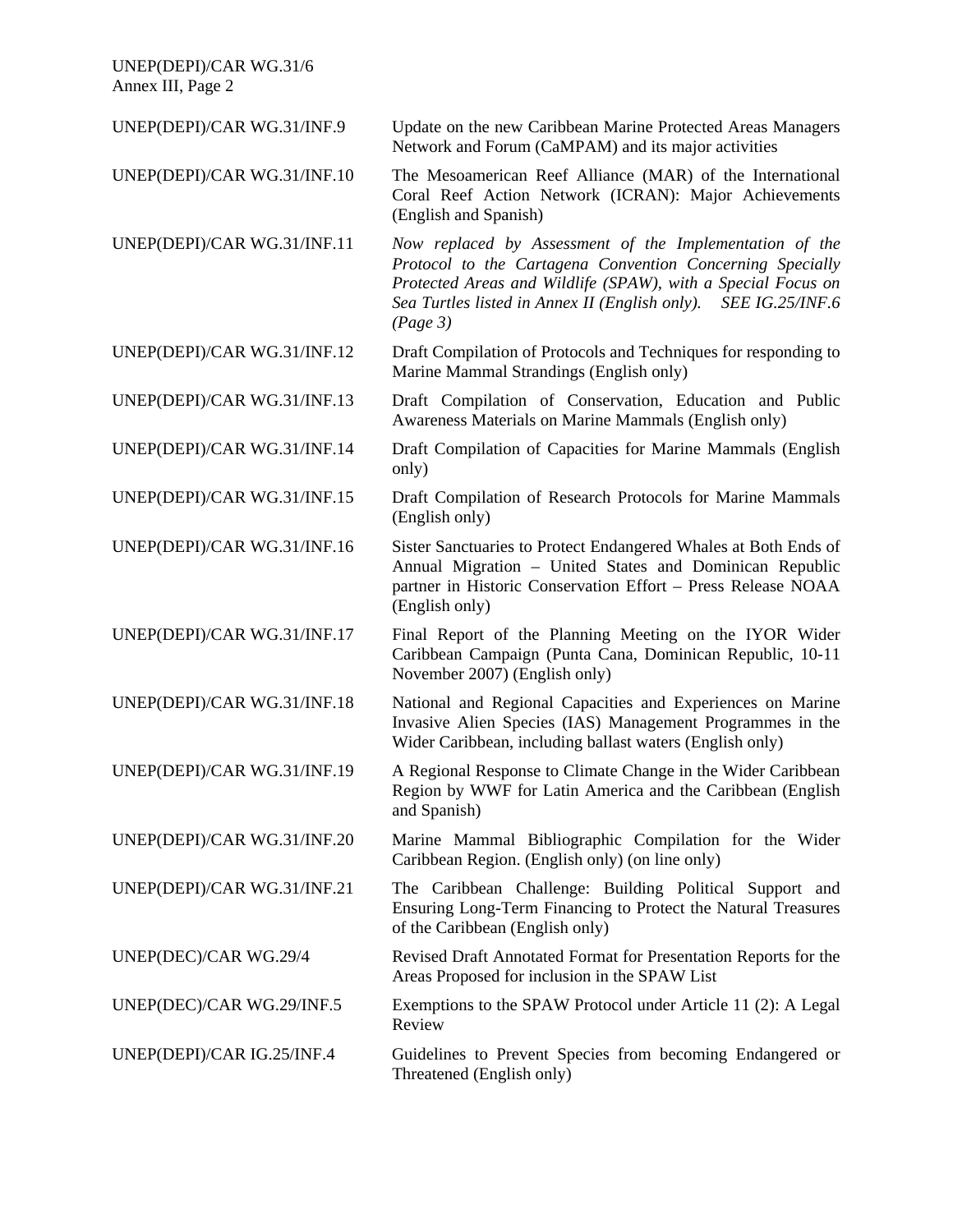| UNEP(DEPI)/CAR IG.25/INF.5      | A Proposal for bird species to be added to Annexes II and III of<br>the SPAW Protocol (English only)                                                                                                                   |
|---------------------------------|------------------------------------------------------------------------------------------------------------------------------------------------------------------------------------------------------------------------|
| UNEP(DEPI)/CAR IG.25/INF.6      | Assessment of the implementation of the Protocol to the<br>Cartagena Convention Concerning Specially Protected Areas and<br>Wildlife (SPAW), with a Special Focus on Sea Turtles listed in<br>Annex II (English only)  |
| UNEP(DEPI)/CAR IG.25/INF.8      | Guidelines and Criteria Associated with Marine Mammal<br>Captivity (prepared by WDCS as a contribution to the work of<br>SPAW/RAC and the secretariat). (English only)                                                 |
| UNEP(DEC)/CAR IG.24/CRP.9/Rev.1 | Guidelines for Establishment and Operation of Regional Activity<br>Centres and Regional Activity Networks for the Caribbean<br><b>Environment Programme</b>                                                            |
| UNEP(DEPI)/CAR IG.25/6          | Report of the Fourth Meeting of the Contracting Parties (COP) to<br>the Protocol Concerning Specially Protected Areas and Wildlife<br>(SPAW) in the Wider Caribbean Region (Montego Bay,<br>Jamaica, 28 November 2006) |
| UNEP/CBD/COP/9/14/Rev.1         | Implementation of the Convention on Biological Diversity and<br>the Strategic Plan and Progress towards the 2010 Target (English<br>only) (with addendum)                                                              |

## **Reference Documents**

| <b>Bariloche Declaration 2007</b> | Latin American Congress on National Parks and other Protected<br>Areas, Bariloche, Argentina, 30 September to 6 October 2007,<br>(English and Spanish)                                                                                                                                                                                     |
|-----------------------------------|--------------------------------------------------------------------------------------------------------------------------------------------------------------------------------------------------------------------------------------------------------------------------------------------------------------------------------------------|
| <b>WHMSI, 2007</b>                | Memorandum of Cooperation between the Secretariat of the<br>Convention for the Protection and Development of the Marine<br>Enviornment of the Wider Caribbean region and the Western<br>Hemisphere Migratory Species Initiative (English only)                                                                                             |
| TNC-MAR, March 2006               | Memorandum of Cooperation between the Secretariat of the<br>Convention for the Protection and Development of the Marine<br>Environment of the Wider Caribbean region and The Nature<br>Conservancy (English only)                                                                                                                          |
|                                   | Inter-American Convention, Nov. 2006 Memorandum of Cooperation between the Secretariat of the<br>Convention for the Protection and Development of the Marine<br>Environment of the Wider Caribbean region and the Inter-<br>American Convention for the Protection and Conservation of Sea<br>Turtles (IAC) (English and Spanish)          |
| UNEP(DEPI)/CAR IG.26/4            | Report of the Twelfth Intergovernmental Meeting on the Action<br>Plan for the Caribbean Environment Programme and Ninth<br>Meeting of the Contracting Parties to the Convention for the<br>Protection and Development of the Marine Environment of the<br>Wider Caribbean Region (Montego Bay, Jamaica, 29 November<br>to 2 December 2006) |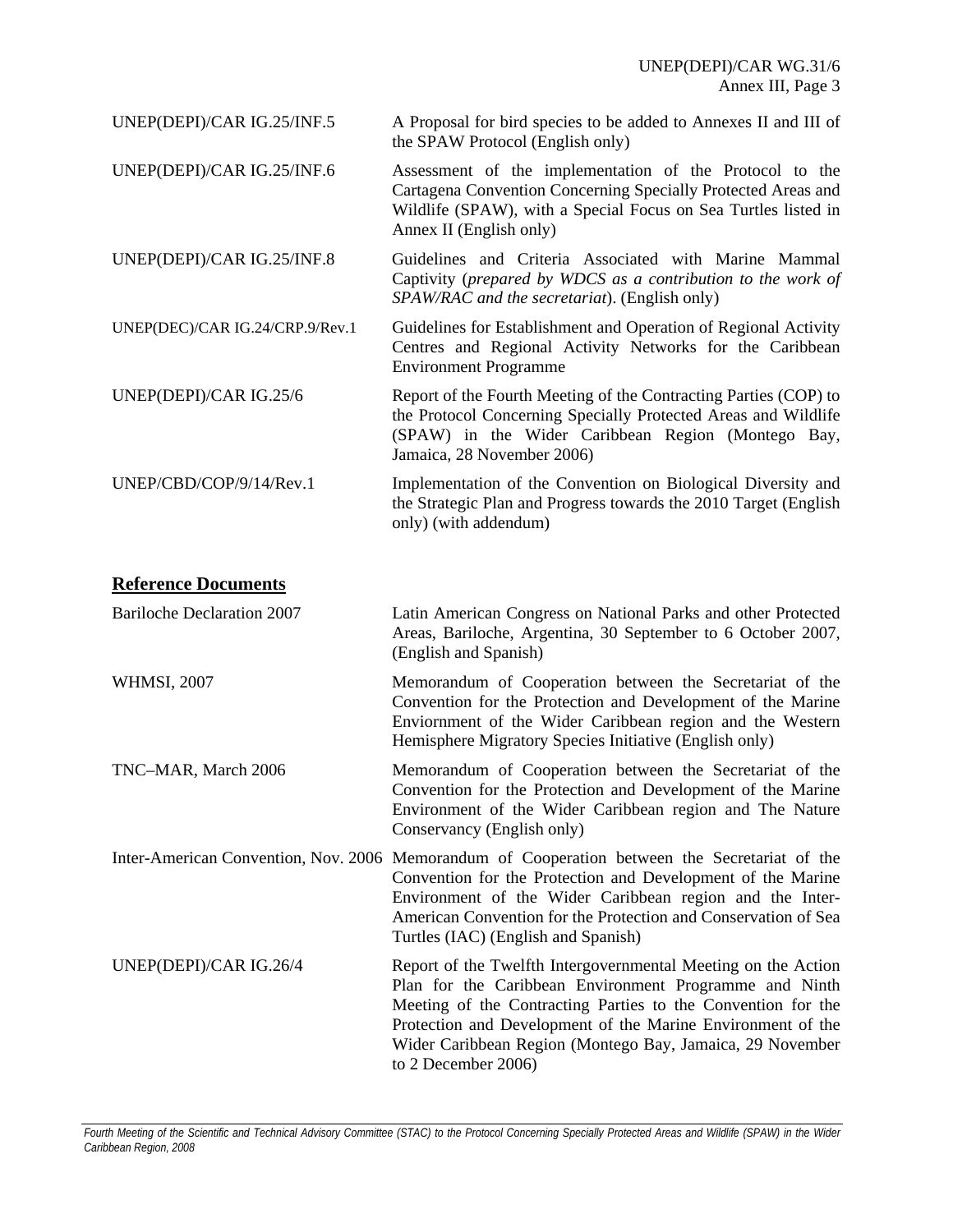| UNEP(DEPI)/CAR WG.31/6<br>Annex III, Page 4 |                                                                                                                                                                                                                                                          |
|---------------------------------------------|----------------------------------------------------------------------------------------------------------------------------------------------------------------------------------------------------------------------------------------------------------|
| UNEP-CMS, November 2005                     | Memorandum of Cooperation between the Secretariat of the<br>Convention for the Protection and Development of the Marine<br>Environment of the Wider Caribbean region and the Convention<br>of Migratory Species of Wild Animals (English only)           |
| UNEP-WCMC, Sept. 2004                       | Towards the harmonization of national reporting to biodiversity-<br>related treaties: Workshop Report (English only)                                                                                                                                     |
| UNEP(DEC)/CAR WG.29/6                       | Report of the Third Meeting of the Scientific and Technical<br>Advisory Committee (STAC) to the Protocol Concerning<br>Specially Protected Areas and Wildlife (SPAW) in the Wider<br>Caribbean Region (Caracas, Venezuela, 4 – 8 October 2005)           |
| UNEP(DEC)/CAR WG.29/INF.3                   | Status of Implementation of the Workplan and Budget for the<br>SPAW Regional Programme for the 2004 - 2005 Biennium                                                                                                                                      |
| <b>UNEP-WCMC</b>                            | Feasibility Study for a Harmonized Information Management<br>Infrastructure for Biodiversity-related Treaties (English only)                                                                                                                             |
| <b>CITES</b>                                | Guidelines for National Reports                                                                                                                                                                                                                          |
| UNEP(DEC)/CAR WG.29/INF.9                   | Harmonizing Reports on International Biodiversity related<br>Conventions: Pilot Project, Panama (English only)                                                                                                                                           |
| UNEP(DEC)/CAR WG.29/INF.6                   | Monitoring and Reporting on Species listed in relevant<br>Multilateral Environmental Agreements (MEAs)                                                                                                                                                   |
| UNEP(DEC)/CAR WG.27/3                       | Report of the Regional Workshop of Experts on the<br>Development of the Marine Mammal Action Plan for the Wider<br>Caribbean Region (Bridgetown, Barbados, 18-21 July 2005)                                                                              |
| UNEP(DEC)/CAR WG.27/INF.3                   | Distribution and Status of Marine Mammals of the Wider<br>Caribbean Region: An Update of UNEP Documents (English<br>only)                                                                                                                                |
| UNEP(DEC)/CAR WG.27/INF.4                   | Major Threats to Marine Mammals in the Wider Caribbean<br>Region: A Summary Report (English only)                                                                                                                                                        |
| UNEP(DEC)/CAR WG.27/INF.5                   | A Review of Fisheries By-Catch of Marine Mammals in the<br>Wider Caribbean Region (English only)                                                                                                                                                         |
| UNEP(DEC)/CAR WG.27/INF.6                   | Socio-Economic Assessment of Marine Mammal Utilization in<br>the Wider Caribbean Region: Captivity, Viewing and Hunting<br>(English and Spanish)                                                                                                         |
| UNEP(DEC)/CAR WG.27/INF.8                   | Insights on Marine Mammals of the Wider Caribbean Sea<br>Region (including the Gulf of Mexico). Derived from Whaling<br>History Documents (English only)                                                                                                 |
| UNEP(DEC)/CAR WG.26/4                       | Draft Grid for the Objective Evaluation of Proposals for<br>inclusion in the SPAW Protected Areas List                                                                                                                                                   |
| UNEP(DEC)/CAR WG.25/6                       | Report of the Second Meeting of the Scientific and Technical<br>Advisory Committee (STAC) to the Protocol Concerning<br>Specially Protected Areas and Wildlife (SPAW) in the Wider<br>Caribbean Region (Curaçao, Netherlands Antilles, 3-6 June<br>2003) |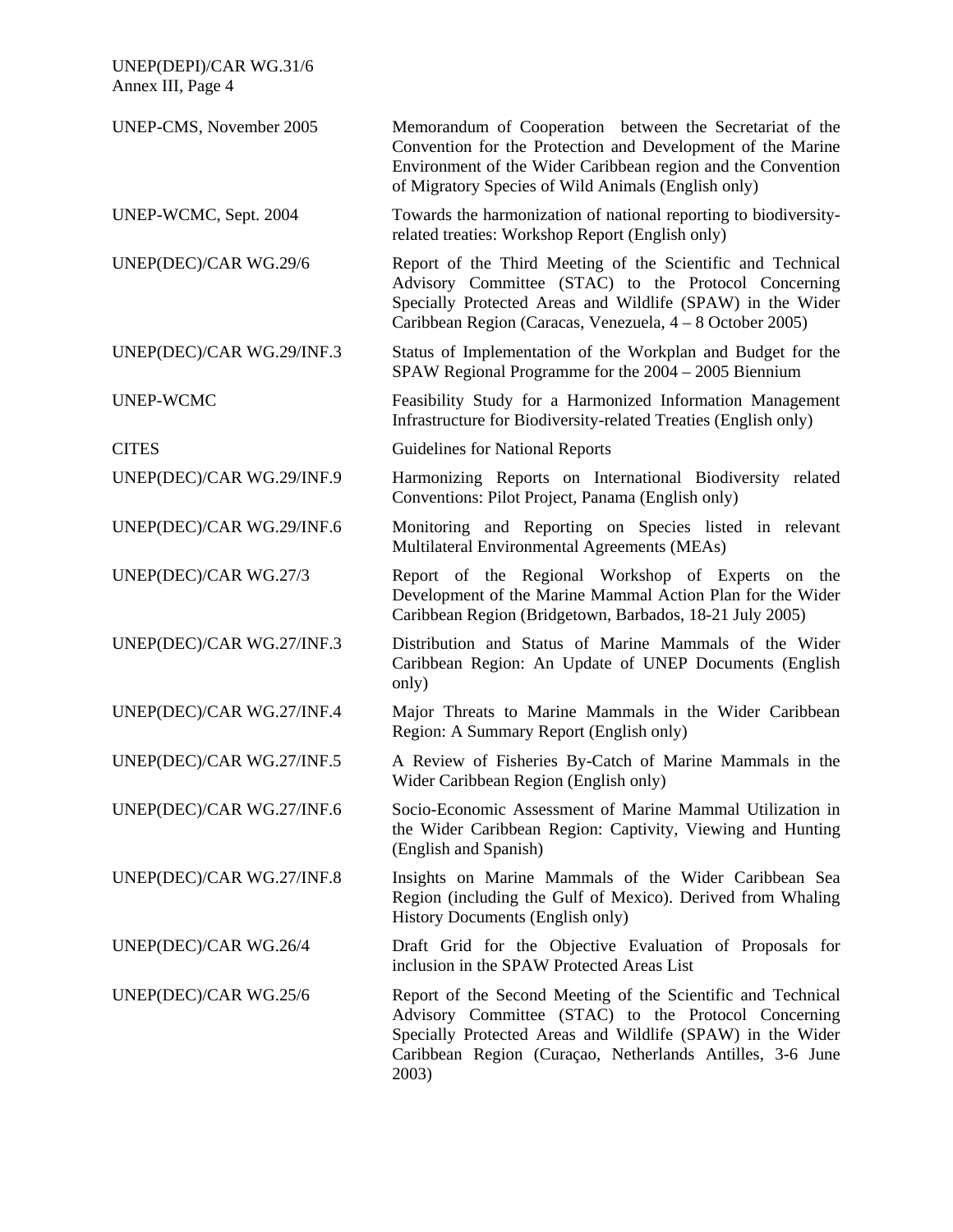UNEP(DEPI)/CAR IG.25/5 Revised Draft Workplan and Budget of the SPAW Regional Programme for the 2006 – 2007 Biennium

- UNEP(DEC)/CAR IG.24/5 Report of the Eleventh Intergovernmental Meeting on the Action Plan for the Caribbean Environment Programme and Seventh Meeting of the Contracting Parties to the Convention for the Protection and Development of the Marine Environment of the Wider Caribbean Region. (Montego Bay, Jamaica, 28 September -2 October 2004)
- UNEP(DEC)/CAR IG.23/INF.3 Decisions of the SPAW COP2 and Recommendations of the First and Second Meetings of STAC and Status of their Implementation (English and Spanish)
- UNEP(DEC)/CAR IG.21/INF.3 Report of the Second Meeting of the Contracting Parties (COP) to the Protocol Concerning Specially Protected Areas and Wildlife (SPAW) in the Wider Caribbean Region. (Montego Bay, Jamaica, 6 May 2002)
- UNEP(DEC)/CAR IG.22/9.Rev.1 Concept Paper for Establishing and Coordinating Regional Activity Centres and Regional Activity Networks of the Caribbean Environment Programme
- UNEP(DEC)/CAR WG.23/6 Report of the First Meeting of the Scientific and Technical Advisory Committee (STAC) to the Protocol Concerning Specially Protected Areas and Wildlife (SPAW) in the Wider Caribbean Region, (Havana, Cuba, 27-29 September 2001)
- UNEP(DEC)/CAR IG.20/7 Report of the First Meeting of the Contracting Parties (COP) to the Protocol Concerning Specially Protected Areas and Wildlife (SPAW) in the Wider Caribbean Region. (Havana, Cuba, 24-25 September 2001)

UNEP/Ramsar, 2005 Memorandum of Cooperation between the Secretariat of the Convention for the Protection and Development of the Marine Environment of the Wider Caribbean (Cartagena, 1983) and the Bureau of the Convention on Wetlands (Ramsar, 1971)

- UNEP(DEC)/CAR IG.20/6.Rev.1 Priorities for Implementation following the entry into force of the Protocol: responsibilities for the Contracting Parties, for the STAC and for the Secretariat (as revised by the First Meeting of the SPAW Contracting Parties (COP), (Havana, 24-25 September 2001)
- UNEP(DEC)/CAR IG.20/INF.3 Elements for the Development of a Marine Mammal Action Plan for the Wider Caribbean: A Review of Marine Mammal Distribution
- UNEP(DEC)/CAR IG.20/INF.4 Report to the Secretariat of the Convention on Biological Diversity (CBD) from the Secretariat of the Convention for the Protection and Development of the Marine Environment of the Wider Caribbean Region (Cartagena 1983) and its Protocols, including the Protocol Concerning Specially Protected Areas and Wildlife (SPAW) (February 2001)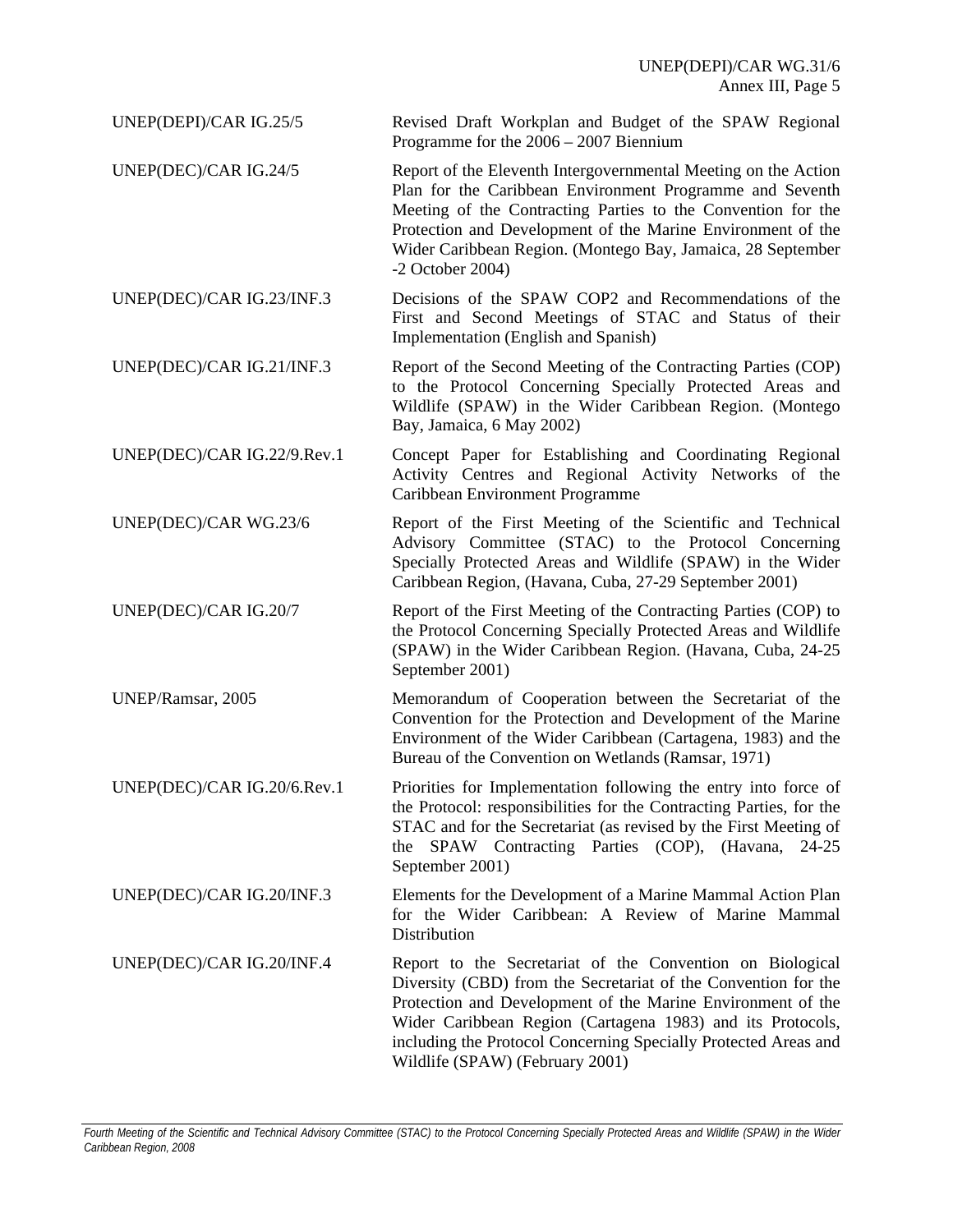| UNEP(DEPI)/CAR WG.31/6<br>Annex III, Page 6 |                                                                                                                                                                                                                                                                                                                                                                                       |
|---------------------------------------------|---------------------------------------------------------------------------------------------------------------------------------------------------------------------------------------------------------------------------------------------------------------------------------------------------------------------------------------------------------------------------------------|
| UNEP(DEC)/CAR IG.20/4                       | Scope and Structure of the Scientific and Technical Advisory<br>Committee (STAC) of the SPAW Protocol                                                                                                                                                                                                                                                                                 |
| UNEP(DEC)/CAR IG.20/5                       | Relationship between the SPAW Protocol, the STAC and the<br>work undertaken by the Subsidiary Body on Scientific,<br>Technical and Technological Advice (SBSTTA) to the<br>Convention on Biological Diversity (CBD)                                                                                                                                                                   |
| UNEP(OCA)/CAR IG.11/7                       | Proposed legal framework for the administrative, technical and<br>financial operations of RACs and RANs                                                                                                                                                                                                                                                                               |
| UNEP(DEC)/CAR IG.17/INF.6                   | International Trade in Species Listed in Both the Protocol<br>Concerning Specially Protected Areas and Wildlife (SPAW) and<br>the Convention on International Trade in Endangered Species<br>(CITES) (English only)                                                                                                                                                                   |
| UNEP/GC/3/Rev.3, 1988                       | Rules of Procedure of the Governing Council of UNEP                                                                                                                                                                                                                                                                                                                                   |
| UNEP(WATER)/CAR WG.11/INF.6                 | Memorandum of Cooperation between the Secretariat of the<br>Convention of the Protection and Development of the Marine<br>Environment of the Wider Caribbean Region (Cartagena, 1983)<br>and its Protocols, including the protocol Concerning Specially<br>Protected Areas and Wildlife (SPAW) and the Secretariat of the<br>Convention on Biological Diversity (CBD) (Nairobi, 1992) |
| <b>UNEP, 1991</b>                           | Conference of Plenipotentiaries for the Adoption of the Annexes<br>to the Protocol Concerning Specially Protected Areas and<br>Wildlife in the Wider Caribbean Region. Final Act                                                                                                                                                                                                      |
| <b>UNEP, 1990</b>                           | Conference of Plenipotentiaries Concerning Specially Protected<br>Areas and Wildlife in the Wider Caribbean Region. Final Act                                                                                                                                                                                                                                                         |
| <b>UNEP, 1983</b>                           | Convention for the Protection and Development of the Marine<br>Environment of the Wider Caribbean Region (Cartagena<br>Convention) and Protocols                                                                                                                                                                                                                                      |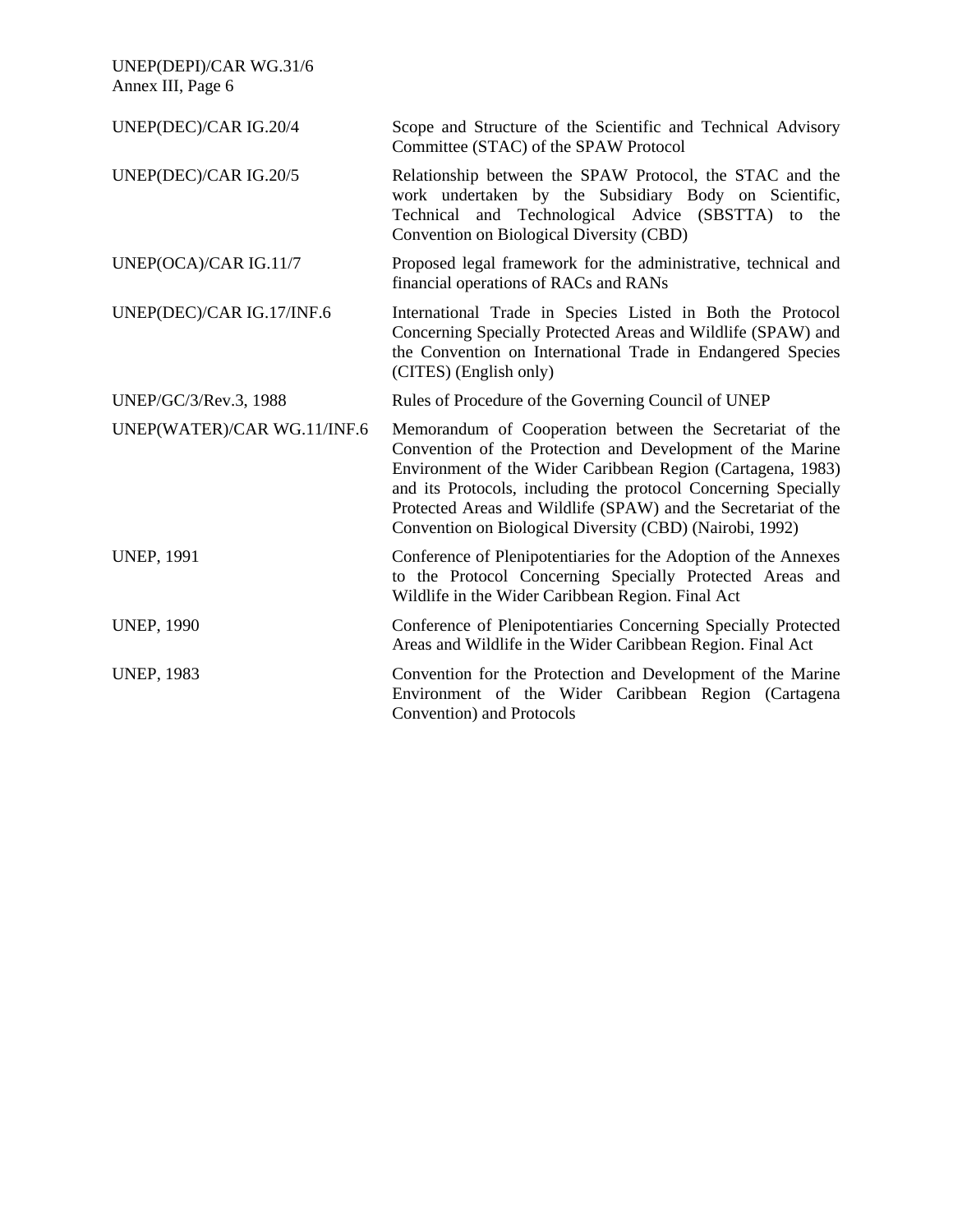# **ANNEX IV: LIST OF PARTICIPANTS**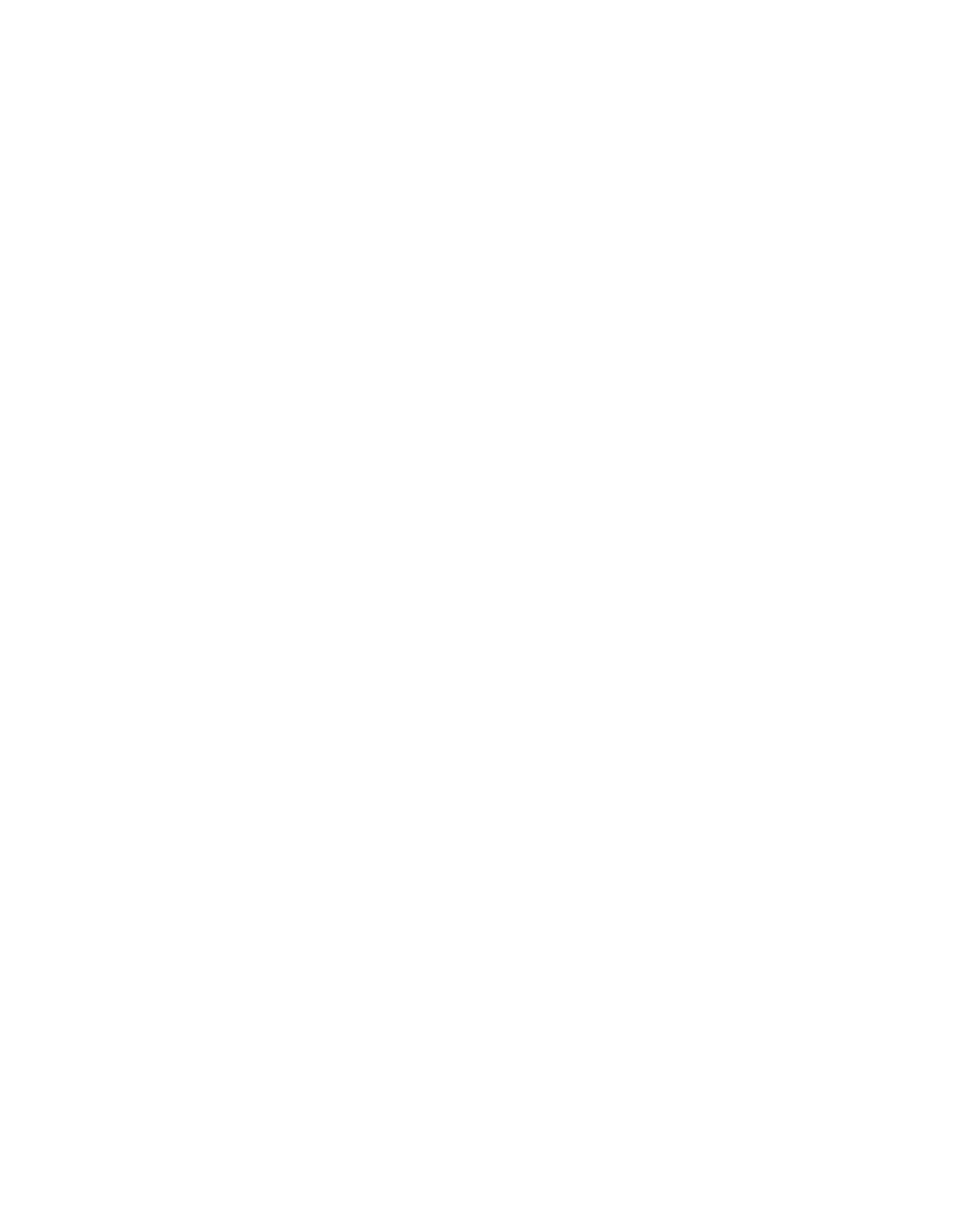### **LIST OF PARTICIPANTS**

| SPAW CONTRACTING PARTIES / PARTIES CONTRACTANTE DE SPAW / PARTES CONTRATANTES DE SPAW |                                                                                |                                                                                                                                                                                              |                                                                                                                             |
|---------------------------------------------------------------------------------------|--------------------------------------------------------------------------------|----------------------------------------------------------------------------------------------------------------------------------------------------------------------------------------------|-----------------------------------------------------------------------------------------------------------------------------|
| Participants / Participants /<br>Participantes/                                       | Title / Titre / Título                                                         | Address / Adresse / Dirección                                                                                                                                                                | Tel./Fax/E-mail /Website                                                                                                    |
|                                                                                       |                                                                                | COLOMBIA / COLOMBIE / COLOMBIA                                                                                                                                                               |                                                                                                                             |
| Andrea Ramirez Martinez                                                               | Consultora                                                                     | Ministerio de Ambiente, Vivienda y Desarrollo<br>Territorial<br>Dirección de Ecosistemas - Mares, Costa y<br>Pesca<br>Calle 37 No. 8-40<br>Bogotá                                            | Tel.: (571) 332-3434 Ext. 2344<br>Fax: (571) 332-3457<br>E-mail: aramirez@minambiente.gov.co or<br>andrearamirezm@yahoo.com |
| Giannina Santiago Cabarcas                                                            | Asesora                                                                        | Ministerio de Ambiente, Vivienda y Desarrollo<br>Territorial<br>Oficina de Asuntos Internacionales<br>Despacho del Ministro<br>Calle 37 No. 8-40<br>Bogotá                                   | Tel.: (571) 350-5231/40/47<br>Fax: (571) 350-5231 Ext.23<br>E-mail: gsantiago@minambiente.gov.co                            |
|                                                                                       |                                                                                | <b>CUBA / CUBA / CUBA</b>                                                                                                                                                                    |                                                                                                                             |
| Maritza García García                                                                 | Directora Nacional de Áreas<br>Protegidas                                      | Calle 18 A entre 41 y 47<br>No 4114<br><b>Miramar</b><br>Ciudad de Habana                                                                                                                    | Tel. 537 202 7970<br>Fax: 537 204 798<br>E-mail: maritza@snap.co.cu                                                         |
|                                                                                       |                                                                                | <b>FRANCE / FRANCE / FRANCIA</b>                                                                                                                                                             |                                                                                                                             |
| Dominique Deviers                                                                     | Directeur régional de<br>'environnement de<br>Guadeloupe                       | Direction régionale de l'environnement<br>Chemin des bougainvilliers<br>97100 Basse Terre CEDEX                                                                                              | Tel: 590 99 35 60<br>Fax: 590 99 33 65<br>E-mail: dominique.deviers@developpement-<br>durable.gouv.fr                       |
| <b>Bruno Dutreve</b>                                                                  | Charge de mission                                                              | Ministere de l'écologie, de l'énergie, du<br>développement durable et de l'aménagement<br>du territoire<br>Direction de la Nature et des Paysages<br>20 avenue de Ségur<br>75302 PARIS 07 SP | Tel: 0142191938<br>Fax:0142191978<br>E mail: bruno.dutreve@developpement-<br>durable.gouv.fr                                |
| Hervé Magnin                                                                          | Chef du service biodiversité                                                   | Parc national de la Guadeloupe<br>Habitation Beausoleil, Montéran<br>97120 Saint Claude                                                                                                      | Tel: 0590808645<br>Fax:<br>Email: herve.magnin@espaces-naturels.fr                                                          |
| Louis Redaud                                                                          | Chef du Service Protection de DIREN Guadeloupe<br>la Nature, Sites et Paysages | Cite Guillard<br>Chemin des Bougainvilliers<br>F-97100 Basse-Terre<br>Guadeloupe FWI<br>NETHERLANDS ANTILLES / ANTILLES NEERLANDAISES / ANTILLAS NEERLANDESAS                                | Tel.: (590) 590 41 04 60<br>Fax: (590) 590 99 35 65<br>E-mail: louis.redaud@developpement-<br>durable.gouv.fr               |
| Paul Hoetjes                                                                          | Senior Policy Advisor                                                          | Dept. of Environment and Nature                                                                                                                                                              | Tel.: (5999) 466-9307                                                                                                       |
|                                                                                       |                                                                                | Directorate of Public Health<br>Schouwburgweg 26 (Building E)<br>Willemstad, Curaçao<br>PANAMA / PANAMA / PANAMA                                                                             | Fax: (5999) 461-0254<br>E-mail: paul@mina.vomil.an<br>Website: http://mina.vomil.an                                         |
| Ibelice Añino Nieto                                                                   | Jefa del Departamento de                                                       | Albrook, Edificio 804                                                                                                                                                                        | Tel. 507 500 0839 / 0855                                                                                                    |
|                                                                                       | Biodiversidad y Vida Silvestre Primera Planta                                  | Ciudad de Panamá                                                                                                                                                                             | Fax: 507 500 0839<br>E-mail: i.anino@anam.gob.pa                                                                            |
|                                                                                       |                                                                                | SAINT LUCIA / SAINTE LUCIE / SANTA LUCIA                                                                                                                                                     |                                                                                                                             |
| C. Lyndon John                                                                        | Assistant Chief Forest Officer Forestry Department                             | Union, Castries                                                                                                                                                                              | Tel. 758 468 5635<br>Fax: 758 450 2287<br>E-mail: lynjohn1@yahoo.com /<br>lynamazon@gmail.com                               |

*Fourth Meeting of the Scientific and Technical Advisory Committee (STAC) to the Protocol Concerning Specially Protected Areas and Wildlife (SPAW) in the Wider Caribbean Region, 2008*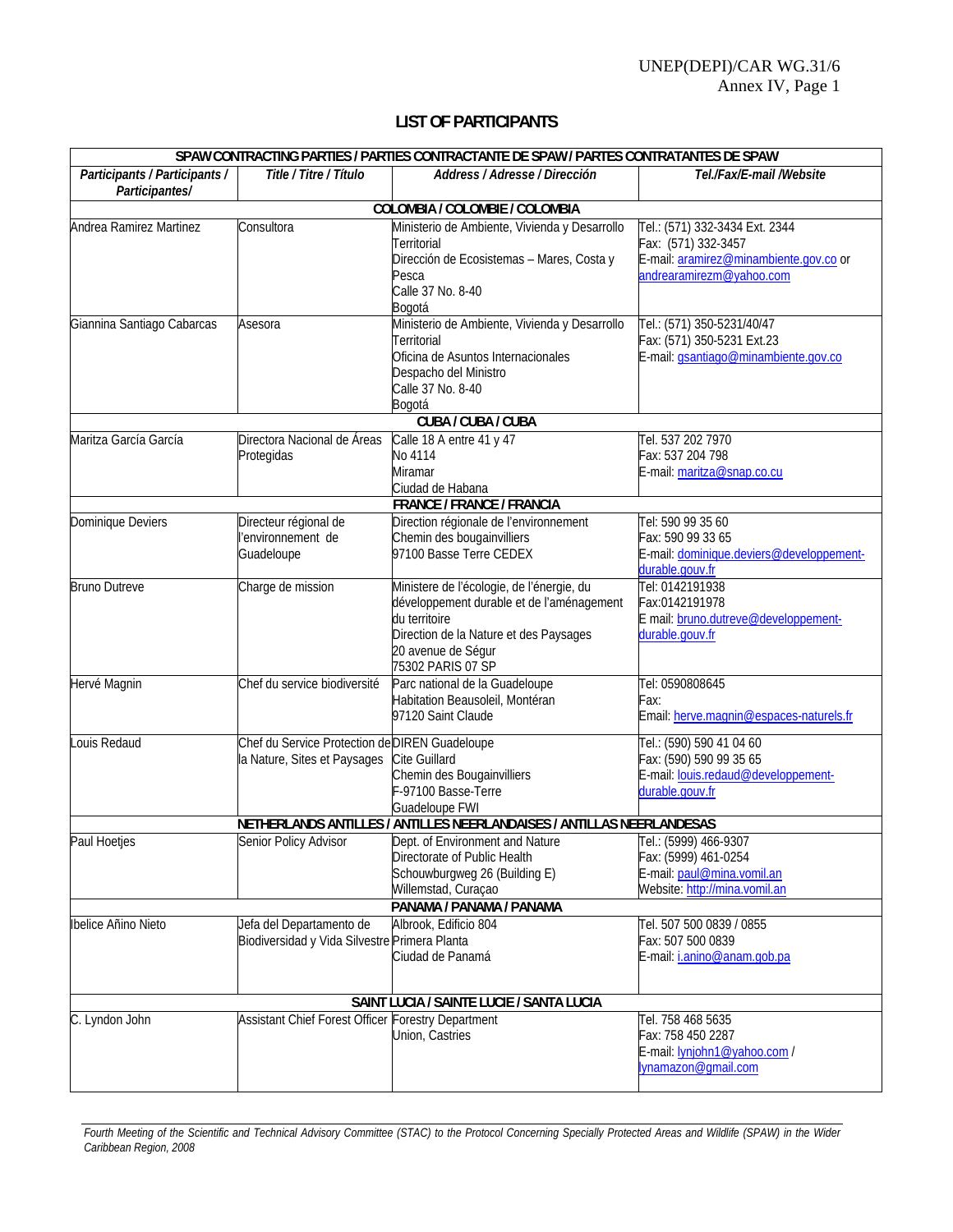|                      |                                                                                   | TRINIDAD & TOBAGO / TRINITE et TOBAGO / TRINIDAD y TABAGO                                                                                                                              |                                                                                                                                                  |
|----------------------|-----------------------------------------------------------------------------------|----------------------------------------------------------------------------------------------------------------------------------------------------------------------------------------|--------------------------------------------------------------------------------------------------------------------------------------------------|
| Courtenay Park       | Assistant Conservator of<br>Forests                                               | Ministry of Agriculture, Land & Marine<br>Resources<br><b>Forestry Division</b><br>Long Circular Road<br>St. James                                                                     | Tel.: (868) 622 5596 /622 1221 / 622<br>7476/4860<br>Fax: (868) 622 5503<br>E-mail: forestry@tstt.net.tt /<br>cpark24@yahoo.com                  |
|                      |                                                                                   | UNITED STATES OF AMERICA / ETATS UNIS D'AMERIQUE / ESTADOS UNIDOS DE AMERICA                                                                                                           |                                                                                                                                                  |
| Elizabeth McLanahan  | International Affairs Specialist DOC/NOAA                                         | 14th and Constitution Ave., NW<br>Room 5230<br>Washington, DC 20230                                                                                                                    | Tel. 202 482 5140<br>Fax: 202 482 4307<br>E-mail: Elizabeth.McLanahan@noaa.gov                                                                   |
| Nancy Daves          | International Affairs Specialist DOC/NOAA/NMFS                                    | 1315 East-West Highway<br>Silver Spring, MD 20910                                                                                                                                      | Tel. 301 713 9090<br>Fax: 301 713 2313<br>E-mail: nancy.daves@noaa.gov                                                                           |
| Grisel Rodríguez     | <b>Stranding Coordinator</b>                                                      | Marine Mammal Rescue Program<br>PO Box 3665<br>Marina Station<br>Mayaguez PR 00680                                                                                                     | Te. 787 833 2025<br>Fax: 787 833 2410<br>E-mail: torneo_pr@yahoo.com                                                                             |
| Nathalie F. R. Ward  | Stellwagen Bank National<br>Marine Sanctuary                                      | NOAA, National Marine Sancturay Program<br>175 Edward Foster Road<br>Scituate, MA 02677<br><b>USA</b>                                                                                  | Tel. 781 545 8026 ext 206 / 508 548 3313 /<br>784 458 3264 (SVG)<br>Fax: 781 545 8036<br>E-mail: nathalie.ward@noaa.gov or<br>nath51@verizon.net |
| Laura K. Engleby     | Marine Mammal Branch<br>Chief,<br>Protected Resources Division 263 13th Ave South | National Marine Fisheries Service - Southeast<br>Region<br>St. Petersburg, FL 33701                                                                                                    | Tel. 727 551 5791<br>Fax: 727 824 5309<br>E-mail: laura.engleby@noaa.gov                                                                         |
| <b>Annie Hillary</b> | International Affairs Specialist NOAA                                             | Office of International Affairs<br>1315 East-West Highway<br>Silver Spring, MD 20910                                                                                                   | Tel. 301 713 3078 ext 221<br>Fax: 301 713 4263<br>E-mail: annie.hillary@noaa.gov                                                                 |
|                      |                                                                                   | VENEZUELA / VENEZUELA / VENEZUELA                                                                                                                                                      |                                                                                                                                                  |
| Cesar Aponte         | Director de Areas Naturales<br>Protegidas                                         | Centro Simón Bolivar<br>Torre Sur, Piso 6<br>Ministerio del Poder Popular para el Ambiente<br>Dirección de Áreas Naturales Protegidas<br>(ANAPRO)<br>Caracas 1010                      | Tel: 58 212 408 2150<br>Cell: 58 412 281 9413<br>Email: caponter@minamb.gob.ve /<br>aponte.cesar@gmail.com                                       |
| <b>Biomar Blanco</b> | Jefe de la Division de<br>Fronteras Marítimas                                     | Miniterio del Poder Popular para Relaciones<br><b>Exteriores</b><br>Avenida Urdaneta, Esq. Carmelitas<br>Torre de Relaciones Exteriores<br>Piso 12, Ala "B", Caracas, Distrito Capital | Tel. 58 212 806 4385<br>Fax: 58 212 806 4397 / 4385<br>E-mail: biomar.blanco@mre.gob.ve                                                          |

### **OTHER CEP GOVERNMENTS / AUTRES GOUVERNEMENT DU PEC / OTROS GOBIERNOS DEL PAC**

| HAITI / HAITI / HAITI |                                                               |                                                                                                            |                                                                                                                                        |
|-----------------------|---------------------------------------------------------------|------------------------------------------------------------------------------------------------------------|----------------------------------------------------------------------------------------------------------------------------------------|
| Exil Lucienna         | Chef de Service des<br>Ecosystèmes Littoraux et<br>Aquatiques | Ministère de l'Environnement<br>181 Haut Turgeau<br>Ave. Jean Paul II, B.P. 19260<br>Port-au-Prince, Haiti | Tel: (509) 245-7585 / 7572<br>Cell: (509) 417-4880<br>Fax: (509) 245-7360<br>E-mail: exillucienna@yahoo.fr /<br>ellucienna@hotmail.com |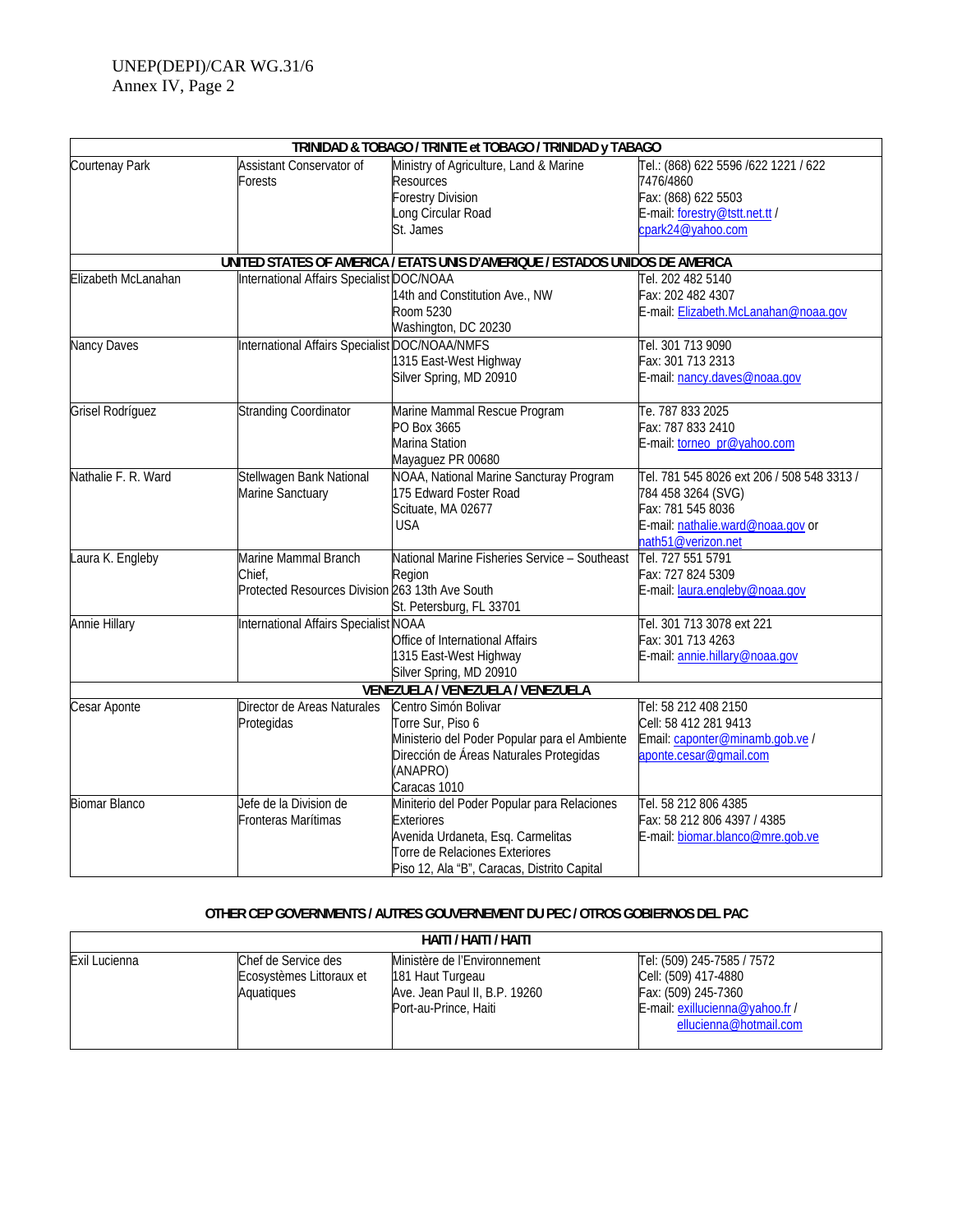|                            |                                    | <b>EXPERTS / EXPERTES / EXPERTOS</b>                                                                                |                                                                                                        |
|----------------------------|------------------------------------|---------------------------------------------------------------------------------------------------------------------|--------------------------------------------------------------------------------------------------------|
|                            |                                    | NON-GOVERNMENTAL ORGANIZATIONS / ORGANISATIONS NON GOUVERNEMENTALES / ORGANIZACIONES NO GUBERNAMENTALES (NGO)       |                                                                                                        |
|                            |                                    | <b>APMC</b>                                                                                                         |                                                                                                        |
| <b>Melisse Miroite</b>     | APMC/CAR/SPAW/RAC                  | Cité Guillard<br>Immeuble DIREN<br>Rue des Bougainvillier<br>97/100 Basse-Terre, Guadeloupe                         | Tel. 690 76 33 43<br>Fax:<br>E-mail: marlene_melisse@yahoo.fr                                          |
| Madeleine de Grandmaison   | Vice Président du<br>APMC/CAR/SPAW | 1 Cité Guillard<br>Immeuble DIREN<br>Rue des Bougainvillier<br>97/100 Basse-Terre, Guadeloupe                       | Tel.<br>Fax:<br>E-mail: madeleine-grandmaison@orange.fr                                                |
|                            |                                    | ANIMAL WELFARE INSTITUE                                                                                             |                                                                                                        |
| Milton M. Kaufmann         | Consultant                         | 1007 Queen Street<br>Alexandria, Virginia 22314<br><b>United States of America</b>                                  | Tel.: (703) 836-4300<br>Fax: (703) 836-0400<br>E-mail: awi@awionline.org                               |
| Susan Millward             | Research<br>Associate              | 1007 Queen St<br>Alexandria, VA 22314<br><b>USA</b>                                                                 | Tel. 703 836 4300<br>Fax: 703 836 0400<br>E-mail: susan@awionline.org                                  |
| Serda Ozbenian             | Research<br>Assistant              | 1007 Queen Street<br>Alexandria, Virginia 22314<br><b>United States of America</b>                                  | Tel: 703 836 4300<br>Fax: 703 836 0400<br>Email: serda@awionline.org                                   |
|                            |                                    | ASSOCIATION EVASION TROPICALE (MARINE TURTLES AND CETACEANS PRESERVATION)                                           |                                                                                                        |
| Caroline Rinaldi Gendreaud | Marine Mammal<br>Expert            | Rue des Palétuviers<br>97125 Bouillante<br>Guadeloupe, FWI                                                          | Tel.: (590) 690 338-124 / (590) 590 927-424<br>E-mail: evastropic@wanadoo.fr                           |
|                            |                                    | EASTERN CARIBBEAN COALITION FOR ENVIRONMENTAL AWARENESS (ECCEA)                                                     |                                                                                                        |
| <b>Lesley Sutty</b>        | Head of Operations - CEO           | Museum d'Histoire Naturelle<br>BP 4030 Terres Sainville<br>97254 Fort de France cedex<br>Martinique                 | Tel.: (596) 596 656-725<br>Fax: (596) 596 656-725<br>E-mail: <b>Isutty@wanadoo.fr</b><br>www.eccea.org |
|                            |                                    | HUMANE SOCIETY INTERNATIONAL                                                                                        |                                                                                                        |
| Ronald Orenstein           | Consultant                         | 1825 Shady Creek Court<br>Mississauga, Ontario<br>L5L 3W2, Canada                                                   | Tel.: (905) 820-7886<br>Fax: (925) 569-0116<br>E-mail: ron.orenstein@rogers.com                        |
|                            |                                    | INDIVIDUAL / INDIVIDU / INDIVIDUAL                                                                                  |                                                                                                        |
| Amy Bauer                  | <b>PhD Student</b>                 | George Mason University<br><b>USA</b>                                                                               | Tel. 703 450 8513<br>Fax: 703 450 8513<br>E-mail: abauer@thalia.org                                    |
|                            |                                    | INTERNATIONAL WHALING COMMISSION (IWC)                                                                              |                                                                                                        |
| Carole Carlson             | Scientific Committee               | 25 Nickerson Street<br>PO Box 32<br>Provincetown, MA 02657                                                          | Tel. 508 487 0374<br>Fax:<br>E-mail: science@whalewatch.com                                            |
|                            |                                    | <b>MARINE MAMMAL COMMISION</b>                                                                                      |                                                                                                        |
| John Reynolds              | Chair, US                          | 1600 Ken Thompson Parkway<br>Scarasota, FL 34236                                                                    | Tel: 941 388 4441 / Cell 727 418 7270<br>Fax: 941 388 5225<br>Email: reynolds@mote.org                 |
|                            |                                    | SOCIETY FOR THE CONSERVATION OF FISH SPAWNING AGGREGATIONS (SCRFA)                                                  |                                                                                                        |
| Janet Gibson               | Coordinator                        | Belize Marine Program, Wildlife Conservation<br>Society<br>1675 Sunrise Avenue<br>PO Box 2038<br><b>Belize City</b> | Tel: 501 223 3271<br>Fax: 501 223 3005<br>Email: jgibson@btl.net                                       |

*Fourth Meeting of the Scientific and Technical Advisory Committee (STAC) to the Protocol Concerning Specially Protected Areas and Wildlife (SPAW) in the Wider Caribbean Region, 2008*